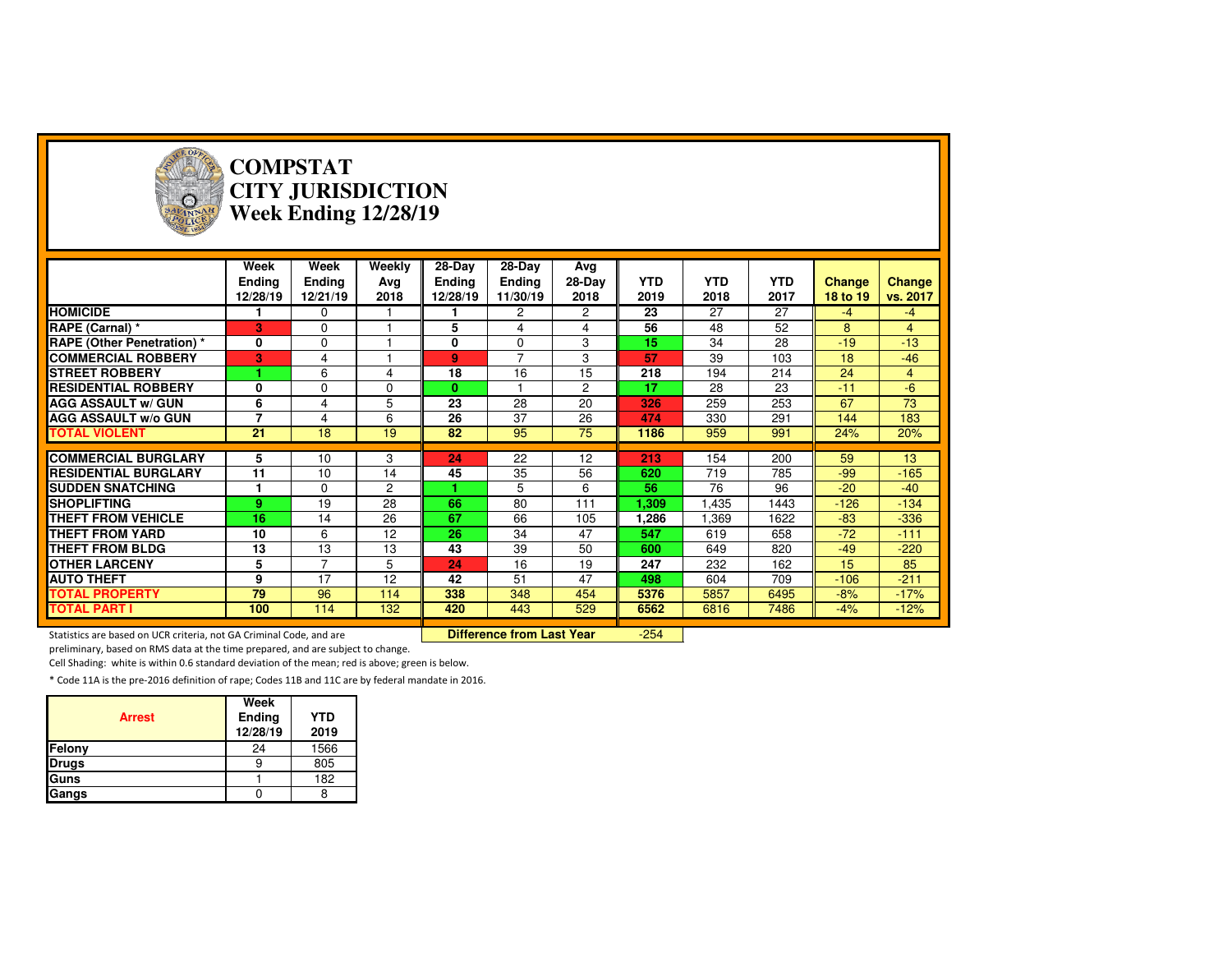

#### **COMPSTAT PRECINCT COMMANDER: NORTH PRECINCTWeek Ending 12/28/19**





|                                   | Week<br><b>Endina</b><br>12/28/19 | Week<br><b>Endina</b><br>12/21/19 | Weekly<br>Ava<br>2018 | $28-Dav$<br><b>Endina</b><br>12/28/19 | $28-Dav$<br><b>Endina</b><br>11/30/19 | Avg<br>28-Day<br>2018 | <b>YTD</b><br>2019 | <b>YTD</b><br>2018 | <b>YTD</b><br>2017 | <b>Change</b><br>18 to 19 | Change<br>vs. 2017 |
|-----------------------------------|-----------------------------------|-----------------------------------|-----------------------|---------------------------------------|---------------------------------------|-----------------------|--------------------|--------------------|--------------------|---------------------------|--------------------|
| <b>HOMICIDE</b>                   | 0                                 | 0                                 | $\Omega$              | 0                                     | 0                                     | 0                     | 5                  | 6.                 | 3                  | -1                        | $\overline{2}$     |
| RAPE (Carnal) *                   | 3                                 | 0                                 | $\Omega$              | 3                                     |                                       |                       | 16                 | 13                 | 17                 | 3                         | -17                |
| <b>RAPE (Other Penetration) *</b> | $\mathbf{0}$                      | 0                                 | $\Omega$              | 0                                     | $\Omega$                              | $\Omega$              | 6                  | 7                  | 4                  | -1                        | $\overline{2}$     |
| <b>COMMERCIAL ROBBERY</b>         | $\bf{0}$                          | 0                                 | $\Omega$              | 0                                     | $\overline{c}$                        | $\Omega$              | 8                  | 6                  | 15                 | 2                         | $-7$               |
| <b>STREET ROBBERY</b>             | 1                                 | 0                                 |                       | 3                                     | 8                                     | 5                     | 66                 | 68                 | 71                 | $-2$                      | -5                 |
| <b>RESIDENTIAL ROBBERY</b>        | 0                                 | 0                                 | 0                     | 0                                     | $\Omega$                              | $\Omega$              | 3                  | 5                  |                    | -2                        | $\overline{2}$     |
| <b>AGG ASSAULT w/ GUN</b>         | 1                                 | 0                                 |                       | 3                                     | 3                                     | 5                     | 67                 | 58                 | 55                 | 9                         | 12                 |
| <b>AGG ASSAULT w/o GUN</b>        |                                   | 2                                 | 2                     | 8                                     | 6                                     | 8                     | 138                | 98                 | 95                 | 40                        | 43                 |
| <b>TOTAL VIOLENT</b>              | 6                                 | $\overline{2}$                    | 5                     | 17                                    | 20                                    | 20                    | 309                | 261                | 261                | 18%                       | 18%                |
|                                   |                                   |                                   |                       |                                       |                                       |                       |                    |                    |                    |                           |                    |
| <b>COMMERCIAL BURGLARY</b>        |                                   | 5                                 |                       |                                       | 2                                     | 3                     | 55                 | 36                 | 60                 | 19                        | -5                 |
| <b>RESIDENTIAL BURGLARY</b>       | 4                                 | 4                                 |                       | 10                                    | 8                                     | 6                     | 88                 | 72                 | 94                 | 16                        | $-6$               |
| <b>SUDDEN SNATCHING</b>           |                                   | 0                                 |                       |                                       |                                       | 2                     | 17                 | 31                 | 46                 | $-14$                     | $-29$              |
| <b>SHOPLIFTING</b>                | $\mathbf{0}$                      | 3                                 | 4                     | 7                                     | 9                                     | 18                    | 158                | 231                | 180                | $-73$                     | $-22$              |
| <b>THEFT FROM VEHICLE</b>         | 4                                 | 4                                 | 6                     | 18                                    | 17                                    | 23                    | 308                | 298                | 383                | 10 <sup>1</sup>           | $-75$              |
| <b>THEFT FROM YARD</b>            | $\overline{2}$                    | 2                                 | 3                     | 7                                     | 12                                    | 13                    | 150                | 163                | 188                | $-13$                     | $-38$              |
| <b>THEFT FROM BLDG</b>            | 3                                 | 3                                 | 3                     | 10                                    | 13                                    | 14                    | 141                | 177                | 224                | $-36$                     | $-83$              |
| <b>OTHER LARCENY</b>              | $\mathbf{2}$                      |                                   |                       | $\overline{7}$                        | 3                                     | 6                     | 50                 | 73                 | 42                 | $-23$                     | 8                  |
| <b>AUTO THEFT</b>                 |                                   | 4                                 | 3                     | 8                                     | 13                                    | 10                    | 102                | 128                | 170                | $-26$                     | $-68$              |
| <b>TOTAL PROPERTY</b>             | 18                                | 26                                | 23                    | 75                                    | 78                                    | 94                    | 1069               | 1209               | 1387               | $-12%$                    | $-23%$             |
| <b>TOTAL PART I</b>               | 24                                | 28                                | 28                    | 92                                    | 98                                    | 114                   | 1378               | 1470               | 1648               | $-6%$                     | $-16%$             |

Statistics are based on UCR criteria, not GA Criminal Code, and are **Difference from Last Year** 

-92

preliminary, based on RMS data at the time prepared, and are subject to change.

Cell Shading: white is within 0.6 standard deviation of the mean; red is above; green is below.

| <b>Arrests</b> | <b>Week</b><br>Ending<br>12/28/19 | <b>YTD</b><br>2019 |
|----------------|-----------------------------------|--------------------|
| <b>Felony</b>  |                                   | 400                |
| <b>Drugs</b>   |                                   | 220                |
| <b>Guns</b>    |                                   | 70                 |
| Gangs          |                                   |                    |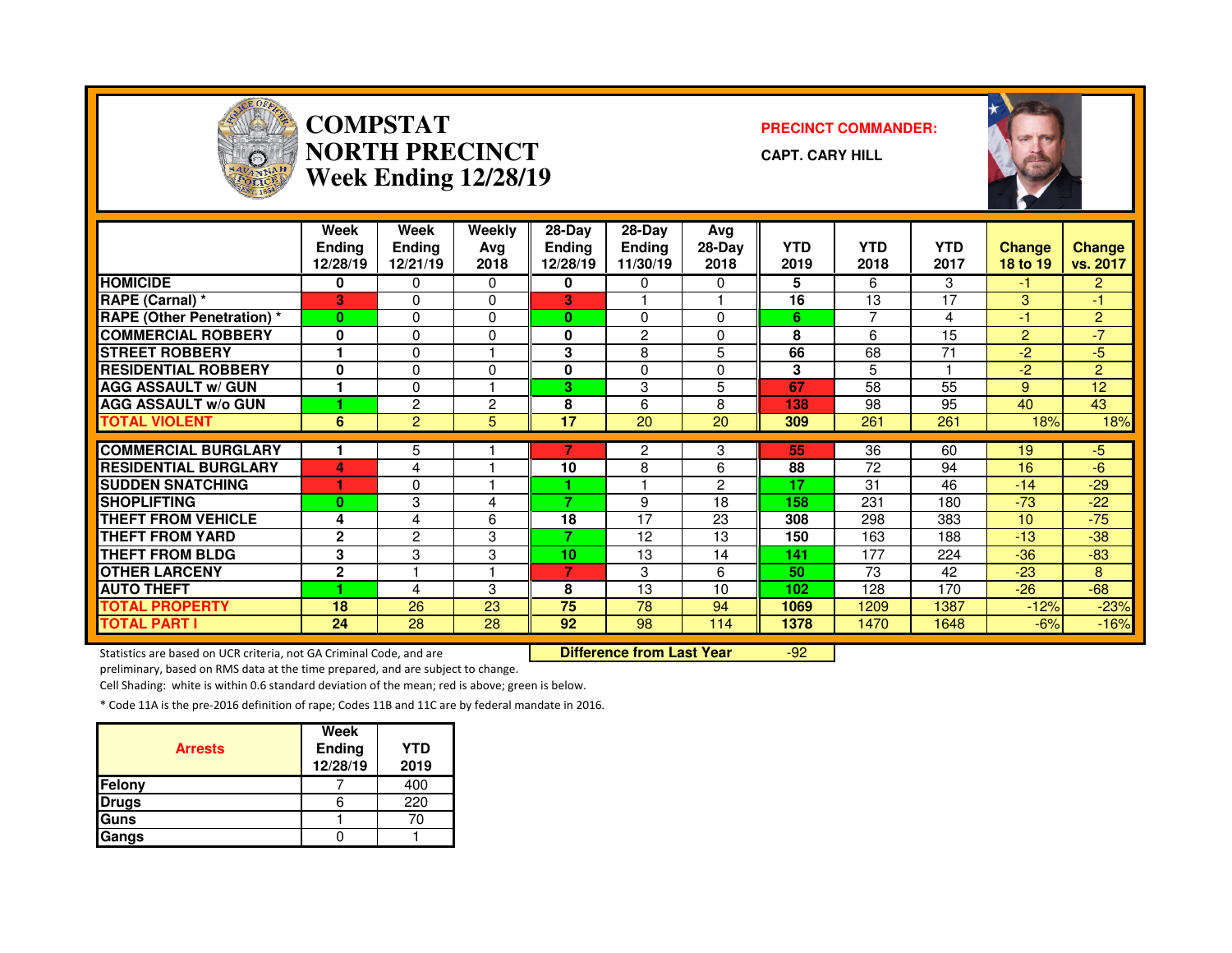

#### **COMPSTAT PRECINCT COMMANDER: CENTRAL PRECINCTWeek Ending 12/28/19**

**CAPT. TONYA REID**



|                                   | Week<br><b>Endina</b><br>12/28/19 | Week<br>Ending<br>12/21/19 | Weekly<br>Ava<br>2018    | 28-Day<br>Endina<br>12/28/19 | $28-Dav$<br><b>Ending</b><br>11/30/19 | Avg<br>$28-Day$<br>2018 | <b>YTD</b><br>2019 | <b>YTD</b><br>2018 | <b>YTD</b><br>2017 | <b>Change</b><br>18 to 19 | <b>Change</b><br>vs. 2017 |
|-----------------------------------|-----------------------------------|----------------------------|--------------------------|------------------------------|---------------------------------------|-------------------------|--------------------|--------------------|--------------------|---------------------------|---------------------------|
| <b>HOMICIDE</b>                   |                                   | 0                          | $\mathbf{0}$             |                              | 0                                     |                         | 6                  | 6                  | 7                  | $\Omega$                  | $-1$                      |
| RAPE (Carnal) *                   | 0                                 | 0                          | $\Omega$                 | $\bf{0}$                     | 0                                     |                         | 12                 | 12                 | 18                 | $\Omega$                  | -6                        |
| <b>RAPE (Other Penetration) *</b> | $\bf{0}$                          | 0                          | $\Omega$                 | 0                            | $\Omega$                              |                         | 5                  | 8                  | $\overline{ }$     | -3                        | $-2$                      |
| <b>COMMERCIAL ROBBERY</b>         | $\mathbf{3}$                      |                            | $\Omega$                 | 4                            |                                       |                         | 21                 | 9                  | 22                 | 12                        | -1                        |
| <b>STREET ROBBERY</b>             | $\bf{0}$                          | 4                          |                          | 5                            | 2                                     | 5                       | 62                 | 56                 | 61                 | 6                         |                           |
| <b>RESIDENTIAL ROBBERY</b>        | $\bf{0}$                          | 0                          | $\Omega$                 | 0                            | 0                                     |                         | 3                  | 8                  | 9                  | -5                        | -6                        |
| <b>AGG ASSAULT w/ GUN</b>         | $\mathbf{2}$                      |                            | 2                        | 8                            | 11                                    | ⇁                       | 108                | 86                 | 92                 | 22                        | 16                        |
| <b>AGG ASSAULT w/o GUN</b>        |                                   | 0                          | 2                        | 4                            | 10                                    | ⇁                       | 113                | 88                 | 77                 | 25                        | 36                        |
| <b>TOTAL VIOLENT</b>              | $\overline{7}$                    | 6                          | 5                        | 22                           | 24                                    | 22                      | 330                | 273                | 293                | 21%                       | 13%                       |
|                                   |                                   |                            |                          |                              |                                       |                         |                    |                    |                    |                           |                           |
| <b>COMMERCIAL BURGLARY</b>        |                                   | 4                          |                          | 8                            | 13                                    | 3                       | 70                 | 34                 | 47                 | 36                        | 23                        |
| <b>RESIDENTIAL BURGLARY</b>       | 3                                 | 2                          | 4                        | 15                           | 8                                     | 15                      | 200                | 199                | 220                |                           | $-20$                     |
| <b>ISUDDEN SNATCHING</b>          | $\bf{0}$                          | 0                          | 0                        | 0                            | 4                                     |                         | 13                 | 14                 | 22                 | $-1$                      | $-9$                      |
| <b>SHOPLIFTING</b>                | $\bf{0}$                          | 4                          | 4                        | 11                           | 17                                    | 17                      | 242                | 214                | 240                | 28                        | $\overline{2}$            |
| <b>THEFT FROM VEHICLE</b>         | 4                                 | 3                          | $\overline{\phantom{a}}$ | 16                           | 14                                    | 26                      | 318                | 340                | 408                | $-22$                     | $-90$                     |
| <b>THEFT FROM YARD</b>            | $\overline{2}$                    | 4                          | 4                        | 11                           | 12                                    | 16                      | 196                | 208                | 209                | $-12$                     | $-13$                     |
| <b>THEFT FROM BLDG</b>            | $\overline{2}$                    |                            | 3                        | 8                            | 9                                     | 13                      | 133                | 164                | 203                | $-31$                     | $-70$                     |
| <b>OTHER LARCENY</b>              | ۴                                 | 4                          |                          | 9                            | 5                                     | 5                       | 83                 | 53                 | 46                 | 30                        | 37                        |
| <b>AUTO THEFT</b>                 | $\overline{2}$                    | 3                          | 4                        | 9                            | 14                                    | 14                      | 124                | 180                | 202                | $-56$                     | $-78$                     |
| <b>TOTAL PROPERTY</b>             | 15                                | 25                         | 27                       | 87                           | 96                                    | 109                     | 1379               | 1406               | 1597               | $-2%$                     | $-14%$                    |
| <b>TOTAL PART I</b>               | 22                                | 31                         | 33                       | 109                          | 120                                   | 131                     | 1709               | 1679               | 1890               | 2%                        | $-10%$                    |

Statistics are based on UCR criteria, not GA Criminal Code, and are **Difference from Last Year** 

<sup>30</sup>

preliminary, based on RMS data at the time prepared, and are subject to change.

Cell Shading: white is within 0.6 standard deviation of the mean; red is above; green is below.

| <b>Arrests</b> | Week<br>Ending<br>12/28/19 | <b>YTD</b><br>2019 |
|----------------|----------------------------|--------------------|
| Felony         |                            | 451                |
| <b>Drugs</b>   |                            | 209                |
| Guns           |                            | 19                 |
| Gangs          |                            |                    |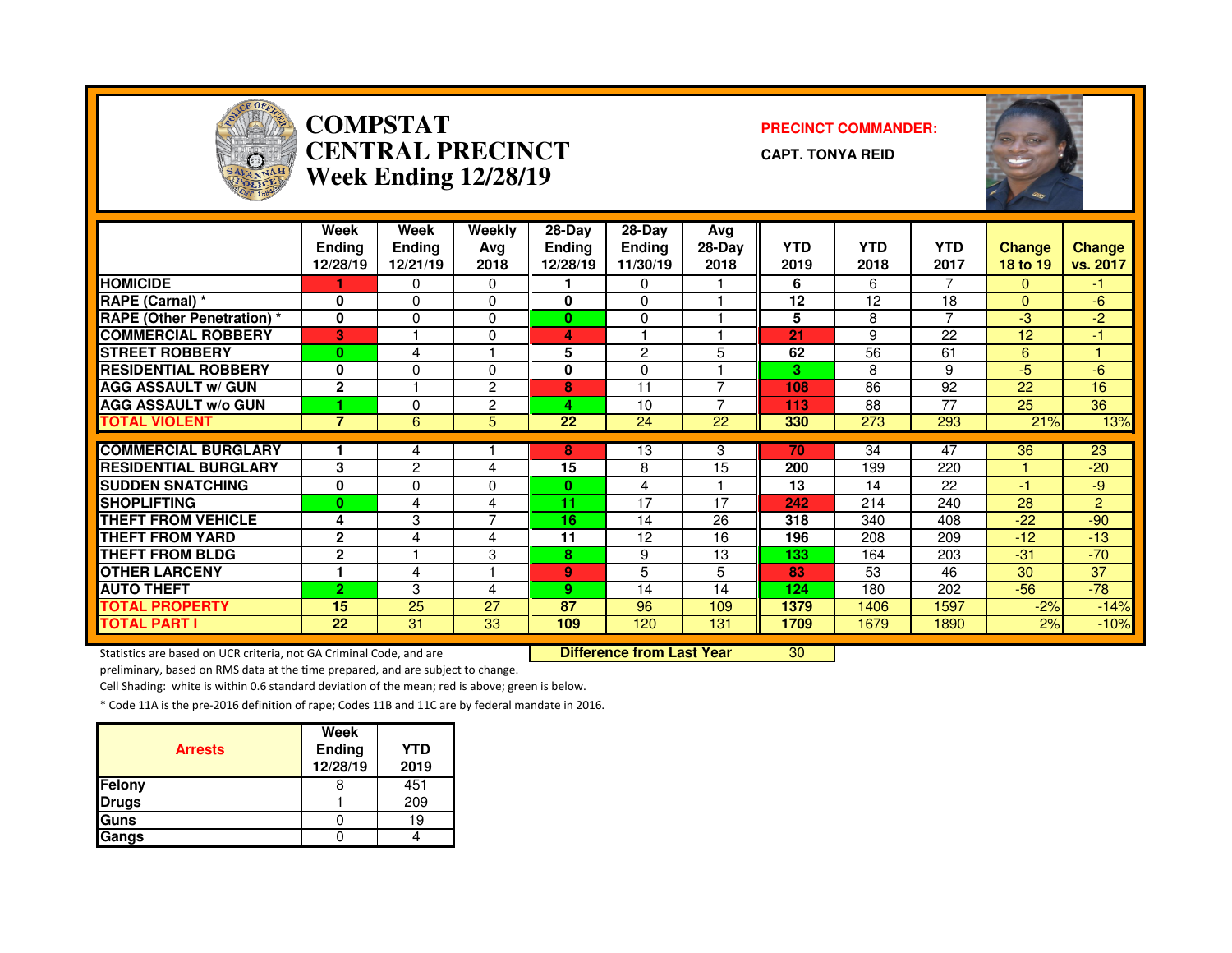

# **COMPSTAT PRECINCT COMMANDER: SOUTH PRECINCTWeek Ending 12/28/19**

**CAPT. MICHELLE HALFORD**



|                                   | Week<br><b>Ending</b><br>12/28/19 | Week<br><b>Ending</b><br>12/21/19 | Weekly<br>Avg<br>2018 | 28-Day<br><b>Ending</b><br>12/28/19 | $28-Dav$<br><b>Ending</b><br>11/30/19 | Avg<br>$28-Day$<br>2018 | <b>YTD</b><br>2019 | <b>YTD</b><br>2018 | <b>YTD</b><br>2017 | <b>Change</b><br>18 to 19 | <b>Change</b><br>vs. 2017 |
|-----------------------------------|-----------------------------------|-----------------------------------|-----------------------|-------------------------------------|---------------------------------------|-------------------------|--------------------|--------------------|--------------------|---------------------------|---------------------------|
| <b>HOMICIDE</b>                   | 0                                 | 0                                 | 0                     | 0                                   | 2                                     | 0                       | 7                  | 4                  | 3                  | 3                         | 4                         |
| RAPE (Carnal) *                   | 0                                 | 0                                 | $\Omega$              |                                     | 3                                     |                         | 14                 | 14                 | 9                  | $\Omega$                  | 5                         |
| <b>RAPE (Other Penetration)</b> * | $\bf{0}$                          | 0                                 | $\Omega$              | $\bf{0}$                            | $\Omega$                              |                         | $\overline{2}$     | 13                 | 6                  | $-11$                     | $-4$                      |
| <b>COMMERCIAL ROBBERY</b>         | $\bf{0}$                          | $\overline{c}$                    | $\Omega$              | 3                                   | 0                                     |                         | 19                 | 17                 | 35                 | $\overline{2}$            | $-16$                     |
| <b>STREET ROBBERY</b>             | 0                                 | $\overline{c}$                    |                       | 7                                   | $\overline{2}$                        | 3                       | 39                 | 33                 | 34                 | 6                         | 5                         |
| <b>RESIDENTIAL ROBBERY</b>        | 0                                 | 0                                 | $\Omega$              | $\mathbf{0}$                        | 0                                     |                         | 4                  | 11                 | 5                  | $-7$                      | $-1$                      |
| <b>AGG ASSAULT w/ GUN</b>         |                                   | $\Omega$                          |                       | 3                                   | 4                                     | $\overline{c}$          | 52                 | 31                 | 39                 | 21                        | 13                        |
| <b>AGG ASSAULT w/o GUN</b>        | $\overline{2}$                    |                                   |                       | 6                                   | 9                                     | 4                       | 89                 | 57                 | 44                 | 32                        | 45                        |
| <b>TOTAL VIOLENT</b>              | 3 <sup>1</sup>                    | 5                                 | 3                     | 20                                  | 20                                    | 14                      | 226                | 180                | 175                | 26%                       | 29%                       |
|                                   |                                   |                                   |                       |                                     |                                       |                         |                    |                    |                    |                           |                           |
| <b>COMMERCIAL BURGLARY</b>        | $\overline{2}$                    | 0                                 |                       | 5                                   |                                       | 5.                      | 66                 | 64                 | 66                 | 2                         | $\mathbf{0}$              |
| <b>RESIDENTIAL BURGLARY</b>       | 3                                 | $\overline{c}$                    | 4                     | 11                                  | 8                                     | 15                      | 115                | 200                | 192                | $-85$                     | $-77$                     |
| <b>SUDDEN SNATCHING</b>           | 0                                 | 0                                 | $\Omega$              | $\bf{0}$                            | 0                                     |                         | 14                 | 13                 | 11                 |                           | 3                         |
| <b>SHOPLIFTING</b>                | ۰,                                | 10                                | 13                    | 33                                  | 35                                    | 53                      | 615                | 686                | 710                | $-71$                     | $-95$                     |
| <b>THEFT FROM VEHICLE</b>         | 5                                 | 2                                 | 7                     | 17                                  | 22                                    | 28                      | 341                | 361                | 441                | $-20$                     | $-100$                    |
| <b>THEFT FROM YARD</b>            | 3                                 | 0                                 | 2                     | 4                                   | 3                                     | 8                       | 75                 | 104                | 108                | $-29$                     | $-33$                     |
| <b>THEFT FROM BLDG</b>            | 5                                 | $\overline{ }$                    | 3                     | 16                                  | $\overline{7}$                        | 12                      | 167                | 159                | 207                | 8                         | $-40$                     |
| <b>OTHER LARCENY</b>              | 0                                 | $\overline{c}$                    | -1                    | 4                                   | 5                                     | 2                       | 56                 | 30                 | 38                 | 26                        | 18                        |
| <b>AUTO THEFT</b>                 | 4                                 | $\overline{ }$                    | 3                     | 15                                  | 15                                    | 11                      | 148                | 141                | 169                | $\overline{ }$            | $-21$                     |
| <b>TOTAL PROPERTY</b>             | 29                                | 30                                | 34                    | 105                                 | 102                                   | 136                     | 1597               | 1758               | 1942               | $-9%$                     | $-18%$                    |
| <b>TOTAL PART I</b>               | 32                                | 35                                | 37                    | 125                                 | 122                                   | 150                     | 1823               | 1938               | 2117               | $-6%$                     | $-14%$                    |

Statistics are based on UCR criteria, not GA Criminal Code, and are **Difference from Last Year** 

-115

preliminary, based on RMS data at the time prepared, and are subject to change.

Cell Shading: white is within 0.6 standard deviation of the mean; red is above; green is below.

| <b>Arrests</b> | Week<br>Ending<br>12/28/19 | YTD<br>2019 |
|----------------|----------------------------|-------------|
| Felony         |                            | 365         |
| Drugs          |                            | 136         |
| Guns           |                            | 31          |
| Gangs          |                            |             |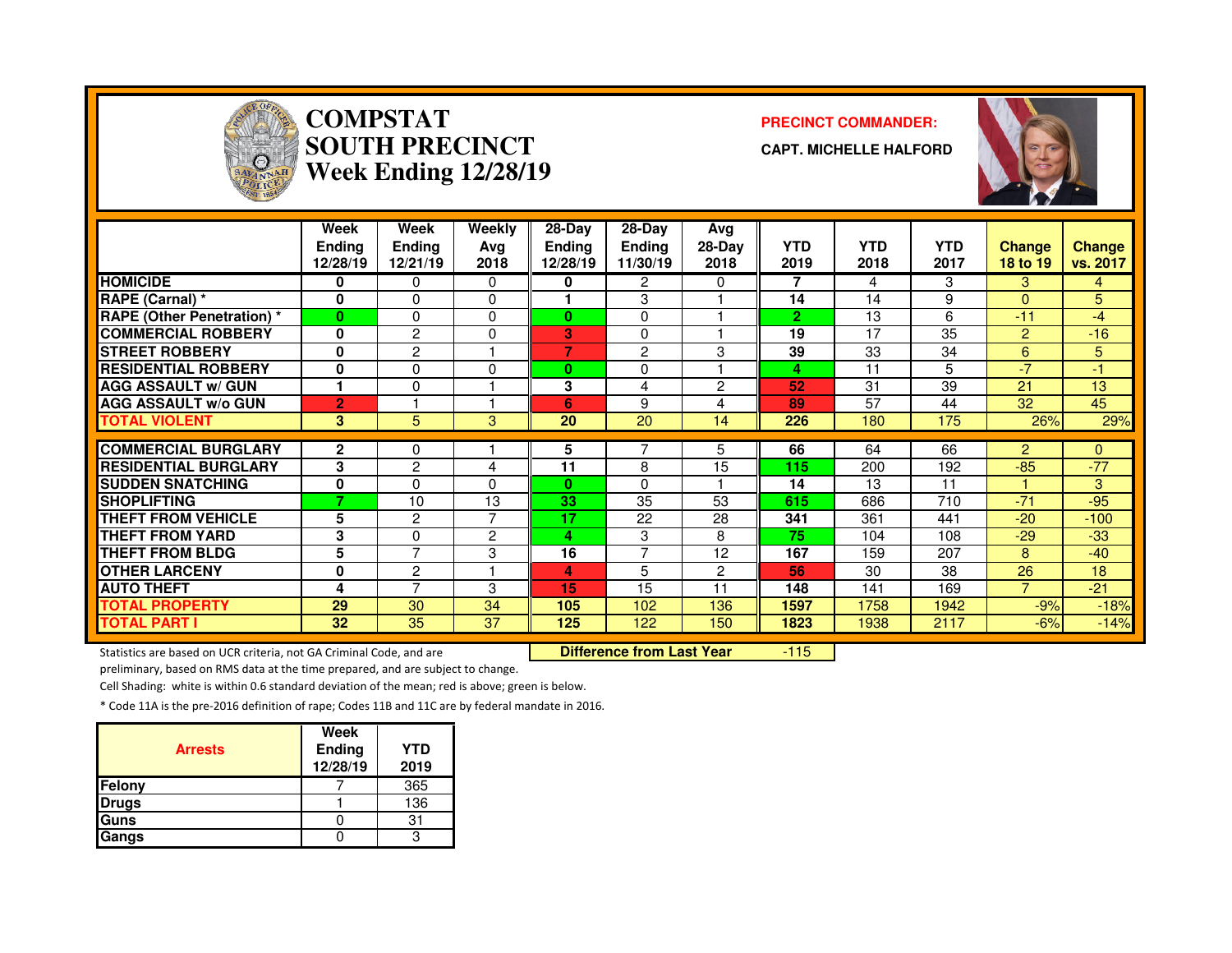

# **COMPSTAT PRECINCT COMMANDER: EAST PRECINCTWeek Ending 12/28/19**

**CAPT. GEORGE GUNDICH**



|                                   | <b>Week</b><br><b>Ending</b><br>12/28/19 | <b>Week</b><br><b>Endina</b><br>12/21/19 | <b>Weekly</b><br>Avg<br>2018 | 28-Day<br><b>Ending</b><br>12/28/19 | 28-Day<br><b>Ending</b><br>11/30/19 | Avg<br>28-Day<br>2018 | <b>YTD</b><br>2019 | <b>YTD</b><br>2018 | <b>YTD</b><br>2017 | <b>Change</b><br>18 to 19 | <b>Change</b><br>vs. 2017 |
|-----------------------------------|------------------------------------------|------------------------------------------|------------------------------|-------------------------------------|-------------------------------------|-----------------------|--------------------|--------------------|--------------------|---------------------------|---------------------------|
| <b>HOMICIDE</b>                   | 0                                        | 0                                        | 0                            | 0                                   | $\Omega$                            |                       | 5.                 | 11                 | 14                 | $-6$                      | -9                        |
| RAPE (Carnal) *                   | $\bf{0}$                                 | $\Omega$                                 | 0                            |                                     | $\Omega$                            |                       | 14                 | 9                  | 8                  | 5                         | 6                         |
| <b>RAPE (Other Penetration)</b> * | $\bf{0}$                                 | 0                                        | 0                            | 0                                   | $\Omega$                            | 0                     | $\mathbf{2}$       | 6                  | 11                 | $-4$                      | -9                        |
| <b>COMMERCIAL ROBBERY</b>         | 0                                        |                                          | 0                            | $\overline{2}$                      | 4                                   |                       | 9                  | ⇁                  | 31                 | $\overline{2}$            | $-22$                     |
| <b>STREET ROBBERY</b>             | 0                                        | $\Omega$                                 |                              | 3                                   | 4                                   | 3                     | 51                 | 37                 | 48                 | 14                        | 3                         |
| <b>RESIDENTIAL ROBBERY</b>        | 0                                        | $\Omega$                                 | 0                            | 0                                   |                                     | 0                     | 7                  | 4                  | 8                  | 3                         | -1                        |
| <b>AGG ASSAULT w/ GUN</b>         | $\mathbf{2}$                             | 3                                        | 2                            | 9                                   | 10                                  | ⇁                     | 99                 | 84                 | 67                 | 15                        | 32                        |
| <b>AGG ASSAULT w/o GUN</b>        | 3                                        |                                          | $\overline{2}$               | 8                                   | 12                                  |                       | 134                | 87                 | 75                 | 47                        | 59                        |
| <b>TOTAL VIOLENT</b>              | 5                                        | 5                                        | 5                            | 23                                  | 31                                  | 19                    | 321                | 245                | 262                | 31%                       | 23%                       |
|                                   |                                          |                                          |                              |                                     |                                     |                       |                    |                    |                    |                           |                           |
| <b>COMMERCIAL BURGLARY</b>        |                                          |                                          | 0                            | 4                                   | 0                                   | $\overline{2}$        | 22                 | 20                 | 27                 | $\overline{2}$            | $-5$                      |
| <b>RESIDENTIAL BURGLARY</b>       |                                          | $\overline{2}$                           | 5                            | 9                                   | 11                                  | 20                    | 217                | 248                | 279                | $-31$                     | $-62$                     |
| <b>ISUDDEN SNATCHING</b>          | 0                                        | $\Omega$                                 | 0                            | 0                                   | $\Omega$                            |                       | 12                 | 18                 | 17                 | $-6$                      | $-5$                      |
| <b>SHOPLIFTING</b>                | $\overline{2}$                           | $\overline{2}$                           | 6                            | 15                                  | 19                                  | 23                    | 294                | 304                | 313                | $-10$                     | $-19$                     |
| <b>THEFT FROM VEHICLE</b>         | 3                                        | 5                                        | 7                            | 16                                  | 13                                  | 29                    | 319                | 370                | 390                | $-51$                     | $-71$                     |
| <b>THEFT FROM YARD</b>            | 3                                        | 0                                        | 3                            | 4                                   | $\overline{ }$                      | 11                    | 126                | 144                | 153                | $-18$                     | $-27$                     |
| <b>THEFT FROM BLDG</b>            | 3                                        | $\overline{2}$                           | 3                            | 9                                   | 10                                  | 12                    | 159                | 149                | 186                | 10                        | $-27$                     |
| <b>OTHER LARCENY</b>              | $\mathbf{2}$                             | $\Omega$                                 | ٠                            | 4                                   | 3                                   | 6                     | 58                 | 76                 | 36                 | $-18$                     | 22                        |
| <b>AUTO THEFT</b>                 | $\mathbf{2}$                             | 3                                        | 3                            | 10                                  | 9                                   | 12                    | 124                | 155                | 168                | $-31$                     | $-44$                     |
| <b>TOTAL PROPERTY</b>             | 17                                       | 15                                       | 29                           | 71                                  | 72                                  | 115                   | 1331               | 1484               | 1569               | $-10%$                    | $-15%$                    |
| <b>TOTAL PART I</b>               | 22                                       | 20                                       | 34                           | 94                                  | 103                                 | 134                   | 1652               | 1729               | 1831               | $-4%$                     | $-10%$                    |

Statistics are based on UCR criteria, not GA Criminal Code, and are **Difference from Last Year** 

-77

preliminary, based on RMS data at the time prepared, and are subject to change.

Cell Shading: white is within 0.6 standard deviation of the mean; red is above; green is below.

| <b>Arrests</b> | Week<br>Ending<br>12/28/19 | <b>YTD</b><br>2019 |
|----------------|----------------------------|--------------------|
| Felony         |                            | 350                |
| <b>Drugs</b>   |                            | 240                |
| <b>Guns</b>    |                            | 62                 |
| Gangs          |                            |                    |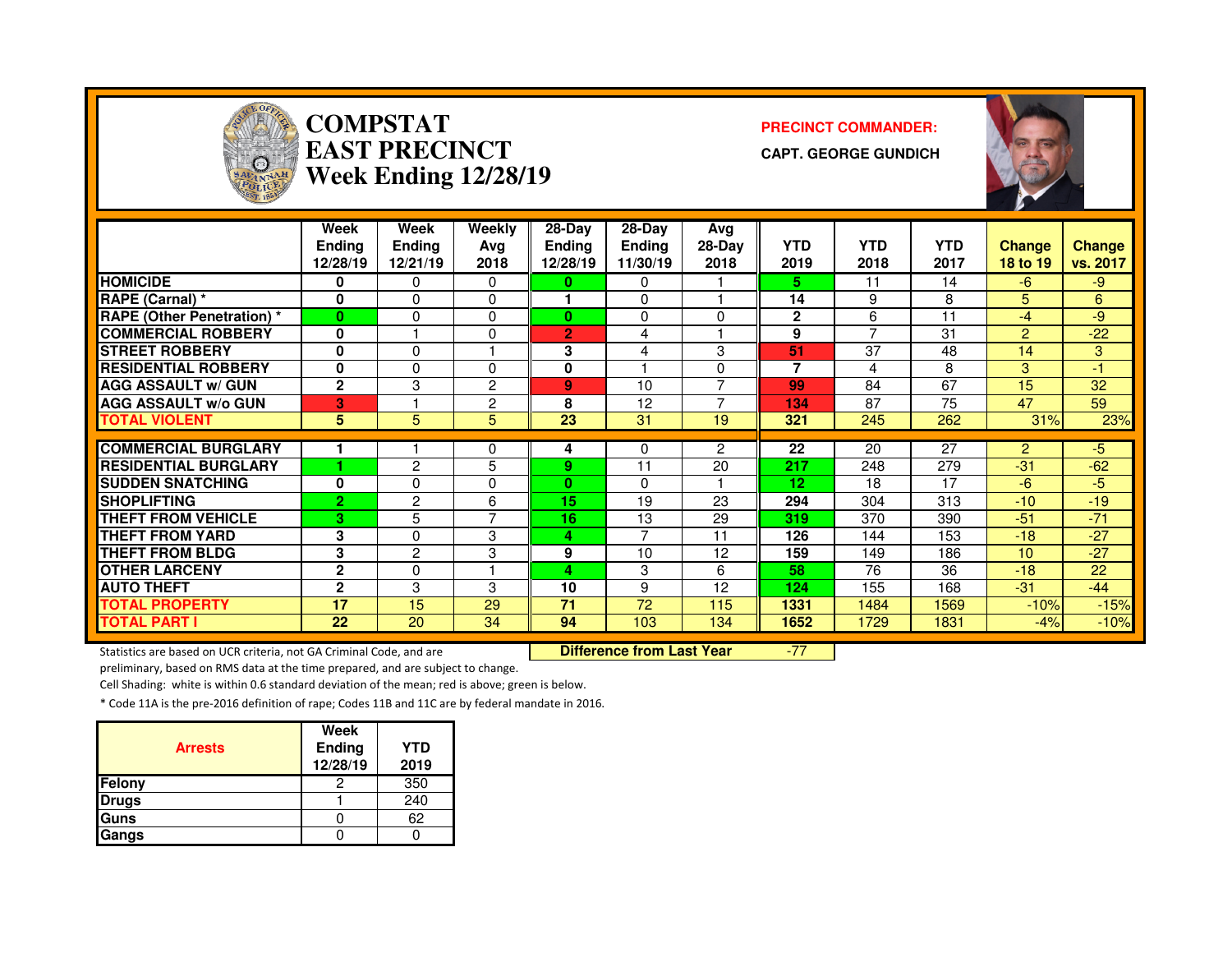# **BEAT 21 North PrecinctWeek Ending 12/28/19**

|                                   |                |                | <b>Last 4 Weeks</b> |                | 28 Days        | 28 Day  |                |                |                |                |                |
|-----------------------------------|----------------|----------------|---------------------|----------------|----------------|---------|----------------|----------------|----------------|----------------|----------------|
|                                   | <b>Ending</b>  | Ending         | Ending              | <b>Ending</b>  | Ending         | Average | <b>YTD</b>     | <b>YTD</b>     | <b>YTD</b>     | <b>Change</b>  | <b>Change</b>  |
|                                   | 12/07/19       | 12/14/19       | 12/21/19            | 12/28/19       | 12/28/19       | 2018    | 2019           | 2018           | 2017           | 18 to 19       | vs. 2017       |
| <b>HOMICIDE</b>                   | $\mathbf{0}$   | $\Omega$       | 0                   | $\mathbf{0}$   | 0              | 0.0     | $\Omega$       | $\Omega$       | $\Omega$       | $\mathbf{0}$   | $\mathbf{0}$   |
| RAPE (Carnal) *                   | $\Omega$       | $\Omega$       | $\Omega$            | $\mathbf{1}$   | $\mathbf{1}$   | 0.0     | 2              | $\Omega$       | $\mathbf{1}$   | $\overline{2}$ | 1              |
| <b>RAPE (Other Penetration) *</b> | 0              | $\Omega$       | $\Omega$            | $\Omega$       | $\Omega$       | 0.1     | $\Omega$       | $\mathbf{1}$   | $\Omega$       | -1             | $\Omega$       |
| <b>COMMERCIAL ROBBERY</b>         | $\Omega$       | 0              | $\mathbf{0}$        | $\mathbf{0}$   | 0              | 0.0     | $\Omega$       | $\Omega$       | $\mathbf{1}$   | $\mathbf{0}$   | -1             |
| <b>STREET ROBBERY</b>             | $\Omega$       | $\Omega$       | $\Omega$            | $\Omega$       | $\Omega$       | 0.0     | $\Omega$       | $\Omega$       | $\overline{2}$ | $\Omega$       | $-2$           |
| <b>RESIDENTIAL ROBBERY</b>        | $\Omega$       | $\Omega$       | $\Omega$            | $\Omega$       | $\Omega$       | 0.0     | $\Omega$       | $\Omega$       | $\Omega$       | $\Omega$       | $\Omega$       |
| <b>AGG ASSAULT w/ GUN</b>         | 0              | $\Omega$       | $\Omega$            | $\mathbf{1}$   | $\mathbf{1}$   | 0.2     | 4              | $\overline{2}$ | $\mathbf{1}$   | $\overline{2}$ | 3 <sup>1</sup> |
| <b>AGG ASSAULT w/o GUN</b>        | 0              | 0              | 0                   | 0              | $\Omega$       | 0.2     | $\overline{7}$ | 3              | 3              | $\overline{4}$ | $\overline{4}$ |
| <b>TOTAL VIOLENT</b>              | $\mathbf{0}$   | $\mathbf{0}$   | $\mathbf{0}$        | $\overline{2}$ | $\overline{2}$ | 0.5     | 13             | 6              | 8              | 117%           | 63%            |
|                                   |                |                |                     |                |                |         |                |                |                |                |                |
| <b>COMMERCIAL BURGLARY</b>        | 0              | 0              | 0                   | 0              | $\Omega$       | 0.5     | $\mathbf{1}$   | 6              | $\overline{2}$ | $-5$           | -1             |
| <b>RESIDENTIAL BURGLARY</b>       | $\mathbf{1}$   | 0              | 0                   | 1              | $\overline{2}$ | 0.9     | 17             | 12             | 14             | 5              | 3              |
| <b>SUDDEN SNATCHING</b>           | 0              | 0              | 0                   | 0              | 0              | 0.0     | 0              | $\mathbf{0}$   | $\mathbf{1}$   | $\overline{0}$ | $-1$           |
| <b>SHOPLIFTING</b>                | $\mathbf{1}$   | 0              | $\Omega$            | 0              | $\mathbf{1}$   | 0.2     | $\overline{7}$ | $\overline{2}$ | $\overline{2}$ | 5              | 5              |
| <b>THEFT FROM VEHICLE</b>         | 0              | $\mathbf{1}$   | 0                   | $\mathbf{1}$   | $\overline{2}$ | 3.5     | 49             | 45             | 36             | $\overline{4}$ | 13             |
| <b>THEFT FROM YARD</b>            | 0              | $\mathbf{1}$   | 1                   | 0              | $\overline{2}$ | 1.2     | 8              | 15             | 15             | $-7$           | $-7$           |
| <b>THEFT FROM BLDG</b>            | 0              | $\Omega$       | $\Omega$            | $\Omega$       | $\Omega$       | 1.5     | 6              | 19             | 39             | $-13$          | $-33$          |
| <b>OTHER LARCENY</b>              | $\overline{2}$ | $\mathbf{1}$   | $\mathbf{1}$        | $\overline{2}$ | 6              | 1.4     | 12             | 18             | 3              | $-6$           | 9              |
| <b>AUTO THEFT</b>                 | $\mathbf{1}$   | 0              | $\mathbf{1}$        | $\Omega$       | $\overline{2}$ | 1.6     | 19             | 20             | 14             | -1             | 5              |
| <b>TOTAL PROPERTY</b>             | 5              | 3              | 3                   | $\overline{4}$ | 15             | 10.6    | 119            | 137            | 126            | $-13%$         | $-6%$          |
| <b>TOTAL PART I</b>               | 5              | $\overline{3}$ | 3                   | 6              | 17             | 11.0    | 132            | 143            | 134            | $-8%$          | $-1%$          |
|                                   |                |                |                     |                |                |         |                |                |                |                |                |

 **Difference from Last Year**-11

Statistics are based on UCR criteria, not GA Criminal Code.

\* Rape Code 11A is the historical definition of rape (aka Legacy Rape); Rape Codes 11B and 11C are those moved from Part II to Part I in 2017.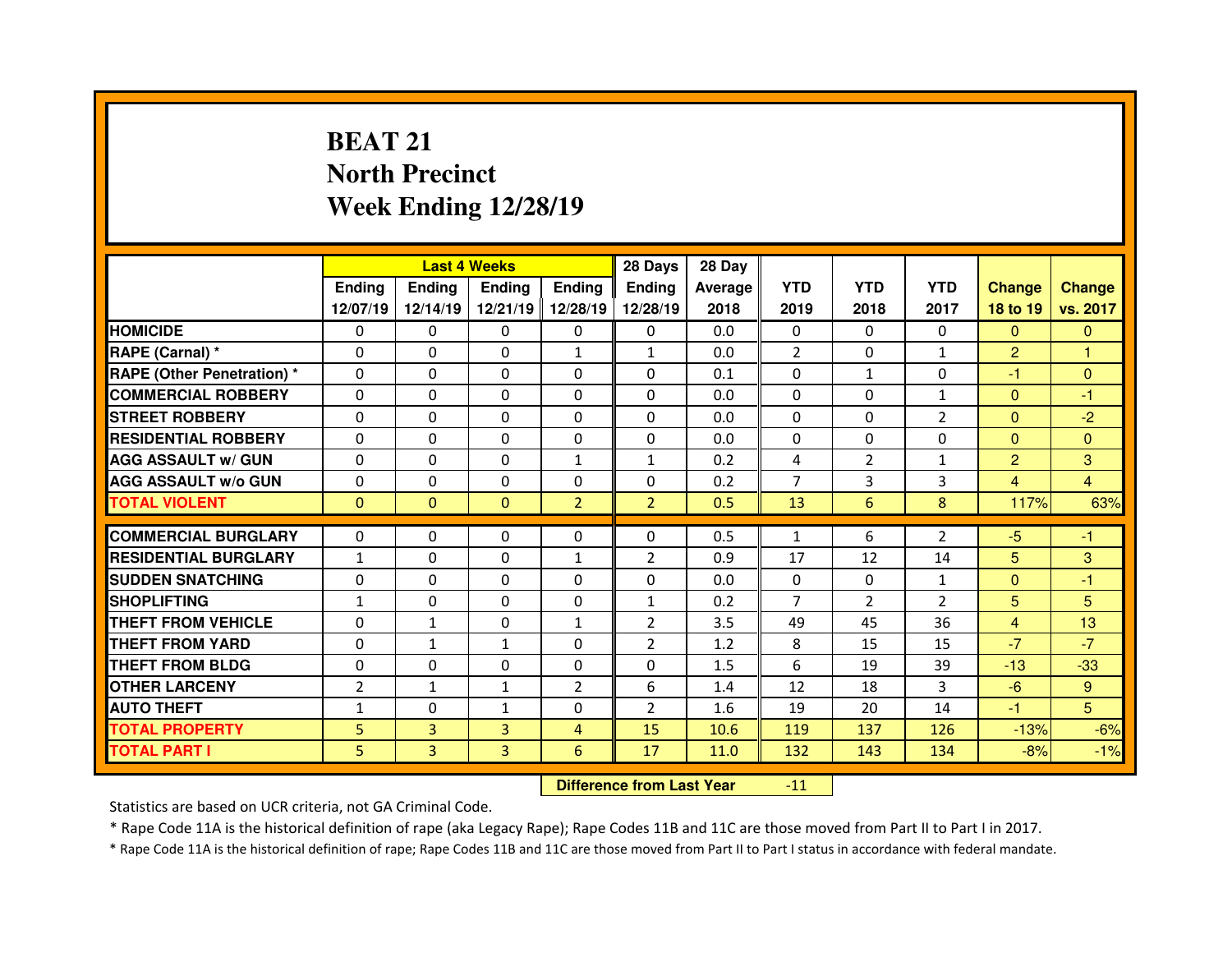## **BEAT 22 North PrecinctWeek Ending 12/28/19**

|                                  |                |                | <b>Last 4 Weeks</b> |                   | 28 Days        | 28 Day  |                |              |                |                 |               |
|----------------------------------|----------------|----------------|---------------------|-------------------|----------------|---------|----------------|--------------|----------------|-----------------|---------------|
|                                  | <b>Ending</b>  | <b>Ending</b>  | Ending              | <b>Ending</b>     | Ending         | Average | <b>YTD</b>     | <b>YTD</b>   | <b>YTD</b>     | <b>Change</b>   | <b>Change</b> |
|                                  | 12/07/19       | 12/14/19       |                     | 12/21/19 12/28/19 | 12/28/19       | 2018    | 2019           | 2018         | 2017           | 18 to 19        | vs. 2017      |
| <b>HOMICIDE</b>                  | $\Omega$       | 0              | $\Omega$            | $\Omega$          | 0              | 0.4     | 1              | 5.           | $\Omega$       | $-4$            | 1             |
| RAPE (Carnal) *                  | 0              | 0              | $\mathbf{0}$        | $\Omega$          | 0              | 0.2     | 3              | 3            | $\overline{2}$ | $\mathbf{0}$    | 1             |
| <b>RAPE (Other Penetration)*</b> | 0              | $\Omega$       | $\Omega$            | $\Omega$          | 0              | 0.1     | 0              | $\mathbf{1}$ | $\mathbf{1}$   | -1              | $-1$          |
| <b>COMMERCIAL ROBBERY</b>        | $\Omega$       | 0              | $\Omega$            | $\Omega$          | 0              | 0.2     | 2              | 3            | 3              | -1              | $-1$          |
| <b>STREET ROBBERY</b>            | 0              | $\Omega$       | $\mathbf{0}$        | $\Omega$          | 0              | 1.0     | 9              | 13           | 10             | $-4$            | -1            |
| <b>RESIDENTIAL ROBBERY</b>       | $\Omega$       | $\Omega$       | $\mathbf{0}$        | $\Omega$          | $\Omega$       | 0.0     | $\mathbf{1}$   | $\Omega$     | $\Omega$       | 1               | 1             |
| <b>AGG ASSAULT w/ GUN</b>        | $\Omega$       | 0              | $\Omega$            | $\Omega$          | 0              | 1.4     | 22             | 17           | 29             | 5               | $-7$          |
| <b>AGG ASSAULT w/o GUN</b>       | $\mathbf{1}$   | $\Omega$       | $\mathbf{0}$        | $\mathbf{1}$      | $\overline{2}$ | 1.8     | 36             | 24           | 22             | 12 <sub>2</sub> | 14            |
| <b>TOTAL VIOLENT</b>             | $\mathbf{1}$   | $\mathbf{0}$   | $\mathbf{0}$        | $\mathbf{1}$      | 2 <sup>1</sup> | 5.1     | 74             | 66           | 67             | 12%             | 10%           |
|                                  |                |                |                     |                   |                |         |                |              |                |                 |               |
| <b>COMMERCIAL BURGLARY</b>       | 0              | 0              | 0                   | 0                 | 0              | 0.5     | 6              | 6            | 13             | $\mathbf{0}$    | $-7$          |
| <b>RESIDENTIAL BURGLARY</b>      | $\Omega$       | 0              | 3                   | 1                 | 4              | 1.8     | 17             | 22           | 28             | $-5$            | $-11$         |
| <b>SUDDEN SNATCHING</b>          | 0              | $\Omega$       | $\Omega$            | $\Omega$          | 0              | 0.3     | $\overline{2}$ | 4            | $\mathbf{1}$   | $-2$            | $\mathbf{1}$  |
| <b>SHOPLIFTING</b>               | 0              | $\Omega$       | 0                   | $\Omega$          | 0              | 3.1     | 12             | 39           | 35             | $-27$           | $-23$         |
| <b>THEFT FROM VEHICLE</b>        | 0              | $\mathbf{1}$   | 0                   | $\mathbf{1}$      | $\overline{2}$ | 3.0     | 37             | 37           | 32             | $\mathbf{0}$    | 5             |
| <b>THEFT FROM YARD</b>           | 0              | $\Omega$       | $\mathbf{1}$        | $\Omega$          | $\mathbf{1}$   | 1.6     | 18             | 21           | 14             | $-3$            | 4             |
| <b>THEFT FROM BLDG</b>           | $\mathbf{1}$   | 2              | $\mathbf{1}$        | $\mathbf{1}$      | 5              | 1.3     | 22             | 17           | 26             | 5               | $-4$          |
| <b>OTHER LARCENY</b>             | 0              | 0              | $\Omega$            | $\Omega$          | $\Omega$       | 0.5     | 3              | 6            | 5.             | $-3$            | $-2$          |
| <b>AUTO THEFT</b>                | $\mathbf{1}$   | 0              | $\mathbf{1}$        | 1                 | 3              | 2.0     | 24             | 26           | 32             | $-2$            | $-8$          |
|                                  |                |                |                     |                   |                |         |                |              |                |                 |               |
| <b>TOTAL PROPERTY</b>            | $\overline{2}$ | $\overline{3}$ | 6                   | $\overline{4}$    | 15             | 14.0    | 141            | 178          | 186            | $-21%$          | $-24%$        |
| <b>TOTAL PART I</b>              | 3              | 3              | 6                   | 5                 | 17             | 19.1    | 215            | 244          | 253            | $-12%$          | $-15%$        |

 **Difference from Last Year**-29

Statistics are based on UCR criteria, not GA Criminal Code.

\* Rape Code 11A is the historical definition of rape (aka Legacy Rape); Rape Codes 11B and 11C are those moved from Part II to Part I in 2017.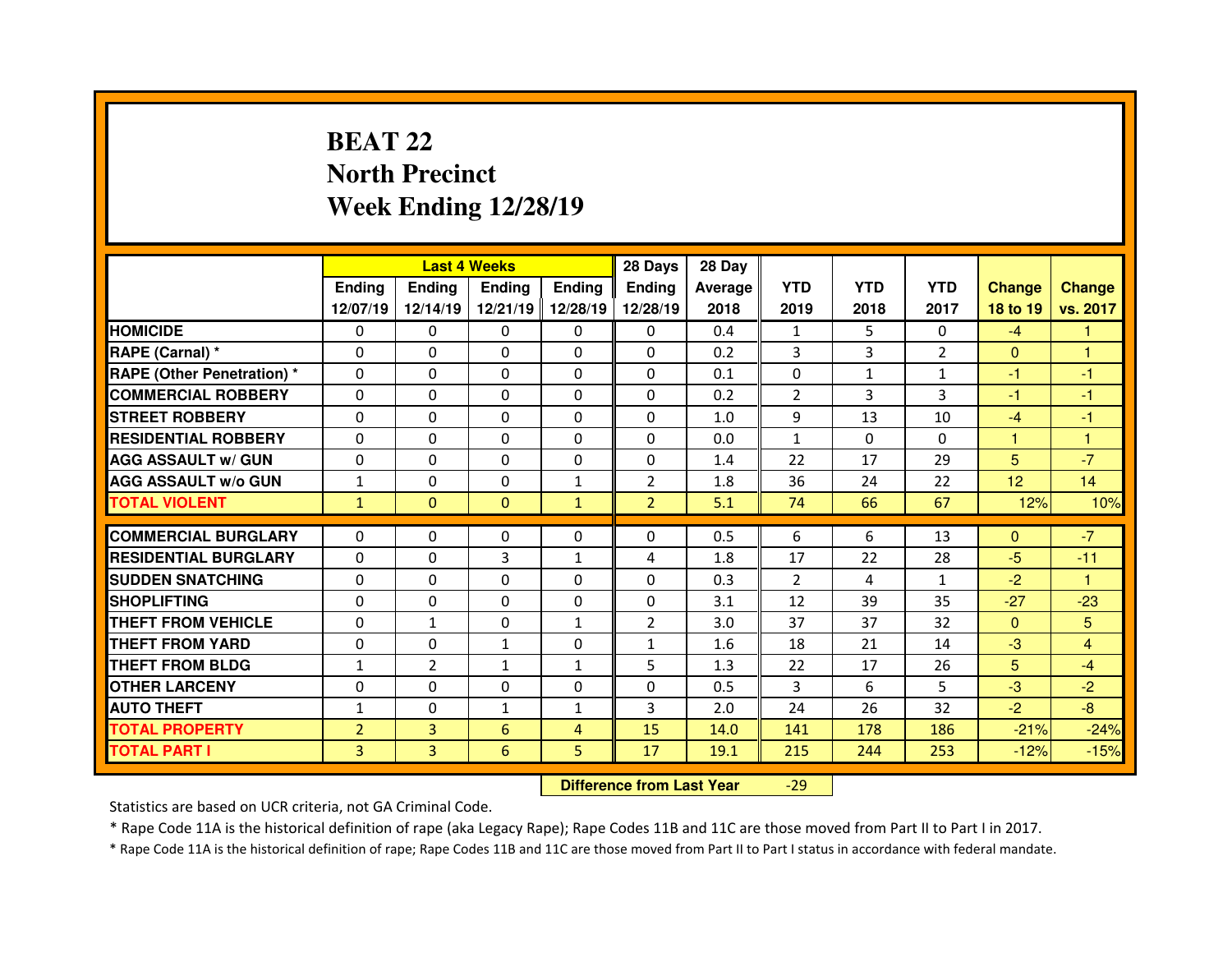# **BEAT 23 North PrecinctWeek Ending 12/28/19**

|                                  |                |                | <b>Last 4 Weeks</b> |                | 28 Days        | 28 Day  |              |                |                |                |               |
|----------------------------------|----------------|----------------|---------------------|----------------|----------------|---------|--------------|----------------|----------------|----------------|---------------|
|                                  | <b>Ending</b>  | <b>Ending</b>  | <b>Ending</b>       | <b>Ending</b>  | Ending         | Average | <b>YTD</b>   | <b>YTD</b>     | <b>YTD</b>     | <b>Change</b>  | <b>Change</b> |
|                                  | 12/07/19       | 12/14/19       | 12/21/19            | 12/28/19       | 12/28/19       | 2018    | 2019         | 2018           | 2017           | 18 to 19       | vs. 2017      |
| <b>HOMICIDE</b>                  | $\Omega$       | 0              | $\Omega$            | $\Omega$       | $\Omega$       | 0.1     | 2            | $\mathbf{1}$   | $\mathbf{1}$   | 1              | 1             |
| RAPE (Carnal) *                  | $\Omega$       | $\Omega$       | $\Omega$            | $\Omega$       | $\Omega$       | 0.2     | $\mathbf{1}$ | 3              | $\overline{2}$ | $-2$           | $-1$          |
| <b>RAPE (Other Penetration)*</b> | $\Omega$       | $\Omega$       | $\mathbf{0}$        | $\Omega$       | $\Omega$       | 0.0     | $\Omega$     | $\Omega$       | $\Omega$       | $\Omega$       | $\Omega$      |
| <b>COMMERCIAL ROBBERY</b>        | $\Omega$       | $\Omega$       | $\mathbf{0}$        | $\Omega$       | $\Omega$       | 0.1     | $\Omega$     | $\mathbf{1}$   | $\overline{2}$ | $-1$           | $-2$          |
| <b>STREET ROBBERY</b>            | $\Omega$       | $\Omega$       | $\Omega$            | $\Omega$       | 0              | 0.2     | 9            | 6              | 6              | 3              | 3             |
| <b>RESIDENTIAL ROBBERY</b>       | $\Omega$       | $\Omega$       | $\mathbf{0}$        | $\Omega$       | $\Omega$       | 0.1     | $\Omega$     | 3              | $\mathbf{1}$   | $-3$           | $-1$          |
| <b>AGG ASSAULT w/ GUN</b>        | $\mathbf{1}$   | 0              | $\Omega$            | $\Omega$       | $\mathbf{1}$   | 1.4     | 15           | 18             | 9              | $-3$           | 6             |
| <b>AGG ASSAULT w/o GUN</b>       | $\Omega$       | $\mathbf{1}$   | $\mathbf{0}$        | $\Omega$       | $\mathbf{1}$   | 1.4     | 24           | 17             | 16             | $\overline{7}$ | 8             |
| <b>TOTAL VIOLENT</b>             | $\mathbf{1}$   | $\mathbf{1}$   | $\mathbf{0}$        | $\Omega$       | $\overline{2}$ | 3.4     | 51           | 49             | 37             | 4%             | 38%           |
|                                  |                |                |                     |                |                |         |              |                |                |                |               |
| <b>COMMERCIAL BURGLARY</b>       | 0              | $\mathbf{1}$   | 0                   | $\Omega$       | $\mathbf{1}$   | 1.0     | 17           | 13             | 24             | 4              | $-7$          |
| <b>RESIDENTIAL BURGLARY</b>      | 0              | $\Omega$       | $\Omega$            | $\Omega$       | 0              | 1.2     | 11           | 15             | 23             | $-4$           | $-12$         |
| <b>SUDDEN SNATCHING</b>          | 0              | 0              | $\mathbf{0}$        | $\Omega$       | $\Omega$       | 0.2     | 2            | $\overline{2}$ | 4              | $\mathbf{0}$   | $-2$          |
| <b>SHOPLIFTING</b>               | 0              | 0              | 0                   | $\Omega$       | 0              | 2.8     | 19           | 36             | 13             | $-17$          | 6             |
| <b>THEFT FROM VEHICLE</b>        | $\mathbf{1}$   | 0              | $\mathbf{1}$        | $\mathbf{1}$   | 3              | 2.8     | 32           | 36             | 40             | $-4$           | $-8$          |
| <b>THEFT FROM YARD</b>           | 0              | 0              | $\Omega$            | $\mathbf{1}$   | $\mathbf{1}$   | 2.1     | 14           | 28             | 25             | $-14$          | $-11$         |
| <b>THEFT FROM BLDG</b>           | $\Omega$       | 0              | $\mathbf{0}$        | $\Omega$       | 0              | 1.8     | 13           | 24             | 24             | $-11$          | $-11$         |
| <b>OTHER LARCENY</b>             | 0              | 0              | $\Omega$            | $\Omega$       | $\Omega$       | 0.5     | 3            | $\overline{7}$ | 4              | $-4$           | $-1$          |
| <b>AUTO THEFT</b>                | 0              | 0              | $\mathbf{0}$        | $\Omega$       | 0              | 1.5     | 13           | 17             | 40             | $-4$           | $-27$         |
|                                  |                |                |                     |                |                | 13.9    | 124          | 178            | 197            |                |               |
| <b>TOTAL PROPERTY</b>            | $\mathbf{1}$   | $\mathbf{1}$   | $\mathbf{1}$        | $\overline{2}$ | 5              |         |              |                |                | $-30%$         | $-37%$        |
| <b>TOTAL PART I</b>              | $\overline{2}$ | $\overline{2}$ | $\mathbf{1}$        | $\overline{2}$ | $\overline{7}$ | 17.3    | 175          | 227            | 234            | $-23%$         | $-25%$        |

 **Difference from Last Year**-52

Statistics are based on UCR criteria, not GA Criminal Code.

\* Rape Code 11A is the historical definition of rape (aka Legacy Rape); Rape Codes 11B and 11C are those moved from Part II to Part I in 2017.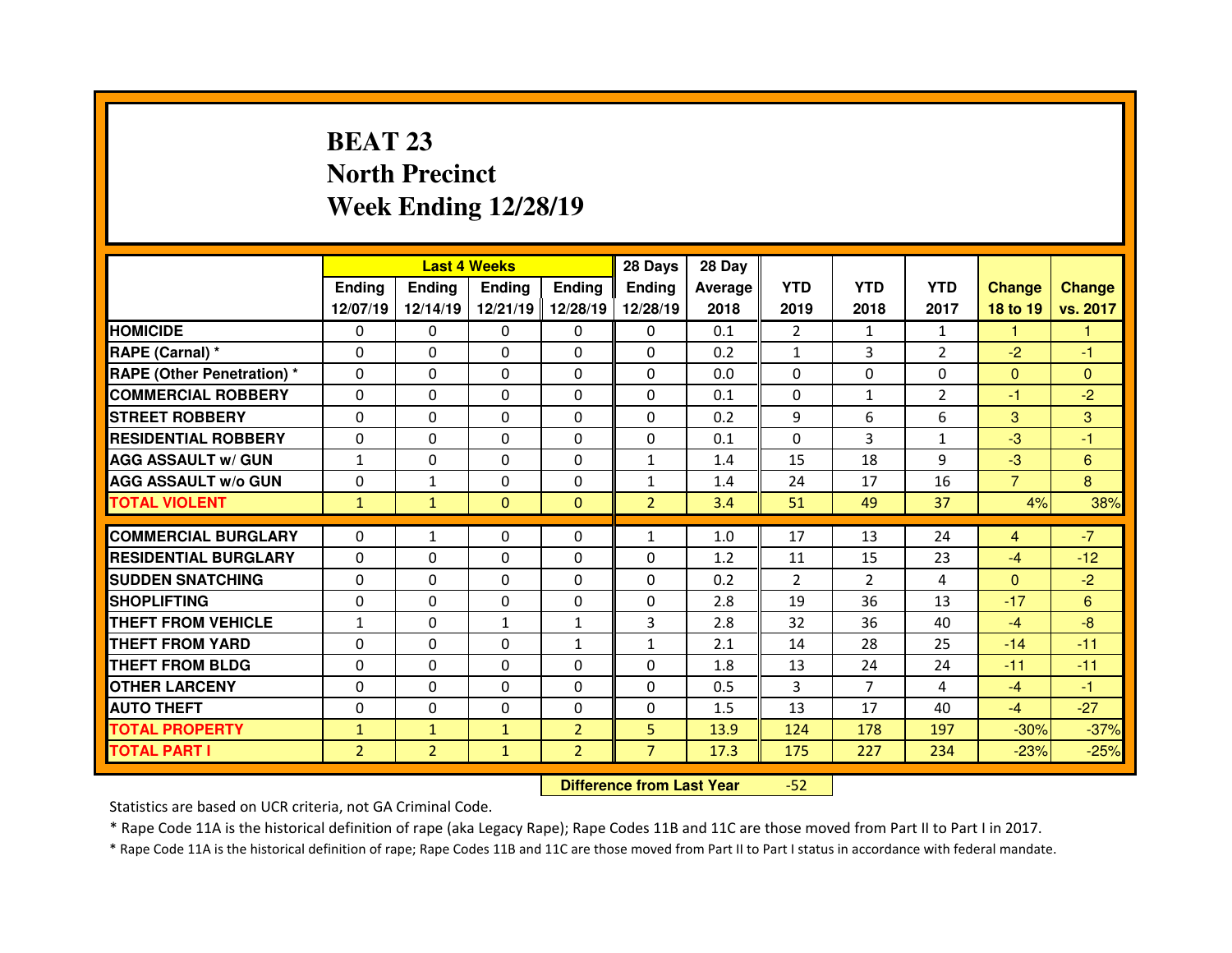# **BEAT 24 North PrecinctWeek Ending 12/28/19**

|                                  |                | <b>Last 4 Weeks</b> |                |               | 28 Days                          | 28 Day  |                |                |              |                |                |
|----------------------------------|----------------|---------------------|----------------|---------------|----------------------------------|---------|----------------|----------------|--------------|----------------|----------------|
|                                  | <b>Ending</b>  | <b>Ending</b>       | <b>Ending</b>  | <b>Ending</b> | <b>Ending</b>                    | Average | <b>YTD</b>     | <b>YTD</b>     | <b>YTD</b>   | <b>Change</b>  | <b>Change</b>  |
|                                  | 12/07/19       | 12/14/19            | 12/21/19       | 12/28/19      | 12/28/19                         | 2018    | 2019           | 2018           | 2017         | 18 to 19       | vs. 2017       |
| <b>HOMICIDE</b>                  | 0              | 0                   | 0              | $\Omega$      | $\Omega$                         | 0.0     | 0              | $\mathbf{0}$   | $\Omega$     | $\Omega$       | $\Omega$       |
| RAPE (Carnal) *                  | 0              | 0                   | $\Omega$       | $\Omega$      | $\Omega$                         | 0.0     | $\overline{2}$ | $\Omega$       | $\mathbf{1}$ | $\overline{2}$ | 1              |
| <b>RAPE (Other Penetration)*</b> | $\Omega$       | 0                   | 0              | 0             | $\Omega$                         | 0.0     | 3              | $\Omega$       | 0            | 3              | 3              |
| <b>COMMERCIAL ROBBERY</b>        | $\Omega$       | 0                   | $\Omega$       | $\Omega$      | $\Omega$                         | 0.0     | 3              | $\Omega$       | 5            | 3              | $\overline{2}$ |
| <b>STREET ROBBERY</b>            | $\Omega$       | 0                   | $\Omega$       | $\Omega$      | $\Omega$                         | 0.6     | 10             | 8              | 13           | $\overline{2}$ | $-3$           |
| <b>RESIDENTIAL ROBBERY</b>       | $\Omega$       | 0                   | 0              | $\Omega$      | $\Omega$                         | 0.0     | $\mathbf{1}$   | $\Omega$       | 0            | 1              | $\mathbf{1}$   |
| <b>AGG ASSAULT w/ GUN</b>        | $\Omega$       | 0                   | $\Omega$       | $\Omega$      | $\Omega$                         | 0.3     | $\overline{4}$ | 4              | 5            | $\overline{0}$ | $-1$           |
| <b>AGG ASSAULT w/o GUN</b>       | 1              | $\mathbf{1}$        | 0              | $\Omega$      | $\overline{2}$                   | 0.9     | 12             | 13             | 5            | $-1$           | $\overline{7}$ |
| <b>TOTAL VIOLENT</b>             | $\mathbf{1}$   | $\mathbf{1}$        | $\mathbf{0}$   | $\mathbf{0}$  | $\overline{2}$                   | 1.8     | 35             | 25             | 29           | 40%            | 21%            |
| <b>COMMERCIAL BURGLARY</b>       | $\Omega$       | 0                   | 0              | $\mathbf{0}$  | $\Omega$                         | 0.2     | 5              | $\overline{2}$ | 4            | 3              | 1              |
| <b>RESIDENTIAL BURGLARY</b>      | $\Omega$       | 0                   | 0              | $\mathbf{0}$  | $\Omega$                         | 0.6     | 16             | 8              | 16           | 8              | $\Omega$       |
| <b>SUDDEN SNATCHING</b>          | 0              | 0                   | 0              | 0             | 0                                | 0.5     | 2              | 5.             | 3            | $-3$           | -1             |
| <b>SHOPLIFTING</b>               | $\Omega$       | $\mathbf{1}$        | $\overline{2}$ | $\Omega$      | 3                                | 4.7     | 28             | 61             | 55           | $-33$          | $-27$          |
| <b>THEFT FROM VEHICLE</b>        | $\mathbf{1}$   | 0                   | $\mathbf{1}$   | 0             | $\overline{a}$                   | 3.9     | 47             | 51             | 102          | $-4$           | $-55$          |
| <b>THEFT FROM YARD</b>           | 0              | $\mathbf{1}$        | 0              | 0             | $\mathbf{1}$                     | 1.9     | 54             | 25             | 36           | 29             | 18             |
| <b>THEFT FROM BLDG</b>           | $\Omega$       | 0                   | 0              | $\Omega$      | $\Omega$                         | 1.9     | 13             | 25             | 16           | $-12$          | $-3$           |
| <b>OTHER LARCENY</b>             | 0              | $\mathbf{1}$        | 0              | 0             | $\mathbf{1}$                     | 0.7     | 17             | 9              | 10           | 8              | $\overline{7}$ |
| <b>AUTO THEFT</b>                | $\Omega$       | 0                   | $\Omega$       | $\Omega$      | $\Omega$                         | 1.0     | 9              | 12             | 30           | $-3$           | $-21$          |
| <b>TOTAL PROPERTY</b>            | $\mathbf{1}$   | 3                   | 3              | $\mathbf{0}$  | $\overline{7}$                   | 15.3    | 191            | 198            | 272          | $-4%$          | $-30%$         |
| <b>TOTAL PART I</b>              | $\overline{2}$ | 4                   | 3              | $\mathbf{0}$  | 9                                | 17.2    | 226            | 223            | 301          | 1%             | $-25%$         |
|                                  |                |                     |                |               | <b>Difference from Last Year</b> |         | 3              |                |              |                |                |

Statistics are based on UCR criteria, not GA Criminal Code.

\* Rape Code 11A is the historical definition of rape (aka Legacy Rape); Rape Codes 11B and 11C are those moved from Part II to Part I in 2017.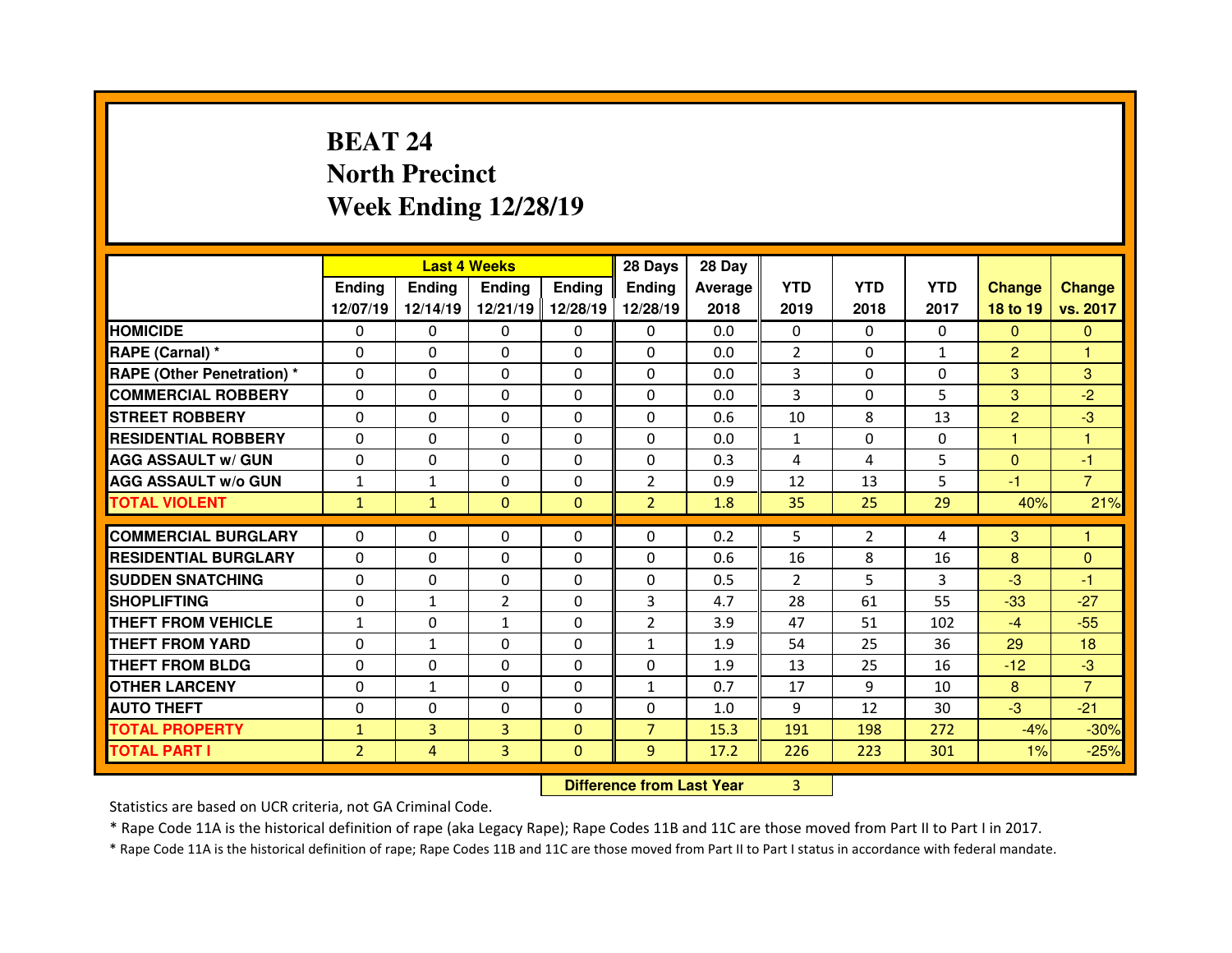# **BEAT 25 North PrecinctWeek Ending 12/28/19**

|                                   |                | <b>Last 4 Weeks</b>              |                |                |                | 28 Day  |                |                |                |                |                |
|-----------------------------------|----------------|----------------------------------|----------------|----------------|----------------|---------|----------------|----------------|----------------|----------------|----------------|
|                                   | Ending         | Ending                           | Ending         | <b>Ending</b>  | <b>Ending</b>  | Average | <b>YTD</b>     | <b>YTD</b>     | <b>YTD</b>     | <b>Change</b>  | <b>Change</b>  |
|                                   | 12/07/19       | 12/14/19                         | 12/21/19       | 12/28/19       | 12/28/19       | 2018    | 2019           | 2018           | 2017           | 18 to 19       | vs. 2017       |
| <b>HOMICIDE</b>                   | 0              | 0                                | 0              | $\Omega$       | 0              | 0.0     | 0              | $\Omega$       | $\Omega$       | $\Omega$       | $\Omega$       |
| RAPE (Carnal) *                   | $\Omega$       | 0                                | $\Omega$       | $\Omega$       | $\Omega$       | 0.2     | $\mathbf{1}$   | $\overline{2}$ | $\overline{2}$ | $-1$           | $-1$           |
| <b>RAPE (Other Penetration) *</b> | $\Omega$       | 0                                | $\Omega$       | $\Omega$       | $\Omega$       | 0.0     | $\Omega$       | $\Omega$       | 0              | $\mathbf{0}$   | $\Omega$       |
| <b>COMMERCIAL ROBBERY</b>         | 0              | 0                                | 0              | $\mathbf{0}$   | $\Omega$       | 0.0     | $\mathbf{1}$   | $\Omega$       | $\mathbf{1}$   | 1              | $\Omega$       |
| <b>STREET ROBBERY</b>             | $\Omega$       | 0                                | 0              | $\mathbf{1}$   | $\mathbf{1}$   | 1.2     | 5              | 17             | 19             | $-12$          | $-14$          |
| <b>RESIDENTIAL ROBBERY</b>        | $\Omega$       | 0                                | 0              | $\mathbf{0}$   | $\Omega$       | 0.0     | 0              | $\Omega$       | 0              | $\mathbf{0}$   | $\mathbf{0}$   |
| <b>AGG ASSAULT w/ GUN</b>         | $\Omega$       | 0                                | 0              | $\mathbf{0}$   | 0              | 0.2     | $\overline{2}$ | 2              | $\overline{2}$ | $\overline{0}$ | $\mathbf{0}$   |
| <b>AGG ASSAULT w/o GUN</b>        | $\Omega$       | 0                                | 0              | $\mathbf{0}$   | 0              | 0.3     | 5              | 4              | 3              | $\mathbf{1}$   | $\overline{2}$ |
| <b>TOTAL VIOLENT</b>              | $\mathbf{0}$   | $\overline{0}$                   | $\mathbf{0}$   | $\mathbf{1}$   | $\mathbf{1}$   | 1.9     | 14             | 25             | 27             | $-44%$         | $-48%$         |
| <b>COMMERCIAL BURGLARY</b>        | 0              | 0                                | $\mathbf{1}$   | $\mathbf{0}$   | $\mathbf{1}$   | 0.1     | 10             | $\mathbf{1}$   | 4              | 9              | 6              |
| <b>RESIDENTIAL BURGLARY</b>       | $\Omega$       | 0                                | 0              | $\overline{2}$ | $\overline{2}$ | 0.2     | 18             | 3              | 5              | 15             | 13             |
| <b>SUDDEN SNATCHING</b>           | 0              | 0                                | $\Omega$       | 0              | $\Omega$       | 0.1     | $\mathbf{1}$   | $\mathbf{1}$   | $\overline{2}$ | $\mathbf{0}$   | $-1$           |
| <b>SHOPLIFTING</b>                | 1              | 0                                | 0              | 0              | 1              | 1.4     | 19             | 18             | 29             | 1              | $-10$          |
| <b>THEFT FROM VEHICLE</b>         | $\overline{2}$ | $\overline{2}$                   | $\mathbf{1}$   | $\mathbf{1}$   | 6              | 4.7     | 65             | 61             | 76             | $\overline{4}$ | $-11$          |
| <b>THEFT FROM YARD</b>            | 1              | 0                                | 0              | 0              | 1              | 2.1     | 23             | 27             | 51             | $-4$           | $-28$          |
| <b>THEFT FROM BLDG</b>            | $\Omega$       | $\mathbf{1}$                     | $\Omega$       | 0              | $\mathbf{1}$   | 1.5     | 25             | 19             | 32             | 6              | $-7$           |
| <b>OTHER LARCENY</b>              | 0              | 0                                | 0              | $\mathbf{0}$   | 0              | 1.0     | $\overline{7}$ | 13             | 13             | $-6$           | $-6$           |
| <b>AUTO THEFT</b>                 | $\mathbf{1}$   | 0                                | $\mathbf{1}$   | 0              | $\overline{2}$ | 1.4     | 16             | 18             | 24             | $-2$           | $-8$           |
| <b>TOTAL PROPERTY</b>             | 5              | 3                                | 3              | 3              | 14             | 12.4    | 184            | 161            | 236            | 14%            | $-22%$         |
| <b>TOTAL PART I</b>               | 5.             | 3                                | $\overline{3}$ | 4              | 15             | 14.3    | 198            | 186            | 263            | 6%             | $-25%$         |
|                                   |                | <b>Difference from Last Year</b> |                | 12             |                |         |                |                |                |                |                |

Statistics are based on UCR criteria, not GA Criminal Code.

\* Rape Code 11A is the historical definition of rape (aka Legacy Rape); Rape Codes 11B and 11C are those moved from Part II to Part I in 2017.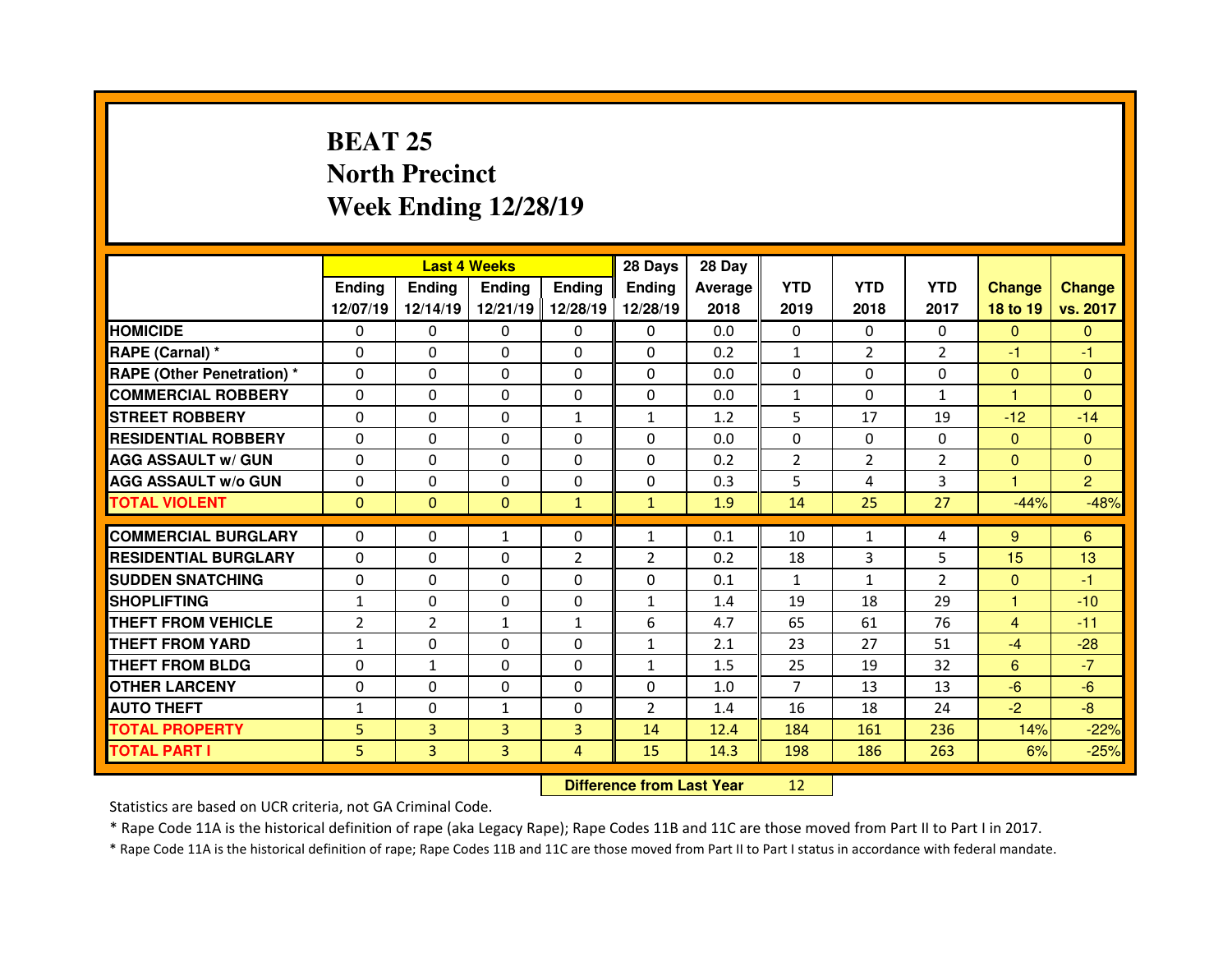# **BEAT 26 North PrecinctWeek Ending 12/28/19**

|                                  |                |               | <b>Last 4 Weeks</b> |                | 28 Days        | 28 Day  |                |                |                |               |                |
|----------------------------------|----------------|---------------|---------------------|----------------|----------------|---------|----------------|----------------|----------------|---------------|----------------|
|                                  | <b>Ending</b>  | <b>Ending</b> | <b>Ending</b>       | <b>Ending</b>  | Ending         | Average | <b>YTD</b>     | <b>YTD</b>     | <b>YTD</b>     | <b>Change</b> | <b>Change</b>  |
|                                  | 12/07/19       | 12/14/19      | 12/21/19            | 12/28/19       | 12/28/19       | 2018    | 2019           | 2018           | 2017           | 18 to 19      | vs. 2017       |
| <b>HOMICIDE</b>                  | $\Omega$       | 0             | $\Omega$            | $\Omega$       | $\Omega$       | 0.0     | 1              | $\Omega$       | $\Omega$       | 1             | 1              |
| RAPE (Carnal) *                  | $\Omega$       | $\Omega$      | $\Omega$            | $\mathbf{1}$   | $\mathbf{1}$   | 0.2     | 3              | 3              | $\overline{2}$ | $\mathbf{0}$  | 1              |
| <b>RAPE (Other Penetration)*</b> | $\Omega$       | $\Omega$      | $\mathbf{0}$        | $\Omega$       | $\Omega$       | 0.1     | $\Omega$       | $\mathbf{1}$   | $\mathbf{1}$   | $-1$          | $-1$           |
| <b>COMMERCIAL ROBBERY</b>        | $\Omega$       | $\Omega$      | $\mathbf{0}$        | $\Omega$       | $\Omega$       | 0.0     | $\mathbf{1}$   | $\Omega$       | 3              | 1             | $-2$           |
| <b>STREET ROBBERY</b>            | $\mathbf{1}$   | $\Omega$      | $\Omega$            | $\Omega$       | $\mathbf{1}$   | 1.2     | 15             | 15             | 9              | $\Omega$      | 6              |
| <b>RESIDENTIAL ROBBERY</b>       | $\Omega$       | $\Omega$      | $\mathbf{0}$        | $\Omega$       | $\Omega$       | 0.0     | $\Omega$       | $\Omega$       | $\Omega$       | $\Omega$      | $\Omega$       |
| <b>AGG ASSAULT w/ GUN</b>        | $\Omega$       | 0             | $\Omega$            | $\Omega$       | $\Omega$       | 0.2     | 5              | $\overline{2}$ | 3              | 3             | $\overline{2}$ |
| <b>AGG ASSAULT w/o GUN</b>       | $\mathbf{1}$   | $\Omega$      | $\mathbf{0}$        | $\Omega$       | $\mathbf{1}$   | 1.8     | 19             | 24             | 23             | $-5$          | $-4$           |
| <b>TOTAL VIOLENT</b>             | $\overline{2}$ | $\mathbf{0}$  | $\mathbf{0}$        | $\mathbf{1}$   | $\overline{3}$ | 3.5     | 44             | 45             | 41             | $-2%$         | 7%             |
|                                  |                |               |                     |                |                |         |                |                |                |               |                |
| <b>COMMERCIAL BURGLARY</b>       | 0              | 0             | 0                   | 1              | $\mathbf{1}$   | 0.2     | $\overline{7}$ | 3              | 9              | 4             | $-2$           |
| <b>RESIDENTIAL BURGLARY</b>      | 0              | $\mathbf{1}$  | $\Omega$            | $\Omega$       | $\mathbf{1}$   | 0.2     | 3              | $\overline{2}$ | $\mathbf{1}$   | н             | 2              |
|                                  |                |               |                     |                |                |         |                |                |                |               |                |
| <b>SUDDEN SNATCHING</b>          | 0              | 0             | $\mathbf{0}$        | 1              | $\mathbf{1}$   | 0.8     | 6              | 11             | 16             | $-5$          | $-10$          |
| <b>SHOPLIFTING</b>               | $\mathbf{1}$   | 0             | 0                   | $\Omega$       | $\mathbf{1}$   | 2.5     | 33             | 32             | 29             | 1             | $\overline{4}$ |
| <b>THEFT FROM VEHICLE</b>        | 0              | 0             | $\mathbf{0}$        | $\mathbf{0}$   | $\Omega$       | 2.8     | 37             | 36             | 44             | 1             | $-7$           |
| <b>THEFT FROM YARD</b>           | 0              | 0             | $\Omega$            | $\mathbf{1}$   | $\mathbf{1}$   | 2.2     | 22             | 28             | 28             | $-6$          | $-6$           |
| <b>THEFT FROM BLDG</b>           | $\Omega$       | 0             | $\overline{2}$      | 1              | 3              | 2.8     | 31             | 35             | 49             | $-4$          | $-18$          |
| <b>OTHER LARCENY</b>             | 0              | 0             | $\mathbf{0}$        | $\Omega$       | $\Omega$       | 1.0     | 5              | 13             | 4              | $-8$          | $\mathbf{1}$   |
| <b>AUTO THEFT</b>                | $\mathbf{0}$   | 0             | $\mathbf{1}$        | $\Omega$       | $\mathbf{1}$   | 1.5     | 9              | 20             | 17             | $-11$         | $-8$           |
| <b>TOTAL PROPERTY</b>            | $\mathbf{1}$   | $\mathbf{1}$  | 3                   | $\overline{4}$ | $\overline{9}$ | 14.0    | 153            | 180            | 197            | $-15%$        | $-22%$         |
| <b>TOTAL PART I</b>              | 3              | $\mathbf{1}$  | 3                   | 5              | 12             | 17.5    | 197            | 225            | 238            | $-12%$        | $-17%$         |

 **Difference from Last Year**-28

Statistics are based on UCR criteria, not GA Criminal Code.

\* Rape Code 11A is the historical definition of rape (aka Legacy Rape); Rape Codes 11B and 11C are those moved from Part II to Part I in 2017.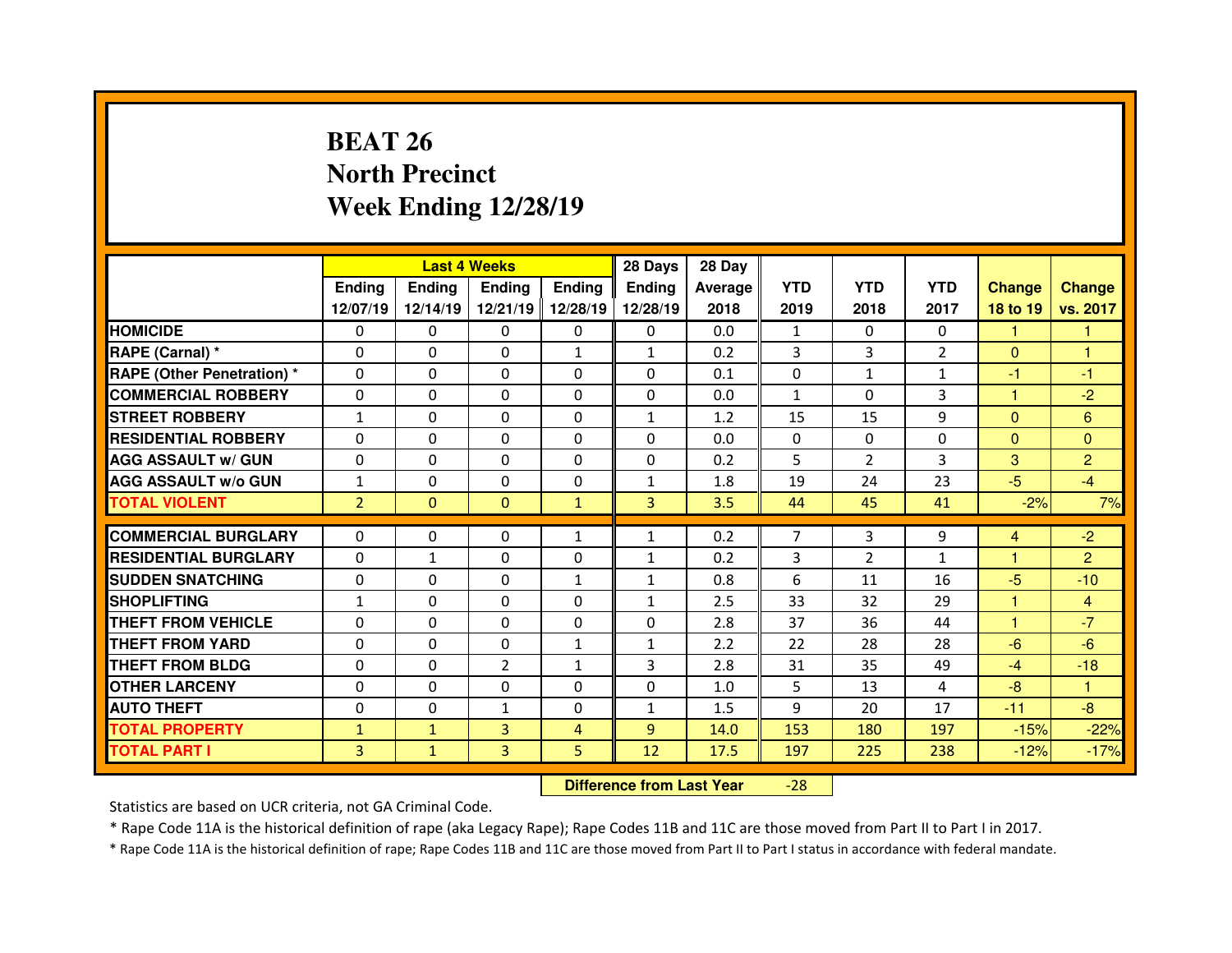# **BEAT 27 North PrecinctWeek Ending 12/28/19**

|                                   |                | <b>Last 4 Weeks</b>              |                |                |                | 28 Day  |                |                |                |                |                 |
|-----------------------------------|----------------|----------------------------------|----------------|----------------|----------------|---------|----------------|----------------|----------------|----------------|-----------------|
|                                   | <b>Ending</b>  | <b>Ending</b>                    | <b>Ending</b>  | <b>Ending</b>  | Ending         | Average | <b>YTD</b>     | <b>YTD</b>     | <b>YTD</b>     | <b>Change</b>  | <b>Change</b>   |
|                                   | 12/07/19       | 12/14/19                         | 12/21/19       | 12/28/19       | 12/28/19       | 2018    | 2019           | 2018           | 2017           | 18 to 19       | vs. 2017        |
| <b>HOMICIDE</b>                   | $\Omega$       | 0                                | 0              | $\mathbf{0}$   | 0              | 0.0     | 1              | $\Omega$       | $\overline{2}$ | 1              | $-1$            |
| RAPE (Carnal) *                   | 0              | 0                                | 0              | $\mathbf{1}$   | $\mathbf{1}$   | 0.2     | 4              | $\overline{2}$ | $\overline{7}$ | $\overline{2}$ | $-3$            |
| <b>RAPE (Other Penetration) *</b> | 0              | 0                                | 0              | 0              | 0              | 0.2     | $\overline{3}$ | 4              | $\overline{2}$ | $-1$           | 1               |
| <b>COMMERCIAL ROBBERY</b>         | 0              | 0                                | $\Omega$       | $\Omega$       | $\Omega$       | 0.2     | $\mathbf{1}$   | $\overline{2}$ | $\Omega$       | $-1$           | 1               |
| <b>STREET ROBBERY</b>             | $\mathbf{1}$   | 0                                | $\Omega$       | $\Omega$       | $\mathbf{1}$   | 0.8     | 18             | 9              | 12             | 9              | 6               |
| <b>RESIDENTIAL ROBBERY</b>        | $\Omega$       | $\Omega$                         | $\mathbf{0}$   | $\Omega$       | $\Omega$       | 0.2     | $\mathbf{1}$   | $\overline{2}$ | $\Omega$       | -1             | 1               |
| <b>AGG ASSAULT w/ GUN</b>         | $\Omega$       | $\mathbf{1}$                     | $\Omega$       | $\Omega$       | $\mathbf{1}$   | 1.1     | 15             | 13             | 6              | $\overline{2}$ | 9               |
| <b>AGG ASSAULT w/o GUN</b>        | 0              | 0                                | $\overline{2}$ | 0              | $\overline{2}$ | 1.1     | 35             | 13             | 23             | 22             | 12 <sub>2</sub> |
| <b>TOTAL VIOLENT</b>              | $\mathbf{1}$   | $\mathbf{1}$                     | $\overline{2}$ | $\mathbf{1}$   | 5              | 3.5     | 78             | 45             | 52             | 73%            | 50%             |
| <b>COMMERCIAL BURGLARY</b>        | $\Omega$       | 0                                | 4              | $\Omega$       | 4              | 0.4     | 9              | 5              | 4              | $\overline{4}$ | 5               |
| <b>RESIDENTIAL BURGLARY</b>       | $\Omega$       | 0                                | $\mathbf{1}$   | $\Omega$       | $\mathbf{1}$   | 0.8     | 6              | 10             | $\overline{7}$ | $-4$           | $-1$            |
| <b>SUDDEN SNATCHING</b>           | 0              | 0                                | 0              | $\Omega$       | 0              | 0.5     | 4              | 8              | 19             | $-4$           | $-15$           |
| <b>SHOPLIFTING</b>                | 0              | 0                                | $\mathbf{1}$   | $\Omega$       | 1              | 3.3     | 40             | 43             | 17             | $-3$           | 23              |
| <b>THEFT FROM VEHICLE</b>         | $\mathbf{1}$   | $\mathbf{1}$                     | $\mathbf{1}$   | 0              | 3              | 2.5     | 41             | 32             | 53             | 9              | $-12$           |
| <b>THEFT FROM YARD</b>            | 0              | 0                                | $\Omega$       | 0              | $\Omega$       | 1.5     | 11             | 19             | 19             | $-8$           | $-8$            |
| <b>THEFT FROM BLDG</b>            | 0              | 0                                | 0              | $\mathbf{1}$   | $\mathbf{1}$   | 2.9     | 31             | 38             | 38             | $-7$           | $-7$            |
| <b>OTHER LARCENY</b>              | 0              | 0                                | 0              | $\Omega$       | $\Omega$       | 0.5     | 3              | $\overline{7}$ | 3              | $-4$           | $\mathbf{0}$    |
| <b>AUTO THEFT</b>                 | $\Omega$       | 0                                | $\Omega$       | 0              | $\Omega$       | 1.2     | 12             | 15             | 13             | $-3$           | $-1$            |
| <b>TOTAL PROPERTY</b>             | $\mathbf{1}$   | $\mathbf{1}$                     | $\overline{7}$ | $\mathbf{1}$   | 10             | 13.6    | 157            | 177            | 173            | $-11%$         | $-9%$           |
| <b>TOTAL PART I</b>               | $\overline{2}$ | $\overline{2}$                   | 9              | $\overline{2}$ | 15             | 17.1    | 235            | 222            | 225            | 6%             | 4%              |
|                                   |                | <b>Difference from Last Year</b> |                | 13             |                |         |                |                |                |                |                 |

Statistics are based on UCR criteria, not GA Criminal Code.

\* Rape Code 11A is the historical definition of rape (aka Legacy Rape); Rape Codes 11B and 11C are those moved from Part II to Part I in 2017.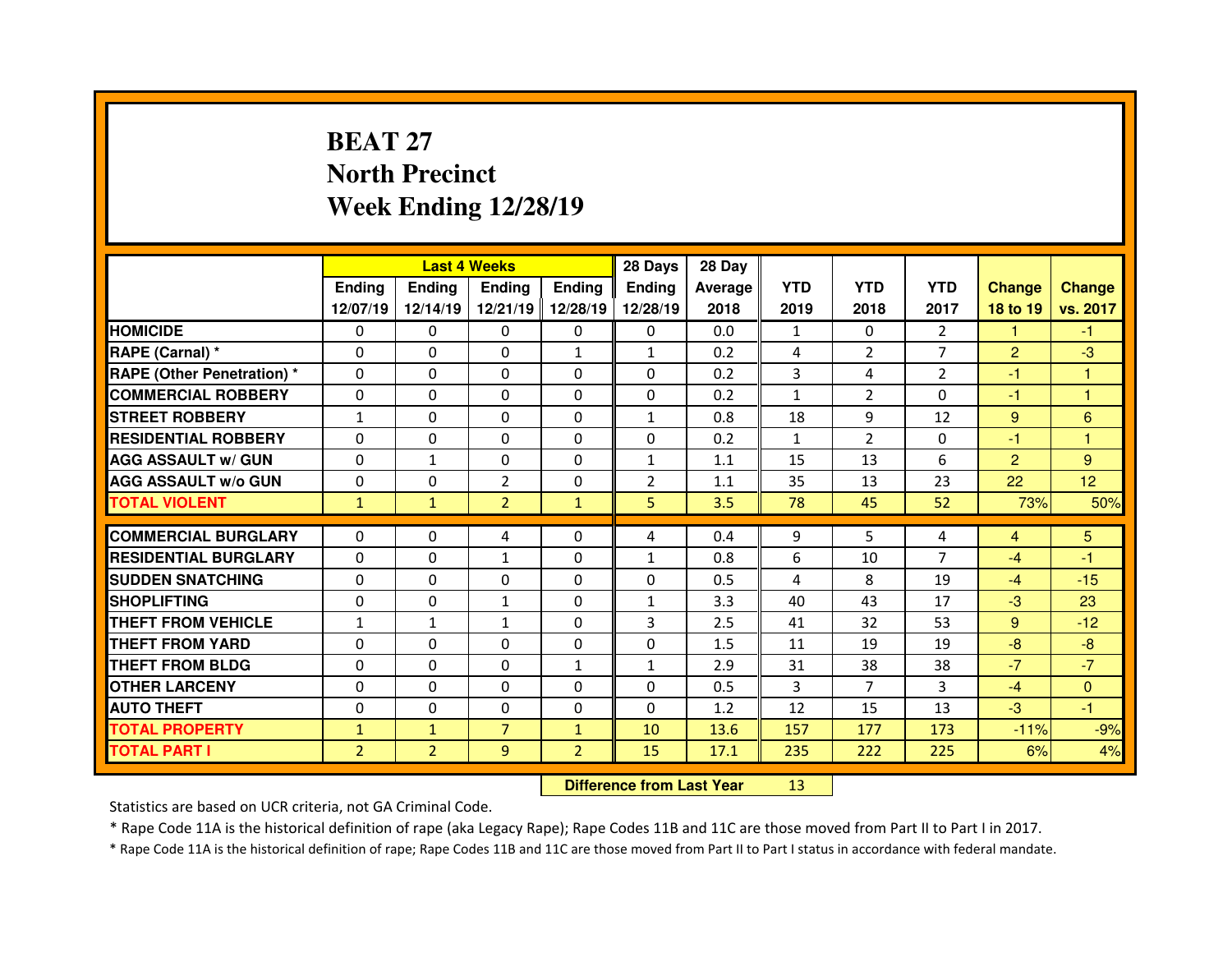# **BEAT 31 Central PrecinctWeek Ending 12/28/19**

|                                  |              |               | <b>Last 4 Weeks</b> |               | 28 Days        | 28 Day  |              |                |                |                |               |
|----------------------------------|--------------|---------------|---------------------|---------------|----------------|---------|--------------|----------------|----------------|----------------|---------------|
|                                  | Ending       | <b>Ending</b> | <b>Endina</b>       | <b>Endina</b> | <b>Ending</b>  | Average | <b>YTD</b>   | <b>YTD</b>     | <b>YTD</b>     | <b>Change</b>  | <b>Change</b> |
|                                  | 12/07/19     | 12/14/19      | 12/21/19            | 12/28/19      | 12/28/19       | 2018    | 2019         | 2018           | 2017           | 18 to 19       | vs. 2017      |
| <b>HOMICIDE</b>                  | $\Omega$     | 0             | $\Omega$            | $\Omega$      | $\Omega$       | 0.2     | $\mathbf{1}$ | $\mathbf{1}$   | $\mathbf{1}$   | $\Omega$       | $\Omega$      |
| RAPE (Carnal) *                  | $\Omega$     | 0             | $\Omega$            | $\Omega$      | $\Omega$       | 0.0     | 4            | $\Omega$       | 3              | $\overline{4}$ | 1             |
| <b>RAPE (Other Penetration)*</b> | $\Omega$     | 0             | $\Omega$            | $\mathbf{0}$  | $\Omega$       | 0.2     | 2            | $\overline{2}$ | 4              | $\Omega$       | $-2$          |
| <b>COMMERCIAL ROBBERY</b>        | $\Omega$     | 0             | $\Omega$            | $\Omega$      | $\Omega$       | 0.1     | $\Omega$     | $\mathbf{1}$   | $\Omega$       | -1             | $\Omega$      |
| <b>STREET ROBBERY</b>            | $\Omega$     | 0             | $\mathbf{1}$        | $\mathbf{0}$  | $\mathbf{1}$   | 0.7     | 9            | 10             | 14             | $-1$           | $-5$          |
| <b>RESIDENTIAL ROBBERY</b>       | $\Omega$     | 0             | $\Omega$            | $\mathbf{0}$  | $\Omega$       | 0.0     | $\Omega$     | $\Omega$       | $\overline{2}$ | $\mathbf{0}$   | $-2$          |
| <b>AGG ASSAULT w/ GUN</b>        | $\Omega$     | $\mathbf{1}$  | $\Omega$            | $\mathbf{1}$  | $\overline{2}$ | 0.8     | 17           | 11             | 13             | 6              | 4             |
| <b>AGG ASSAULT w/o GUN</b>       | $\Omega$     | 0             | $\Omega$            | $\mathbf{0}$  | $\Omega$       | 0.7     | 21           | 8              | 13             | 13             | 8             |
| <b>TOTAL VIOLENT</b>             | $\Omega$     | $\mathbf{1}$  | $\mathbf{1}$        | $\mathbf{1}$  | $\overline{3}$ | 2.6     | 54           | 33             | 50             | 64%            | 8%            |
| <b>COMMERCIAL BURGLARY</b>       | $\Omega$     |               |                     |               |                | 0.6     |              | 8              |                | $\overline{7}$ |               |
|                                  |              | 0             | $\overline{2}$      | $\mathbf{0}$  | $\overline{2}$ |         | 15           |                | 6              |                | 9             |
| <b>RESIDENTIAL BURGLARY</b>      | $\mathbf{1}$ | 2             | $\overline{2}$      | 2             | $\overline{7}$ | 1.9     | 45           | 25             | 31             | 20             | 14            |
| <b>SUDDEN SNATCHING</b>          | $\Omega$     | 0             | 0                   | $\Omega$      | $\Omega$       | 0.1     | 4            | 1              | 5.             | 3              | $-1$          |
| <b>SHOPLIFTING</b>               | $\Omega$     | 0             | 0                   | $\Omega$      | $\Omega$       | 0.2     | 5            | $\mathcal{P}$  | 19             | 3              | $-14$         |
| THEFT FROM VEHICLE               | 0            | 0             | $\mathbf{1}$        | $\mathbf{1}$  | $\overline{2}$ | 5.2     | 56           | 67             | 91             | $-11$          | $-35$         |
| <b>THEFT FROM YARD</b>           | $\Omega$     | 3             | 3                   | $\mathbf{1}$  | $\overline{7}$ | 3.8     | 58           | 50             | 63             | 8              | $-5$          |
|                                  |              |               |                     |               |                |         |              |                |                |                |               |
| <b>THEFT FROM BLDG</b>           | 0            | 0             | $\Omega$            | $\mathbf{0}$  | $\Omega$       | 2.0     | 19           | 26             | 35             | $-7$           | $-16$         |
| <b>OTHER LARCENY</b>             | $\Omega$     | 0             | $\overline{2}$      | 1             | 3              | 1.5     | 25           | 14             | 9              | 11             | 16            |
| <b>AUTO THEFT</b>                | $\Omega$     | 0             | 0                   | $\mathbf{0}$  | $\Omega$       | 1.8     | 14           | 23             | 40             | $-9$           | $-26$         |
| <b>TOTAL PROPERTY</b>            | $\mathbf{1}$ | 5             | 10                  | 5             | 21             | 17.0    | 241          | 216            | 299            | 12%            | $-19%$        |
| <b>TOTAL PART I</b>              | $\mathbf{1}$ | 6             | 11                  | 6             | 24             | 19.6    | 295          | 249            | 349            | 18%            | $-15%$        |

 **Difference from Last Year**<sup>46</sup>

Statistics are based on UCR criteria, not GA Criminal Code.

\* Rape Code 11A is the historical definition of rape (aka Legacy Rape); Rape Codes 11B and 11C are those moved from Part II to Part I in 2017.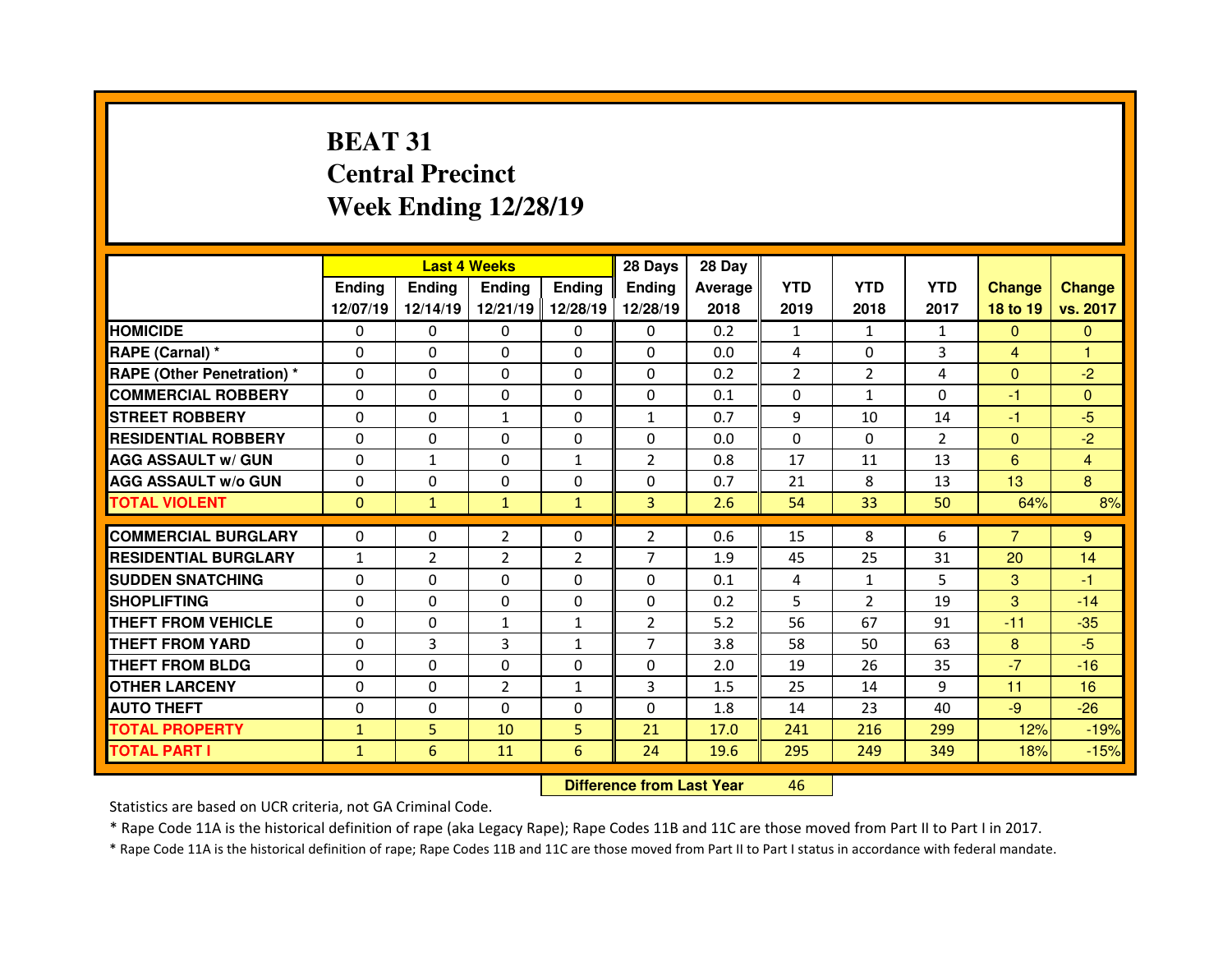# **BEAT 32 Central PrecinctWeek Ending 12/28/19**

|                                  |               |                | <b>Last 4 Weeks</b> |               | 28 Days        | 28 Day  |              |                |                |                |                |
|----------------------------------|---------------|----------------|---------------------|---------------|----------------|---------|--------------|----------------|----------------|----------------|----------------|
|                                  | <b>Ending</b> | <b>Ending</b>  | <b>Ending</b>       | <b>Ending</b> | Ending         | Average | <b>YTD</b>   | <b>YTD</b>     | <b>YTD</b>     | <b>Change</b>  | <b>Change</b>  |
|                                  | 12/07/19      | 12/14/19       | 12/21/19            | 12/28/19      | 12/28/19       | 2018    | 2019         | 2018           | 2017           | 18 to 19       | vs. 2017       |
| <b>HOMICIDE</b>                  | $\Omega$      | 0              | $\Omega$            | $\Omega$      | $\Omega$       | 0.0     | $\mathbf{1}$ | $\Omega$       | $\Omega$       | 1              | 1              |
| RAPE (Carnal) *                  | $\Omega$      | $\Omega$       | $\Omega$            | $\Omega$      | $\Omega$       | 0.1     | 3            | $\mathbf{1}$   | 5              | $\overline{2}$ | $-2$           |
| <b>RAPE (Other Penetration)*</b> | $\Omega$      | $\Omega$       | $\mathbf{0}$        | $\Omega$      | $\Omega$       | 0.1     | $\mathbf{1}$ | $\mathbf{1}$   | $\mathbf{1}$   | $\Omega$       | $\Omega$       |
| <b>COMMERCIAL ROBBERY</b>        | $\Omega$      | $\Omega$       | $\mathbf{1}$        | $\mathbf{1}$  | $\overline{2}$ | 0.3     | 11           | 4              | $\overline{7}$ | $\overline{7}$ | $\overline{4}$ |
| <b>STREET ROBBERY</b>            | $\Omega$      | $\Omega$       | $\mathbf{1}$        | $\Omega$      | $\mathbf{1}$   | 0.3     | 4            | 4              | $\overline{7}$ | $\Omega$       | $-3$           |
| <b>RESIDENTIAL ROBBERY</b>       | $\Omega$      | $\Omega$       | $\Omega$            | $\Omega$      | $\Omega$       | 0.1     | $\Omega$     | $\mathbf{1}$   | $\Omega$       | -1             | $\Omega$       |
| <b>AGG ASSAULT w/ GUN</b>        | $\Omega$      | 0              | $\Omega$            | $\Omega$      | $\Omega$       | 0.5     | 3            | $\overline{7}$ | 5              | $-4$           | $-2$           |
| <b>AGG ASSAULT w/o GUN</b>       | $\mathbf{1}$  | $\Omega$       | $\Omega$            | $\Omega$      | $\mathbf{1}$   | 0.8     | 9            | 10             | 5              | $-1$           | $\overline{4}$ |
| <b>TOTAL VIOLENT</b>             | $\mathbf{1}$  | $\mathbf{0}$   | $\overline{2}$      | $\mathbf{1}$  | $\overline{4}$ | 2.2     | 32           | 28             | 30             | 14%            | 7%             |
| <b>COMMERCIAL BURGLARY</b>       | 0             |                |                     |               |                |         |              |                |                |                |                |
|                                  |               | 0              | 0                   | $\Omega$      | 0              | 0.2     | 4            | $\overline{2}$ | 4              | $\overline{2}$ | $\mathbf{0}$   |
| <b>RESIDENTIAL BURGLARY</b>      | 0             | $\Omega$       | $\Omega$            | $\Omega$      | 0              | 2.1     | 23           | 27             | 27             | $-4$           | $-4$           |
| <b>SUDDEN SNATCHING</b>          | 0             | 0              | 0                   | $\Omega$      | 0              | 0.0     | 3            | $\Omega$       | $\overline{2}$ | 3              | 1              |
| <b>SHOPLIFTING</b>               | $\mathbf{1}$  | 0              | $\overline{2}$      | $\Omega$      | 3              | 5.2     | 41           | 67             | 50             | $-26$          | $-9$           |
| <b>THEFT FROM VEHICLE</b>        | 5             | $\mathbf{1}$   | $\mathbf{0}$        | $\mathbf{0}$  | 6              | 6.4     | 60           | 84             | 114            | $-24$          | $-54$          |
| <b>THEFT FROM YARD</b>           | $\mathbf{1}$  | 0              | $\mathbf{1}$        | $\Omega$      | $\overline{2}$ | 3.6     | 34           | 48             | 36             | $-14$          | $-2$           |
|                                  |               |                |                     |               |                |         |              |                |                |                |                |
| <b>THEFT FROM BLDG</b>           | $\mathbf{0}$  | $\mathbf{1}$   | $\mathbf{0}$        | $\Omega$      | $\mathbf{1}$   | 2.4     | 32           | 31             | 54             | 1.             | $-22$          |
| <b>OTHER LARCENY</b>             | $\mathbf{1}$  | $\overline{2}$ | $\Omega$            | $\Omega$      | 3              | 1.7     | 10           | 19             | 13             | $-9$           | $-3$           |
| <b>AUTO THEFT</b>                | 0             | 0              | $\mathbf{0}$        | $\mathbf{0}$  | 0              | 1.7     | 14           | 21             | 30             | $-7$           | $-16$          |
| <b>TOTAL PROPERTY</b>            | 8             | $\overline{4}$ | 3                   | $\Omega$      | 15             | 23.2    | 221          | 299            | 330            | $-26%$         | $-33%$         |
| <b>TOTAL PART I</b>              | 9             | $\overline{4}$ | 5                   | $\mathbf{1}$  | 19             | 25.5    | 253          | 327            | 360            | $-23%$         | $-30%$         |

 **Difference from Last Year**-74

Statistics are based on UCR criteria, not GA Criminal Code.

\* Rape Code 11A is the historical definition of rape (aka Legacy Rape); Rape Codes 11B and 11C are those moved from Part II to Part I in 2017.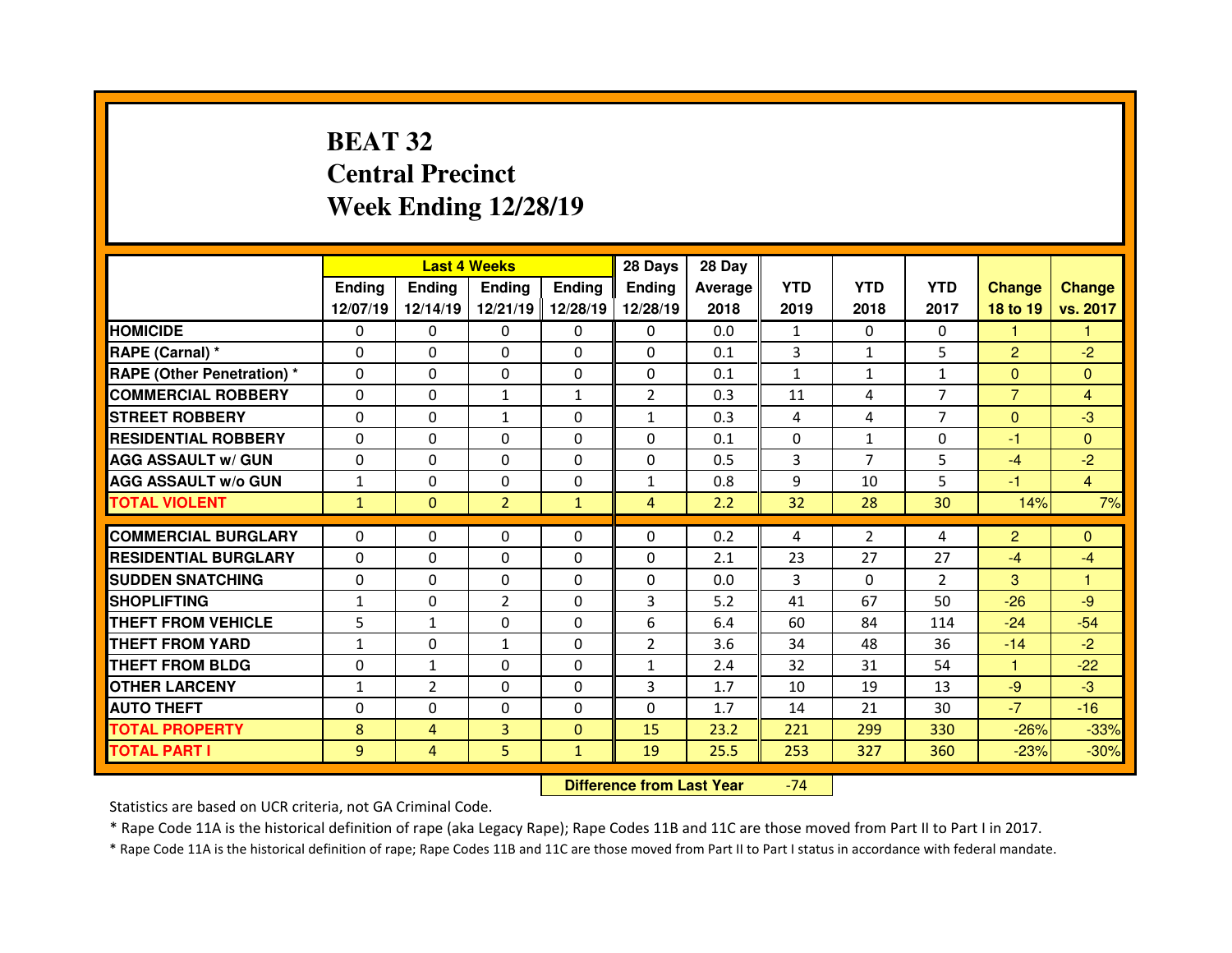# **BEAT 33 Central PrecinctWeek Ending 12/28/19**

|                                   |              |                                  | <b>Last 4 Weeks</b> |                | 28 Days        | 28 Day  |              |                |                |                |                |
|-----------------------------------|--------------|----------------------------------|---------------------|----------------|----------------|---------|--------------|----------------|----------------|----------------|----------------|
|                                   | Ending       | <b>Ending</b>                    | <b>Ending</b>       | <b>Ending</b>  | <b>Ending</b>  | Average | <b>YTD</b>   | <b>YTD</b>     | <b>YTD</b>     | <b>Change</b>  | <b>Change</b>  |
|                                   | 12/07/19     | 12/14/19                         | 12/21/19            | 12/28/19       | 12/28/19       | 2018    | 2019         | 2018           | 2017           | 18 to 19       | vs. 2017       |
| <b>HOMICIDE</b>                   | 0            | 0                                | 0                   | $\mathbf{1}$   | $\mathbf{1}$   | 0.0     | 3            | $\Omega$       | $\mathbf{1}$   | 3              | $\overline{2}$ |
| RAPE (Carnal) *                   | 0            | 0                                | 0                   | $\mathbf{0}$   | $\Omega$       | 0.2     | $\Omega$     | 3              | $\overline{2}$ | $-3$           | $-2$           |
| <b>RAPE (Other Penetration) *</b> | 0            | 0                                | 0                   | 0              | 0              | 0.2     | $\mathbf{1}$ | $\mathbf{1}$   | $\overline{2}$ | $\overline{0}$ | $-1$           |
| <b>COMMERCIAL ROBBERY</b>         | $\Omega$     | 0                                | $\Omega$            | $\mathbf{1}$   | $\mathbf{1}$   | 0.2     | 4            | $\overline{2}$ | 6              | $\overline{2}$ | $-2$           |
| <b>STREET ROBBERY</b>             | $\Omega$     | 0                                | $\mathbf{1}$        | $\Omega$       | 1              | 1.7     | 17           | 20             | 20             | $-3$           | $-3$           |
| <b>RESIDENTIAL ROBBERY</b>        | $\Omega$     | 0                                | $\Omega$            | $\Omega$       | $\Omega$       | 0.0     | $\Omega$     | $\Omega$       | 1              | $\mathbf{0}$   | $-1$           |
| <b>AGG ASSAULT w/ GUN</b>         | 0            | $\mathbf{1}$                     | 0                   | $\mathbf{1}$   | $\overline{2}$ | 0.8     | 15           | 11             | 19             | $\overline{4}$ | $-4$           |
| <b>AGG ASSAULT w/o GUN</b>        | $\Omega$     | 0                                | 0                   | $\Omega$       | 0              | 1.0     | 20           | 13             | 13             | $\overline{7}$ | $\overline{7}$ |
| <b>TOTAL VIOLENT</b>              | $\Omega$     | $\mathbf{1}$                     | $\mathbf{1}$        | 3              | 5              | 4.1     | 60           | 50             | 64             | 20%            | $-6%$          |
| <b>COMMERCIAL BURGLARY</b>        | $\Omega$     | $\overline{2}$                   | $\mathbf{1}$        | $\Omega$       | 3              | 0.8     | 16           | 11             | 8              | 5 <sup>5</sup> | 8              |
| <b>RESIDENTIAL BURGLARY</b>       | 0            | 0                                | 0                   | $\mathbf{0}$   | $\Omega$       | 1.8     | 23           | 22             | 22             | 1              | 1              |
| <b>SUDDEN SNATCHING</b>           | $\Omega$     | 0                                | 0                   | $\Omega$       | $\Omega$       | 0.4     | $\mathbf{1}$ | 5.             | 4              | $-4$           | $-3$           |
| <b>SHOPLIFTING</b>                | 3            | 0                                | $\mathbf{1}$        | $\Omega$       | $\overline{4}$ | 4.8     | 102          | 62             | 71             | 40             | 31             |
| <b>THEFT FROM VEHICLE</b>         | $\mathbf{1}$ | 0                                | 0                   | 0              | $\mathbf{1}$   | 4.5     | 44           | 59             | 73             | $-15$          | $-29$          |
| <b>THEFT FROM YARD</b>            | $\mathbf{1}$ | 0                                | 0                   | 0              | $\mathbf{1}$   | 3.6     | 47           | 48             | 41             | $-1$           | 6              |
| <b>THEFT FROM BLDG</b>            | 0            | $\mathbf{1}$                     | $\mathbf{1}$        | $\mathbf{1}$   | 3              | 2.7     | 22           | 35             | 32             | $-13$          | $-10$          |
| <b>OTHER LARCENY</b>              | 0            | $\mathbf{1}$                     | 0                   | 0              | $\mathbf{1}$   | 1.0     | 26           | 11             | 11             | 15             | 15             |
| <b>AUTO THEFT</b>                 | 0            | 0                                | $\mathbf{1}$        | $\Omega$       | $\mathbf{1}$   | 3.1     | 18           | 41             | 38             | $-23$          | $-20$          |
| <b>TOTAL PROPERTY</b>             | 5            | 4                                | $\overline{4}$      | $\mathbf{1}$   | 14             | 22.7    | 299          | 294            | 300            | 2%             | 0%             |
| <b>TOTAL PART I</b>               | 5            | 5                                | 5                   | $\overline{4}$ | 19             | 26.8    | 359          | 344            | 364            | 4%             | $-1%$          |
|                                   |              | <b>Difference from Last Year</b> |                     | 15             |                |         |              |                |                |                |                |

Statistics are based on UCR criteria, not GA Criminal Code.

\* Rape Code 11A is the historical definition of rape (aka Legacy Rape); Rape Codes 11B and 11C are those moved from Part II to Part I in 2017.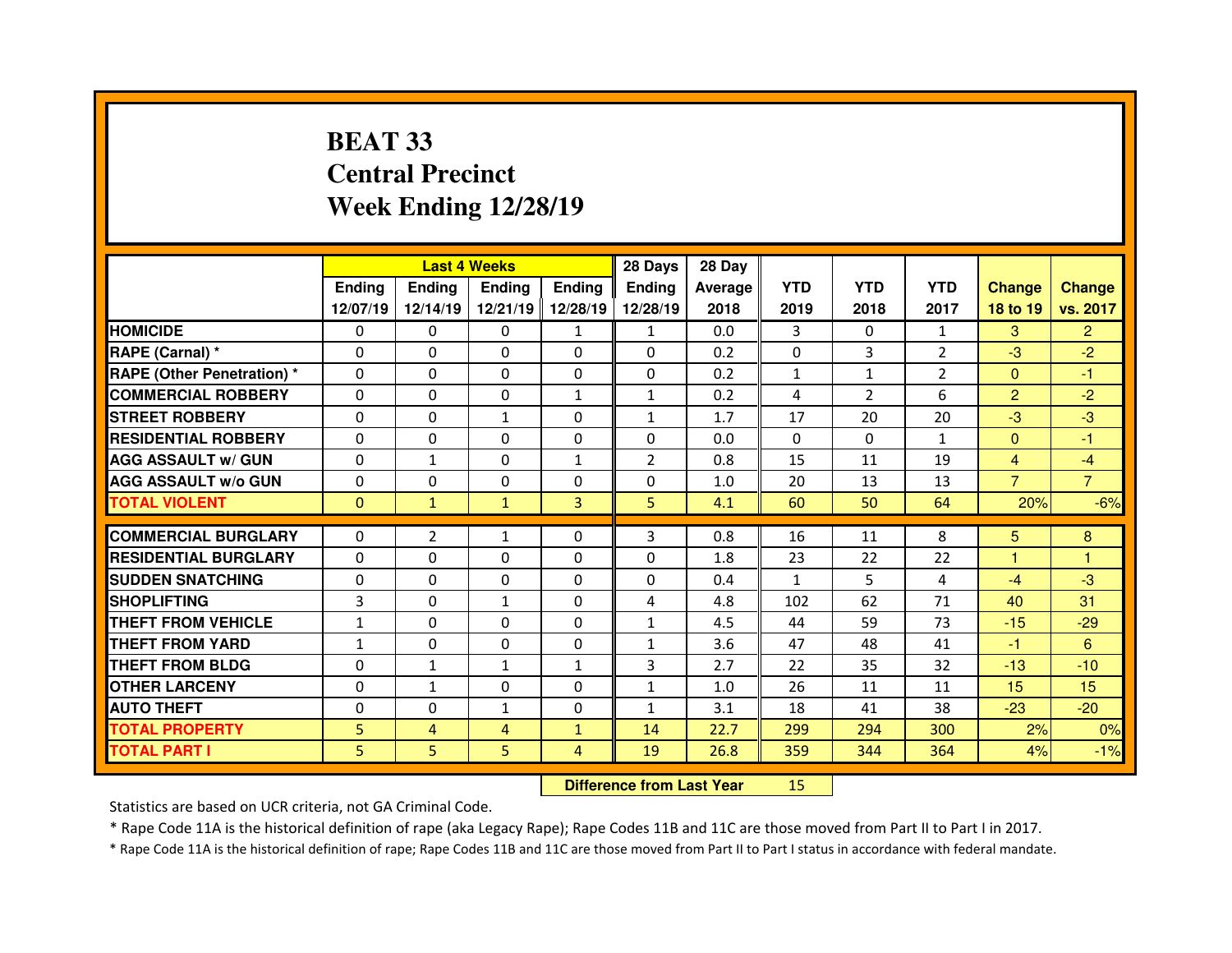# **BEAT 34 Central PrecinctWeek Ending 12/28/19**

|                                   |                |                                  | <b>Last 4 Weeks</b> |                | 28 Days        | 28 Day  |                |                |              |                |                 |
|-----------------------------------|----------------|----------------------------------|---------------------|----------------|----------------|---------|----------------|----------------|--------------|----------------|-----------------|
|                                   | Ending         | <b>Ending</b>                    | <b>Ending</b>       | <b>Ending</b>  | <b>Ending</b>  | Average | <b>YTD</b>     | <b>YTD</b>     | <b>YTD</b>   | <b>Change</b>  | <b>Change</b>   |
|                                   | 12/07/19       | 12/14/19                         | 12/21/19            | 12/28/19       | 12/28/19       | 2018    | 2019           | 2018           | 2017         | 18 to 19       | vs. 2017        |
| <b>HOMICIDE</b>                   | 0              | 0                                | 0                   | $\mathbf{0}$   | 0              | 0.2     | 1              | 3              | 4            | $-2$           | $-3$            |
| RAPE (Carnal) *                   | 0              | 0                                | 0                   | $\Omega$       | $\Omega$       | 0.1     | 3              | $\mathbf{1}$   | 6            | $\overline{2}$ | $-3$            |
| <b>RAPE (Other Penetration) *</b> | $\Omega$       | 0                                | 0                   | $\Omega$       | 0              | 0.0     | $\mathbf{1}$   | $\Omega$       | 0            | н              | 1               |
| <b>COMMERCIAL ROBBERY</b>         | $\Omega$       | 0                                | $\Omega$            | $\Omega$       | $\Omega$       | 0.0     | $\Omega$       | $\Omega$       | $\mathbf{1}$ | $\mathbf{0}$   | $-1$            |
| <b>STREET ROBBERY</b>             | $\Omega$       | 0                                | $\Omega$            | $\Omega$       | $\Omega$       | 0.8     | 12             | 11             | 8            | н              | $\overline{4}$  |
| <b>RESIDENTIAL ROBBERY</b>        | $\Omega$       | 0                                | $\Omega$            | $\Omega$       | $\Omega$       | 0.2     | $\overline{2}$ | $\overline{2}$ | 4            | $\Omega$       | $-2$            |
| <b>AGG ASSAULT w/ GUN</b>         | $\overline{2}$ | $\mathbf{1}$                     | 0                   | $\mathbf{0}$   | 3              | 1.8     | 29             | 23             | 31           | 6              | $-2$            |
| <b>AGG ASSAULT w/o GUN</b>        | $\Omega$       | 0                                | 0                   | $\Omega$       | 0              | 2.3     | 33             | 30             | 23           | 3              | 10 <sup>°</sup> |
| <b>TOTAL VIOLENT</b>              | $\overline{2}$ | $\mathbf{1}$                     | $\mathbf{0}$        | $\mathbf{0}$   | 3              | 5.4     | 81             | 70             | 77           | 16%            | 5%              |
| <b>COMMERCIAL BURGLARY</b>        | $\Omega$       | 0                                | 0                   | $\Omega$       | $\Omega$       | 0.1     | 6              | $\mathbf{1}$   | 5            | 5              | 1               |
| <b>RESIDENTIAL BURGLARY</b>       | 0              | $\mathbf{1}$                     | 0                   | $\mathbf{0}$   | $\mathbf{1}$   | 4.4     | 41             | 57             | 70           | $-16$          | $-29$           |
| <b>SUDDEN SNATCHING</b>           | $\Omega$       | 0                                | 0                   | $\Omega$       | $\Omega$       | 0.3     | 2              | 4              | 6            | $-2$           | $-4$            |
| <b>SHOPLIFTING</b>                | $\Omega$       | 0                                | $\mathbf{1}$        | $\Omega$       | $\mathbf{1}$   | 0.5     | 17             | 6              | 37           | 11             | $-20$           |
| <b>THEFT FROM VEHICLE</b>         | 0              | $\mathbf{1}$                     | $\mathbf{1}$        | 0              | $\overline{2}$ | 2.8     | 30             | 36             | 43           | $-6$           | $-13$           |
| <b>THEFT FROM YARD</b>            | 0              | 0                                | 0                   | 0              | 0              | 1.5     | 30             | 19             | 21           | 11             | 9               |
| <b>THEFT FROM BLDG</b>            | $\mathbf{1}$   | 0                                | 0                   | $\mathbf{1}$   | $\overline{2}$ | 2.1     | 18             | 27             | 30           | $-9$           | $-12$           |
| <b>OTHER LARCENY</b>              | 0              | 0                                | 0                   | $\Omega$       | $\Omega$       | 0.2     | 4              | $\mathbf{1}$   | 3            | 3              | 1               |
| <b>AUTO THEFT</b>                 | 0              | 0                                | $\mathbf{1}$        | $\mathbf{1}$   | $\overline{2}$ | 2.3     | 26             | 29             | 40           | $-3$           | $-14$           |
| <b>TOTAL PROPERTY</b>             | $\mathbf{1}$   | $\overline{2}$                   | 3                   | $\overline{2}$ | 8              | 14.0    | 174            | 180            | 255          | $-3%$          | $-32%$          |
| <b>TOTAL PART I</b>               | 3              | 3                                | 3                   | $\overline{2}$ | 11             | 19.4    | 255            | 250            | 332          | 2%             | $-23%$          |
|                                   |                | <b>Difference from Last Year</b> |                     | 5              |                |         |                |                |              |                |                 |

Statistics are based on UCR criteria, not GA Criminal Code.

\* Rape Code 11A is the historical definition of rape (aka Legacy Rape); Rape Codes 11B and 11C are those moved from Part II to Part I in 2017.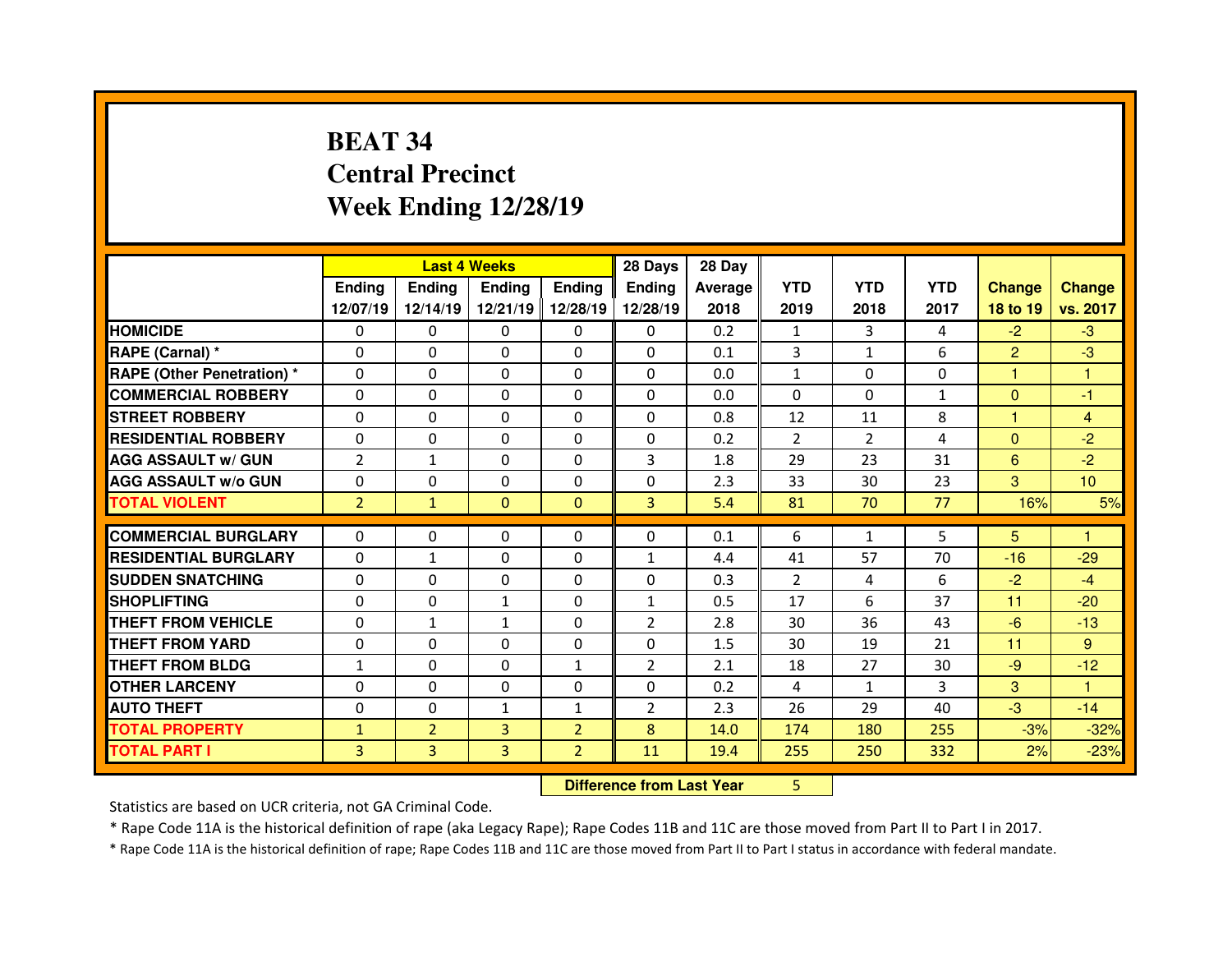# **BEAT 35 Central PrecinctWeek Ending 12/28/19**

|                                  |                |                                  | <b>Last 4 Weeks</b> |                   | 28 Days        | 28 Day  |            |                |              |                |                |
|----------------------------------|----------------|----------------------------------|---------------------|-------------------|----------------|---------|------------|----------------|--------------|----------------|----------------|
|                                  | <b>Ending</b>  | Ending                           | Ending              | <b>Ending</b>     | Ending         | Average | <b>YTD</b> | <b>YTD</b>     | <b>YTD</b>   | <b>Change</b>  | <b>Change</b>  |
|                                  | 12/07/19       | 12/14/19                         |                     | 12/21/19 12/28/19 | 12/28/19       | 2018    | 2019       | 2018           | 2017         | 18 to 19       | vs. 2017       |
| <b>HOMICIDE</b>                  | 0              | 0                                | 0                   | $\Omega$          | 0              | 0.1     | 0          | 1              | $\mathbf{1}$ | $-1$           | $-1$           |
| <b>RAPE (Carnal) *</b>           | $\Omega$       | 0                                | $\mathbf{0}$        | $\Omega$          | $\Omega$       | 0.3     | $\Omega$   | 4              | $\Omega$     | $-4$           | $\Omega$       |
| <b>RAPE (Other Penetration)*</b> | $\Omega$       | 0                                | $\mathbf{0}$        | $\Omega$          | $\Omega$       | 0.3     | $\Omega$   | 3              | $\Omega$     | $-3$           | $\Omega$       |
| <b>COMMERCIAL ROBBERY</b>        | 0              | 0                                | $\mathbf{0}$        | $\mathbf{1}$      | $\mathbf{1}$   | 0.2     | 3          | $\overline{2}$ | 5            | 1.             | $-2$           |
| <b>STREET ROBBERY</b>            | $\mathbf{1}$   | 0                                | 0                   | $\Omega$          | $\mathbf{1}$   | 0.6     | 13         | $\overline{7}$ | 8            | 6              | 5              |
| <b>RESIDENTIAL ROBBERY</b>       | 0              | 0                                | $\Omega$            | $\Omega$          | 0              | 0.0     | $\Omega$   | $\Omega$       | $\mathbf{1}$ | $\overline{0}$ | $-1$           |
| <b>AGG ASSAULT w/ GUN</b>        | 0              | 0                                | $\mathbf{1}$        | 0                 | $\mathbf{1}$   | 1.9     | 31         | 25             | 16           | $6\phantom{1}$ | 15             |
| <b>AGG ASSAULT w/o GUN</b>       | $\mathbf{1}$   | 0                                | 0                   | $\Omega$          | $\mathbf{1}$   | 1.6     | 20         | 19             | 15           | 1.             | 5              |
| <b>TOTAL VIOLENT</b>             | $\overline{2}$ | $\mathbf{0}$                     | $\mathbf{1}$        | $\mathbf{1}$      | $\overline{4}$ | 5.0     | 67         | 61             | 46           | 10%            | 46%            |
| <b>COMMERCIAL BURGLARY</b>       | $\mathbf{1}$   | 0                                | 0                   | $\Omega$          | $\mathbf{1}$   | 0.4     | 16         | 5              | 13           | 11             | 3              |
| <b>RESIDENTIAL BURGLARY</b>      | $\mathbf{1}$   | $\mathbf{1}$                     | 0                   | $\mathbf{1}$      | 3              | 3.6     | 38         | 47             | 48           | $-9$           | $-10$          |
| <b>SUDDEN SNATCHING</b>          | 0              | 0                                | 0                   | $\Omega$          | 0              | 0.2     | 2          | $\overline{2}$ | 3            | $\overline{0}$ | -1             |
| <b>SHOPLIFTING</b>               | $\mathbf{1}$   | $\mathbf{1}$                     | 0                   | 0                 | $\overline{2}$ | 2.5     | 31         | 32             | 29           | $-1$           | $\overline{2}$ |
| <b>THEFT FROM VEHICLE</b>        | 0              | $\mathbf{1}$                     | $\mathbf{1}$        | $\overline{2}$    | 4              | 3.9     | 85         | 52             | 47           | 33             | 38             |
| <b>THEFT FROM YARD</b>           | 0              | 0                                | 0                   | $\mathbf{1}$      | $\mathbf{1}$   | 2.1     | 18         | 29             | 28           | $-11$          | $-10$          |
| <b>THEFT FROM BLDG</b>           | $\mathbf{1}$   | 0                                | $\Omega$            | $\Omega$          | $\mathbf{1}$   | 1.3     | 22         | 17             | 34           | 5              | $-12$          |
| <b>OTHER LARCENY</b>             | 0              | 0                                | $\mathbf{1}$        | 0                 | $\mathbf{1}$   | 0.8     | 14         | $\overline{7}$ | 6            | $\overline{7}$ | 8              |
| <b>AUTO THEFT</b>                | $\overline{2}$ | $\mathbf{1}$                     | 0                   | $\mathbf{1}$      | 4              | 3.5     | 28         | 45             | 30           | $-17$          | $-2$           |
| <b>TOTAL PROPERTY</b>            | 6              | $\overline{4}$                   | $\overline{2}$      | 5                 | 17             | 18.3    | 254        | 236            | 238          | 8%             | 7%             |
| <b>TOTAL PART I</b>              | 8              | $\overline{4}$                   | 3                   | 6                 | 21             | 23.2    | 321        | 297            | 284          | 8%             | 13%            |
|                                  |                | <b>Difference from Last Year</b> |                     | 24                |                |         |            |                |              |                |                |

Statistics are based on UCR criteria, not GA Criminal Code.

\* Rape Code 11A is the historical definition of rape (aka Legacy Rape); Rape Codes 11B and 11C are those moved from Part II to Part I in 2017.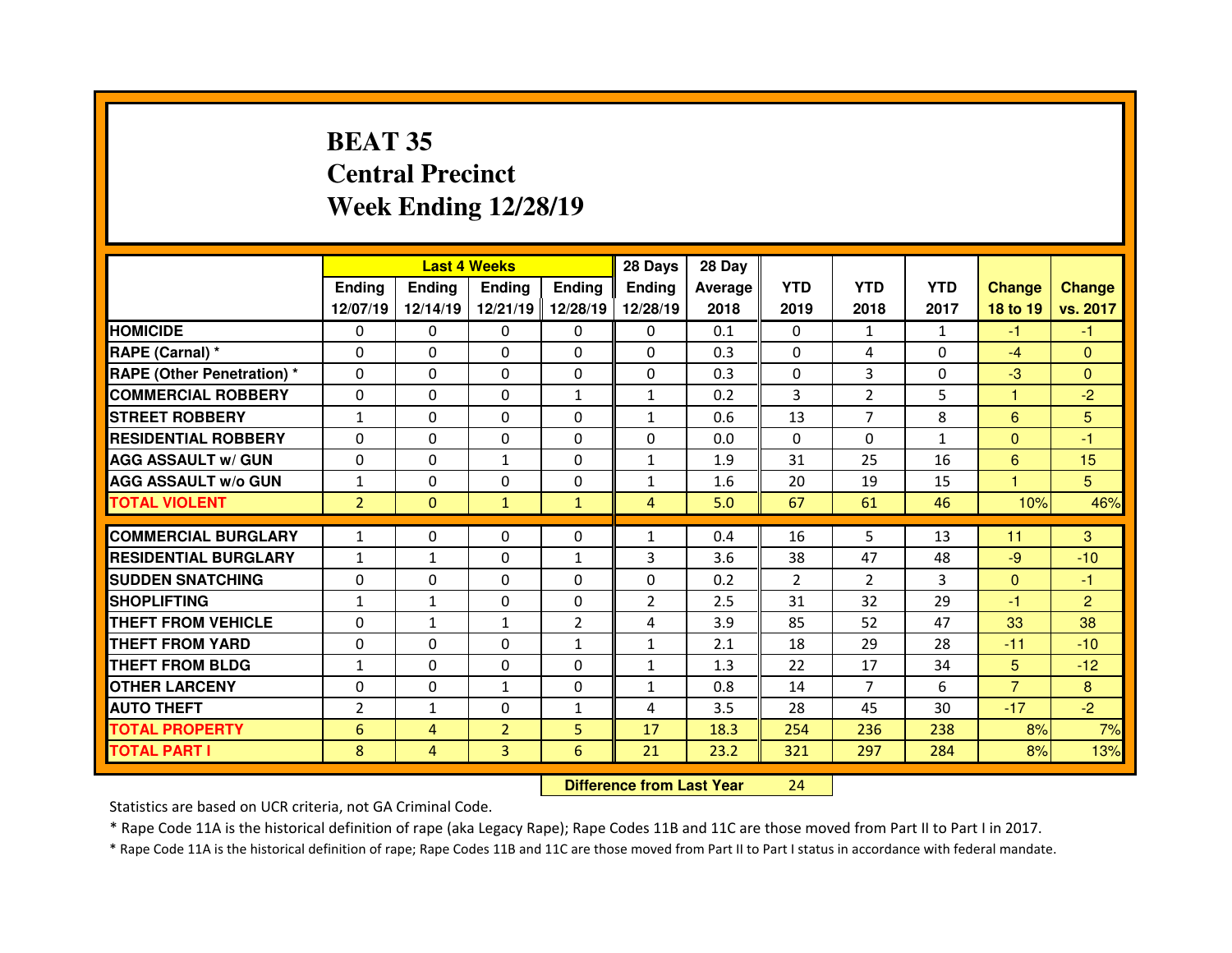# **BEAT 36 Central PrecinctWeek Ending 12/28/19**

|                             |               | <b>Last 4 Weeks</b><br>Ending<br><b>Ending</b><br><b>Ending</b> |              |                   |                | 28 Day  |                |                |                |                |                |
|-----------------------------|---------------|-----------------------------------------------------------------|--------------|-------------------|----------------|---------|----------------|----------------|----------------|----------------|----------------|
|                             | <b>Ending</b> |                                                                 |              |                   | Ending         | Average | <b>YTD</b>     | <b>YTD</b>     | <b>YTD</b>     | <b>Change</b>  | <b>Change</b>  |
|                             | 12/07/19      | 12/14/19                                                        |              | 12/21/19 12/28/19 | 12/28/19       | 2018    | 2019           | 2018           | 2017           | 18 to 19       | vs. 2017       |
| <b>HOMICIDE</b>             | $\mathbf{0}$  | $\mathbf{0}$                                                    | 0            | $\mathbf{0}$      | 0              | 0.1     | 0              | 1              | $\Omega$       | $-1$           | $\Omega$       |
| RAPE (Carnal) *             | $\Omega$      | $\Omega$                                                        | $\Omega$     | $\Omega$          | $\Omega$       | 0.2     | $\overline{2}$ | 3              | $\mathcal{P}$  | $-1$           | $\Omega$       |
| RAPE (Other Penetration) *  | $\Omega$      | $\Omega$                                                        | $\Omega$     | $\Omega$          | $\Omega$       | 0.1     | $\Omega$       | $\mathbf{1}$   | $\Omega$       | $-1$           | $\Omega$       |
| <b>COMMERCIAL ROBBERY</b>   | $\Omega$      | $\Omega$                                                        | $\Omega$     | $\Omega$          | $\Omega$       | 0.0     | 3              | $\Omega$       | 3              | 3              | $\Omega$       |
| <b>STREET ROBBERY</b>       | $\Omega$      | $\Omega$                                                        | $\mathbf{1}$ | $\Omega$          | $\mathbf{1}$   | 0.4     | $\overline{7}$ | 4              | 4              | 3              | 3              |
| <b>RESIDENTIAL ROBBERY</b>  | $\Omega$      | $\Omega$                                                        | $\mathbf{0}$ | $\Omega$          | $\Omega$       | 0.4     | $\mathbf{1}$   | 5              | $\mathbf{1}$   | $-4$           | $\Omega$       |
| <b>AGG ASSAULT w/ GUN</b>   | $\Omega$      | 0                                                               | $\Omega$     | $\Omega$          | $\Omega$       | 0.7     | 13             | 9              | 8              | $\overline{4}$ | 5              |
| <b>AGG ASSAULT w/o GUN</b>  | $\Omega$      | $\mathbf{1}$                                                    | $\Omega$     | $\mathbf{1}$      | $\overline{2}$ | 0.7     | 10             | 8              | 8              | $\overline{2}$ | $\overline{2}$ |
| <b>TOTAL VIOLENT</b>        | $\mathbf{0}$  | $\mathbf{1}$                                                    | $\mathbf{1}$ | $\mathbf{1}$      | $\overline{3}$ | 2.5     | 36             | 31             | 26             | 16%            | 38%            |
| <b>COMMERCIAL BURGLARY</b>  | 0             |                                                                 |              |                   |                |         |                | $\overline{7}$ |                |                |                |
|                             |               | 0                                                               | 1            | 1                 | $\overline{2}$ | 0.5     | 13             |                | 11             | 6              | $\overline{2}$ |
| <b>RESIDENTIAL BURGLARY</b> | 4             | 0                                                               | 0            | $\Omega$          | 4              | 1.6     | 30             | 21             | 22             | 9              | 8              |
| <b>SUDDEN SNATCHING</b>     | 0             | $\Omega$                                                        | $\Omega$     | $\Omega$          | 0              | 0.2     | $\mathbf{1}$   | $\overline{2}$ | $\overline{2}$ | $-1$           | $-1$           |
| <b>SHOPLIFTING</b>          | $\mathbf{1}$  | $\Omega$                                                        | $\Omega$     | $\Omega$          | $\mathbf{1}$   | 3.5     | 46             | 45             | 34             | 1              | 12             |
| <b>THEFT FROM VEHICLE</b>   | 0             | $\Omega$                                                        | 0            | $\mathbf{1}$      | $\mathbf{1}$   | 3.2     | 43             | 42             | 40             | 1              | 3              |
| <b>THEFT FROM YARD</b>      | 0             | 0                                                               | $\Omega$     | $\Omega$          | 0              | 1.1     | 9              | 14             | 20             | $-5$           | $-11$          |
| <b>THEFT FROM BLDG</b>      | $\mathbf{1}$  | $\Omega$                                                        | $\Omega$     | $\Omega$          | $\mathbf{1}$   | 2.1     | 20             | 28             | 18             | $-8$           | $\overline{2}$ |
| <b>OTHER LARCENY</b>        | 0             | 0                                                               | $\mathbf{1}$ | $\Omega$          | $\mathbf{1}$   | 0.2     | 4              | $\mathbf{1}$   | 4              | 3              | $\Omega$       |
| <b>AUTO THEFT</b>           | 0             | $\mathbf{1}$                                                    | $\mathbf{1}$ | $\Omega$          | $\overline{2}$ | 1.8     | 24             | 21             | 24             | 3              | $\Omega$       |
| <b>TOTAL PROPERTY</b>       | 6             | $\mathbf{1}$                                                    | 3            | $\overline{2}$    | 12             | 14.2    | 190            | 181            | 175            | 5%             | 9%             |
|                             |               |                                                                 |              |                   |                |         |                |                |                |                |                |
| <b>TOTAL PART I</b>         | 6             | $\overline{2}$                                                  | 4            | 3                 | 15             | 16.7    | 226            | 212            | 201            | 7%             | 12%            |

 **Difference from Last Year**<sup>14</sup>

Statistics are based on UCR criteria, not GA Criminal Code.

\* Rape Code 11A is the historical definition of rape (aka Legacy Rape); Rape Codes 11B and 11C are those moved from Part II to Part I in 2017.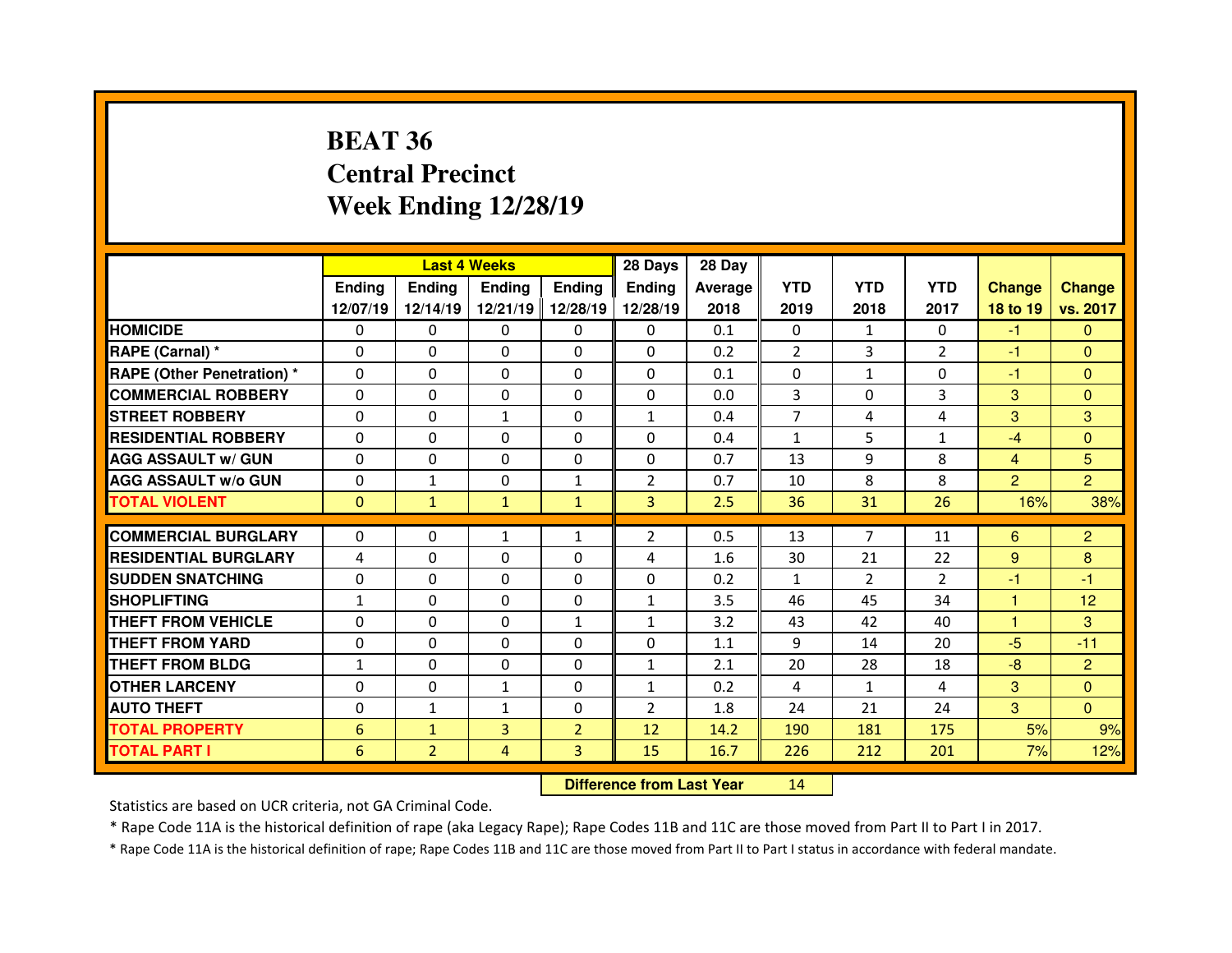# **BEAT 41 South PrecinctWeek Ending 12/28/19**

|                                  |                |                | <b>Last 4 Weeks</b> |                   | 28 Days        | 28 Day  |              |                |                |                |                |
|----------------------------------|----------------|----------------|---------------------|-------------------|----------------|---------|--------------|----------------|----------------|----------------|----------------|
|                                  | <b>Ending</b>  | <b>Endina</b>  | <b>Ending</b>       | <b>Ending</b>     | Ending         | Average | <b>YTD</b>   | <b>YTD</b>     | <b>YTD</b>     | <b>Change</b>  | <b>Change</b>  |
|                                  | 12/07/19       | 12/14/19       |                     | 12/21/19 12/28/19 | 12/28/19       | 2018    | 2019         | 2018           | 2017           | 18 to 19       | vs. 2017       |
| <b>HOMICIDE</b>                  | 0              | 0              | $\Omega$            | $\Omega$          | 0              | 0.0     | 1            | $\Omega$       | $\Omega$       | 1              | 1              |
| RAPE (Carnal) *                  | $\mathbf{1}$   | 0              | $\mathbf{0}$        | $\Omega$          | $\mathbf{1}$   | 0.2     | 3            | $\overline{2}$ | $\mathbf{1}$   | $\mathbf{1}$   | $\overline{2}$ |
| <b>RAPE (Other Penetration)*</b> | $\Omega$       | $\Omega$       | $\Omega$            | $\Omega$          | 0              | 0.1     | $\Omega$     | $\mathbf{1}$   | 0              | -1             | $\Omega$       |
| <b>COMMERCIAL ROBBERY</b>        | $\Omega$       | $\mathbf{1}$   | $\mathbf{1}$        | $\Omega$          | $\overline{2}$ | 0.2     | 8            | $\overline{2}$ | 15             | 6              | $-7$           |
| <b>STREET ROBBERY</b>            | $\Omega$       | $\Omega$       | $\overline{2}$      | $\Omega$          | $\overline{2}$ | 0.3     | 12           | 4              | 4              | 8              | 8              |
| <b>RESIDENTIAL ROBBERY</b>       | $\Omega$       | $\Omega$       | $\mathbf{0}$        | $\Omega$          | $\Omega$       | 0.1     | $\mathbf{1}$ | $\mathbf{1}$   | $\mathbf{1}$   | $\Omega$       | $\Omega$       |
| <b>AGG ASSAULT w/ GUN</b>        | $\Omega$       | $\Omega$       | $\Omega$            | $\Omega$          | $\Omega$       | 0.1     | 3            | $\mathbf{1}$   | $\overline{2}$ | $\overline{2}$ | 1              |
| <b>AGG ASSAULT w/o GUN</b>       | $\mathbf{1}$   | 0              | 0                   | $\Omega$          | $\mathbf{1}$   | 0.2     | 11           | 3              | 5              | 8              | 6              |
| <b>TOTAL VIOLENT</b>             | $\overline{2}$ | $\mathbf{1}$   | 3                   | $\Omega$          | 6              | 1.1     | 39           | 14             | 28             | 179%           | 39%            |
|                                  |                |                |                     |                   |                |         |              |                |                |                |                |
| <b>COMMERCIAL BURGLARY</b>       | 0              | 0              | 0                   | $\Omega$          | 0              | 0.8     | 14           | 10             | 17             | 4              | $-3$           |
| <b>RESIDENTIAL BURGLARY</b>      | 0              | $\Omega$       | 0                   | $\Omega$          | 0              | 1.2     | 10           | 15             | 27             | $-5$           | $-17$          |
| <b>SUDDEN SNATCHING</b>          | 0              | 0              | 0                   | $\Omega$          | 0              | 0.4     | 2            | 4              | 3              | $-2$           | $-1$           |
| <b>SHOPLIFTING</b>               | 0              | $\mathbf{1}$   | $\Omega$            | $\Omega$          | $\mathbf{1}$   | 1.7     | 24           | 20             | 57             | $\overline{4}$ | $-33$          |
| <b>THEFT FROM VEHICLE</b>        | 0              | $\mathbf{1}$   | $\overline{2}$      | $\mathbf{1}$      | 4              | 3.5     | 69           | 45             | 45             | 24             | 24             |
| <b>THEFT FROM YARD</b>           | 0              | $\Omega$       | $\Omega$            | 1                 | $\mathbf{1}$   | 1.2     | 11           | 16             | 26             | $-5$           | $-15$          |
| <b>THEFT FROM BLDG</b>           | $\mathbf{0}$   | 0              | $\overline{2}$      | $\mathbf{1}$      | 3              | 2.0     | 42           | 26             | 41             | 16             | $\mathbf{1}$   |
| <b>OTHER LARCENY</b>             | $\Omega$       | $\Omega$       | $\Omega$            | $\Omega$          | $\Omega$       | 0.4     | 4            | 5.             | 5              | -1             | -1             |
| <b>AUTO THEFT</b>                | $\mathbf{0}$   | $\mathbf{1}$   | $\Omega$            | $\Omega$          | $\mathbf{1}$   | 0.8     | 20           | 11             | 20             | 9              | $\Omega$       |
| <b>TOTAL PROPERTY</b>            | $\Omega$       | $\overline{3}$ | 4                   | $\overline{3}$    | 10             | 11.9    | 196          | 152            | 241            | 29%            | $-19%$         |
| <b>TOTAL PART I</b>              | $\overline{2}$ | $\overline{4}$ | $\overline{7}$      | 3                 | 16             | 13.0    | 235          | 166            | 269            | 42%            | $-13%$         |
|                                  |                |                |                     |                   |                |         |              |                |                |                |                |

 **Difference from Last Year**<sup>69</sup>

Statistics are based on UCR criteria, not GA Criminal Code.

\* Rape Code 11A is the historical definition of rape (aka Legacy Rape); Rape Codes 11B and 11C are those moved from Part II to Part I in 2017.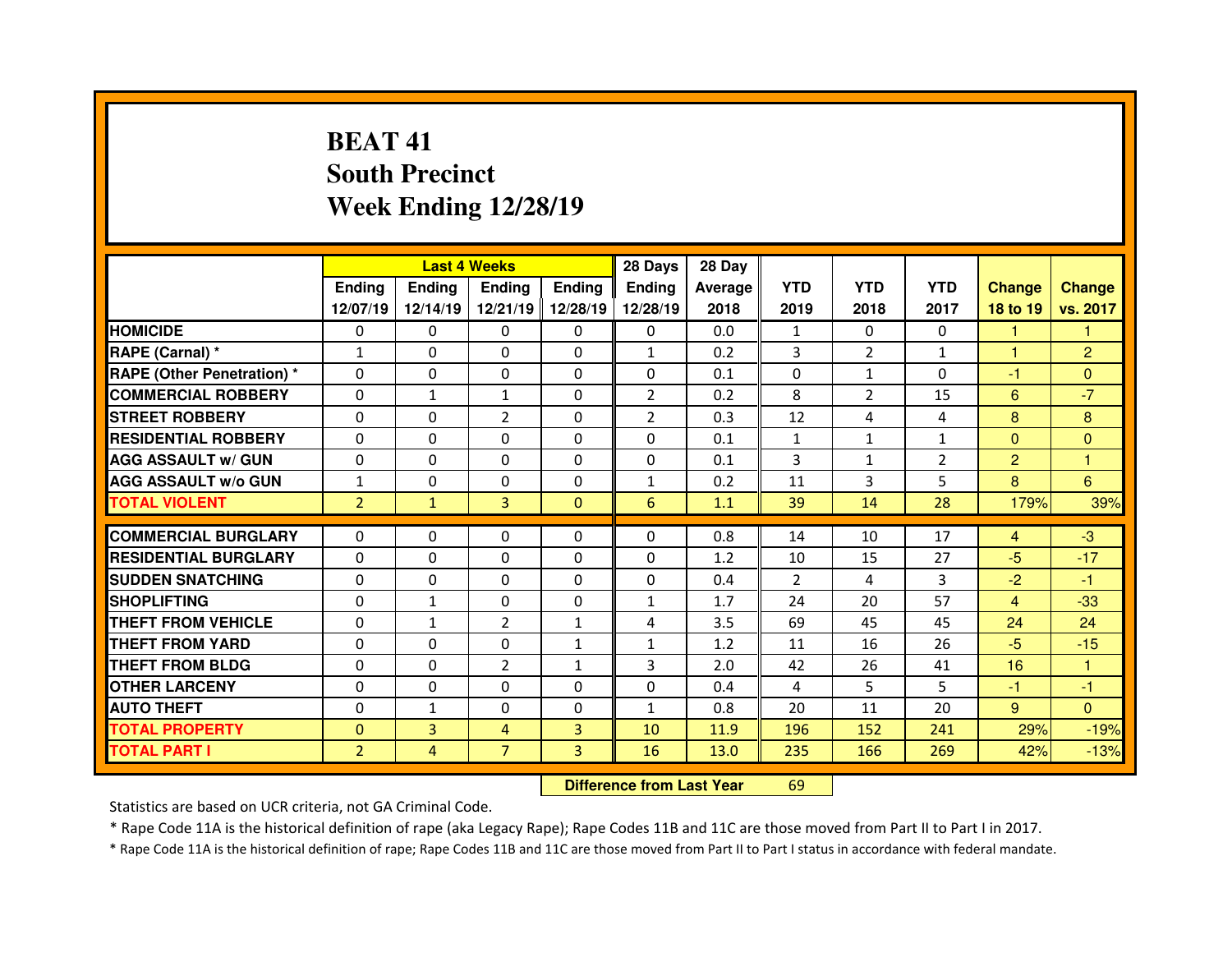# **BEAT 42 South PrecinctWeek Ending 12/28/19**

|                                  |                | <b>Last 4 Weeks</b> |                |                   | 28 Days        | 28 Day  |                |               |                |                |                |
|----------------------------------|----------------|---------------------|----------------|-------------------|----------------|---------|----------------|---------------|----------------|----------------|----------------|
|                                  | Ending         | <b>Ending</b>       | Ending         | <b>Ending</b>     | Ending         | Average | <b>YTD</b>     | <b>YTD</b>    | <b>YTD</b>     | <b>Change</b>  | <b>Change</b>  |
|                                  | 12/07/19       | 12/14/19            |                | 12/21/19 12/28/19 | 12/28/19       | 2018    | 2019           | 2018          | 2017           | 18 to 19       | vs. 2017       |
| <b>HOMICIDE</b>                  | $\Omega$       | $\Omega$            | 0              | $\Omega$          | 0              | 0.0     | 1              | $\Omega$      | 0              | 1.             | 1              |
| RAPE (Carnal) *                  | $\Omega$       | 0                   | $\Omega$       | $\Omega$          | $\Omega$       | 0.2     | 3              | $\mathcal{P}$ | $\mathbf{1}$   | $\mathbf{1}$   | $\overline{2}$ |
| <b>RAPE (Other Penetration)*</b> | $\Omega$       | 0                   | $\Omega$       | $\Omega$          | $\Omega$       | 0.2     | $\mathbf{1}$   | 3             | $\mathbf{1}$   | $-2$           | $\overline{0}$ |
| <b>COMMERCIAL ROBBERY</b>        | $\Omega$       | 0                   | 0              | $\Omega$          | $\Omega$       | 0.3     | 3              | 4             | 5              | $-1$           | $-2$           |
| <b>STREET ROBBERY</b>            | $\Omega$       | 0                   | $\Omega$       | $\Omega$          | $\Omega$       | 0.4     | 5              | 5             | 4              | $\mathbf{0}$   | 1              |
| <b>RESIDENTIAL ROBBERY</b>       | $\Omega$       | 0                   | $\Omega$       | $\Omega$          | $\Omega$       | 0.0     | $\mathbf{1}$   | $\Omega$      | $\mathbf{1}$   | $\mathbf{1}$   | $\Omega$       |
| <b>AGG ASSAULT w/ GUN</b>        | $\Omega$       | 0                   | $\Omega$       | $\Omega$          | $\Omega$       | 0.3     | 6              | 4             | 4              | $\overline{2}$ | $\overline{2}$ |
| <b>AGG ASSAULT w/o GUN</b>       | $\Omega$       | 0                   | $\Omega$       | $\Omega$          | $\Omega$       | 0.7     | $\overline{7}$ | 9             | 3              | $-2$           | $\overline{4}$ |
| <b>TOTAL VIOLENT</b>             | $\mathbf{0}$   | $\mathbf{0}$        | $\mathbf{0}$   | $\mathbf{0}$      | $\mathbf{0}$   | 2.1     | 27             | 27            | 19             | 0%             | 42%            |
| <b>COMMERCIAL BURGLARY</b>       | $\Omega$       | $\mathbf{1}$        | 0              | $\Omega$          | $\mathbf{1}$   | 1.0     | 12             | 13            | 15             | -1             | $-3$           |
|                                  |                |                     |                |                   |                |         |                |               | $\overline{7}$ |                |                |
| <b>RESIDENTIAL BURGLARY</b>      | $\Omega$       | $\mathbf{1}$        | 0              | $\Omega$          | $\mathbf{1}$   | 0.6     | 10             | 8             |                | $\overline{2}$ | 3              |
| <b>SUDDEN SNATCHING</b>          | $\Omega$       | 0                   | 0              | $\mathbf{0}$      | $\Omega$       | 0.2     | $\mathcal{P}$  | $\mathcal{P}$ | 4              | $\Omega$       | $-2$           |
| <b>SHOPLIFTING</b>               | 3              | $\overline{2}$      | 9              | $\overline{2}$    | 16             | 27.6    | 239            | 354           | 349            | $-115$         | $-110$         |
| THEFT FROM VEHICLE               | $\mathbf{1}$   | 0                   | $\Omega$       | $\mathbf{1}$      | $\overline{2}$ | 3.9     | 42             | 50            | 60             | $-8$           | $-18$          |
| <b>THEFT FROM YARD</b>           | $\Omega$       | $\mathbf{1}$        | $\Omega$       | 1                 | $\overline{2}$ | 1.0     | 9              | 13            | 14             | $-4$           | $-5$           |
| <b>THEFT FROM BLDG</b>           | 0              | 0                   | $\overline{2}$ | $\mathbf{0}$      | $\overline{2}$ | 1.8     | 30             | 23            | 38             | $\overline{7}$ | $-8$           |
| <b>OTHER LARCENY</b>             | $\Omega$       | 0                   | $\mathbf{1}$   | $\Omega$          | $\mathbf{1}$   | 0.1     | 10             | $\mathbf{1}$  | 5.             | 9              | 5              |
| <b>AUTO THEFT</b>                | 0              | 0                   | 0              | $\mathbf{1}$      | $\mathbf{1}$   | 1.8     | 26             | 23            | 22             | 3              | $\overline{4}$ |
| <b>TOTAL PROPERTY</b>            | $\overline{4}$ | 5                   | 12             | 5                 | 26             | 37.9    | 380            | 487           | 514            | $-22%$         | $-26%$         |
| <b>TOTAL PART I</b>              | $\overline{4}$ | 5                   | 12             | 5 <sup>1</sup>    | 26             | 40.0    | 407            | 514           | 533            | $-21%$         | $-24%$         |

 **Difference from Last Year**-107

Statistics are based on UCR criteria, not GA Criminal Code.

\* Rape Code 11A is the historical definition of rape (aka Legacy Rape); Rape Codes 11B and 11C are those moved from Part II to Part I in 2017.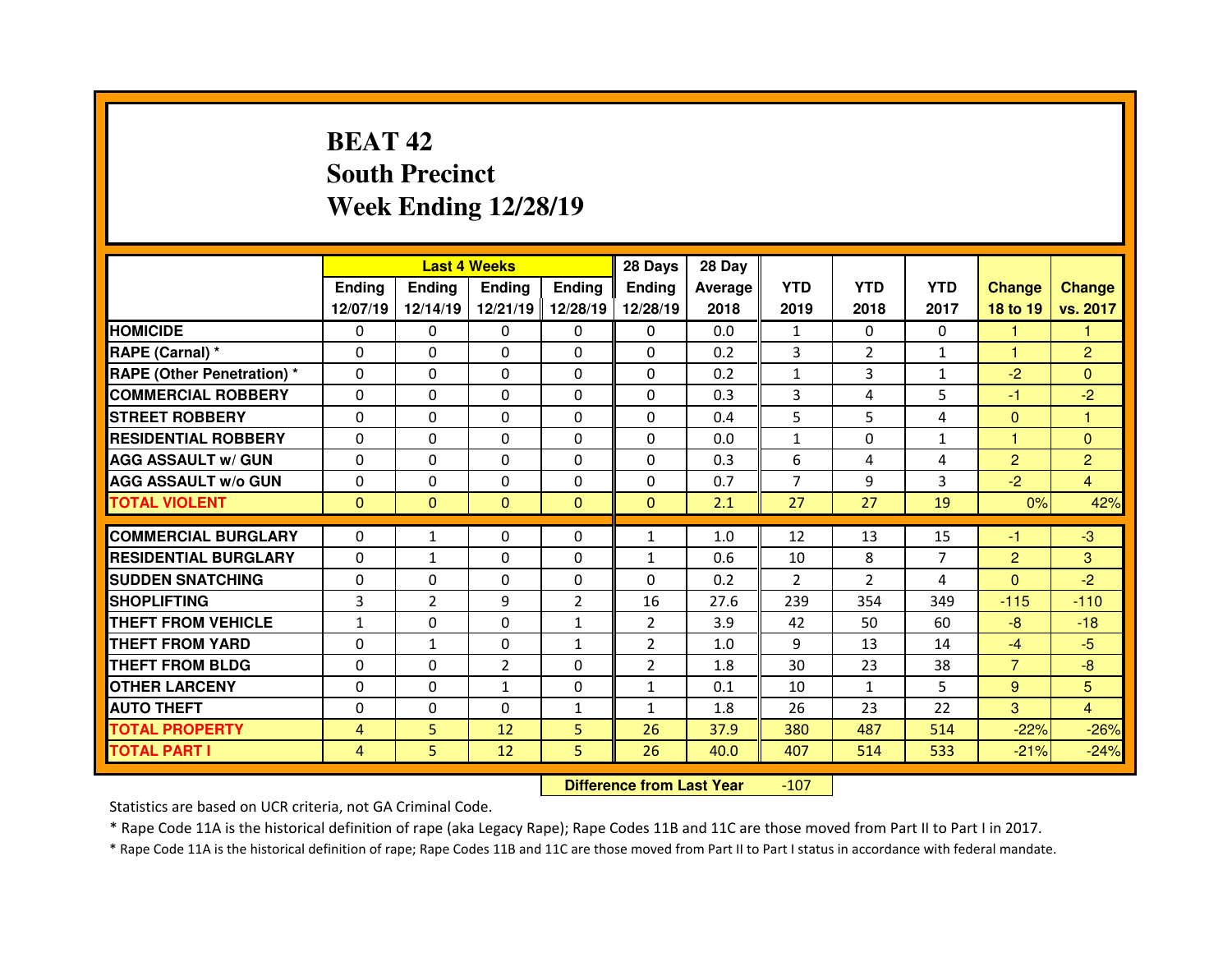# **BEAT 43 South PrecinctWeek Ending 12/28/19**

|                                  |                |                | <b>Last 4 Weeks</b> |                | 28 Days                          | 28 Day         |                |                |                |                |                |
|----------------------------------|----------------|----------------|---------------------|----------------|----------------------------------|----------------|----------------|----------------|----------------|----------------|----------------|
|                                  | <b>Ending</b>  | Ending         | Ending              | <b>Ending</b>  | Ending                           | <b>Average</b> | <b>YTD</b>     | <b>YTD</b>     | <b>YTD</b>     | <b>Change</b>  | <b>Change</b>  |
|                                  | 12/07/19       | 12/14/19       | 12/21/19            | 12/28/19       | 12/28/19                         | 2018           | 2019           | 2018           | 2017           | 18 to 19       | vs. 2017       |
| <b>HOMICIDE</b>                  | $\Omega$       | 0              | 0                   | $\Omega$       | 0                                | 0.1            | $\overline{2}$ | 1              | $\mathbf{0}$   | 1              | $\overline{2}$ |
| <b>RAPE (Carnal) *</b>           | 0              | 0              | 0                   | $\mathbf 0$    | $\Omega$                         | 0.2            | $\overline{2}$ | $\overline{2}$ | $\Omega$       | $\overline{0}$ | $\overline{2}$ |
| <b>RAPE (Other Penetration)*</b> | 0              | 0              | $\Omega$            | $\Omega$       | 0                                | 0.0            | $\mathbf{1}$   | $\Omega$       | 3              | н              | $-2$           |
| <b>COMMERCIAL ROBBERY</b>        | 0              | 0              | $\mathbf{1}$        | 0              | $\mathbf{1}$                     | 0.3            | 4              | 4              | 5              | $\overline{0}$ | $-1$           |
| <b>STREET ROBBERY</b>            | $\overline{2}$ | $\overline{2}$ | $\Omega$            | $\Omega$       | 4                                | 0.5            | 9              | $\overline{7}$ | 6              | $\overline{2}$ | 3              |
| <b>RESIDENTIAL ROBBERY</b>       | $\Omega$       | $\Omega$       | $\mathbf{0}$        | $\Omega$       | $\Omega$                         | 0.3            | $\mathbf{1}$   | 4              | $\mathbf{1}$   | $-3$           | $\Omega$       |
| <b>AGG ASSAULT w/ GUN</b>        | $\Omega$       | $\mathbf{1}$   | $\mathbf{0}$        | $\Omega$       | $\mathbf{1}$                     | 0.5            | 11             | 6              | $\overline{7}$ | 5 <sup>5</sup> | $\overline{4}$ |
| <b>AGG ASSAULT w/o GUN</b>       | $\Omega$       | $\Omega$       | $\mathbf{0}$        | $\Omega$       | $\Omega$                         | 0.9            | 16             | 13             | 8              | 3              | 8              |
| <b>TOTAL VIOLENT</b>             | $\overline{2}$ | 3              | $\mathbf{1}$        | $\Omega$       | 6                                | 2.8            | 46             | 37             | 30             | 24%            | 53%            |
| <b>COMMERCIAL BURGLARY</b>       | $\Omega$       | $\mathbf{1}$   | $\mathbf{0}$        | $\Omega$       | $\mathbf{1}$                     | 1.2            | 15             | 16             | 15             | $-1$           | $\Omega$       |
| <b>RESIDENTIAL BURGLARY</b>      | $\Omega$       | 3              | $\Omega$            | $\Omega$       | 3                                | 2.5            | 27             | 32             | 35             | $-5$           | $-8$           |
| <b>SUDDEN SNATCHING</b>          | 0              | 0              | $\Omega$            | $\Omega$       | 0                                | 0.3            | 2              | 4              | $\mathcal{P}$  | $-2$           | $\Omega$       |
| <b>SHOPLIFTING</b>               | $\mathbf{1}$   | $\mathbf{1}$   | $\mathbf{0}$        | $\mathbf{1}$   | 3                                | 4.7            | 89             | 60             | 65             | 29             | 24             |
| <b>THEFT FROM VEHICLE</b>        | 0              | 0              | 0                   | $\mathbf{1}$   | $\mathbf{1}$                     | 3.8            | 36             | 49             | 62             | $-13$          | $-26$          |
| <b>THEFT FROM YARD</b>           | 0              | 0              | 0                   | 1              | $\mathbf{1}$                     | 1.7            | 15             | 22             | 13             | $-7$           | $\overline{2}$ |
| <b>THEFT FROM BLDG</b>           | 0              | 0              | 0                   | $\overline{2}$ | $\overline{2}$                   | 2.3            | 28             | 30             | 36             | $-2$           | $-8$           |
| <b>OTHER LARCENY</b>             | $\mathbf{1}$   | 0              | $\mathbf{1}$        | $\Omega$       | $\overline{2}$                   | 0.2            | $\overline{7}$ | 3              | 3              | $\overline{4}$ | $\overline{4}$ |
| <b>AUTO THEFT</b>                | $\mathbf{1}$   | 0              | $\overline{2}$      | $\mathbf{1}$   | 4                                | 2.0            | 23             | 26             | 28             | $-3$           | $-5$           |
| <b>TOTAL PROPERTY</b>            | 3              | 5              | 3                   | 6              | 17                               | 18.6           | 242            | 242            | 259            | 0%             | $-7%$          |
| <b>TOTAL PART I</b>              | 5              | 8              | $\overline{4}$      | 6              | 23                               | 21.4           | 288            | 279            | 289            | 3%             | 0%             |
|                                  |                |                |                     |                | <b>Difference from Last Year</b> |                | 9              |                |                |                |                |

 **Difference from Last Year**

Statistics are based on UCR criteria, not GA Criminal Code.

\* Rape Code 11A is the historical definition of rape (aka Legacy Rape); Rape Codes 11B and 11C are those moved from Part II to Part I in 2017.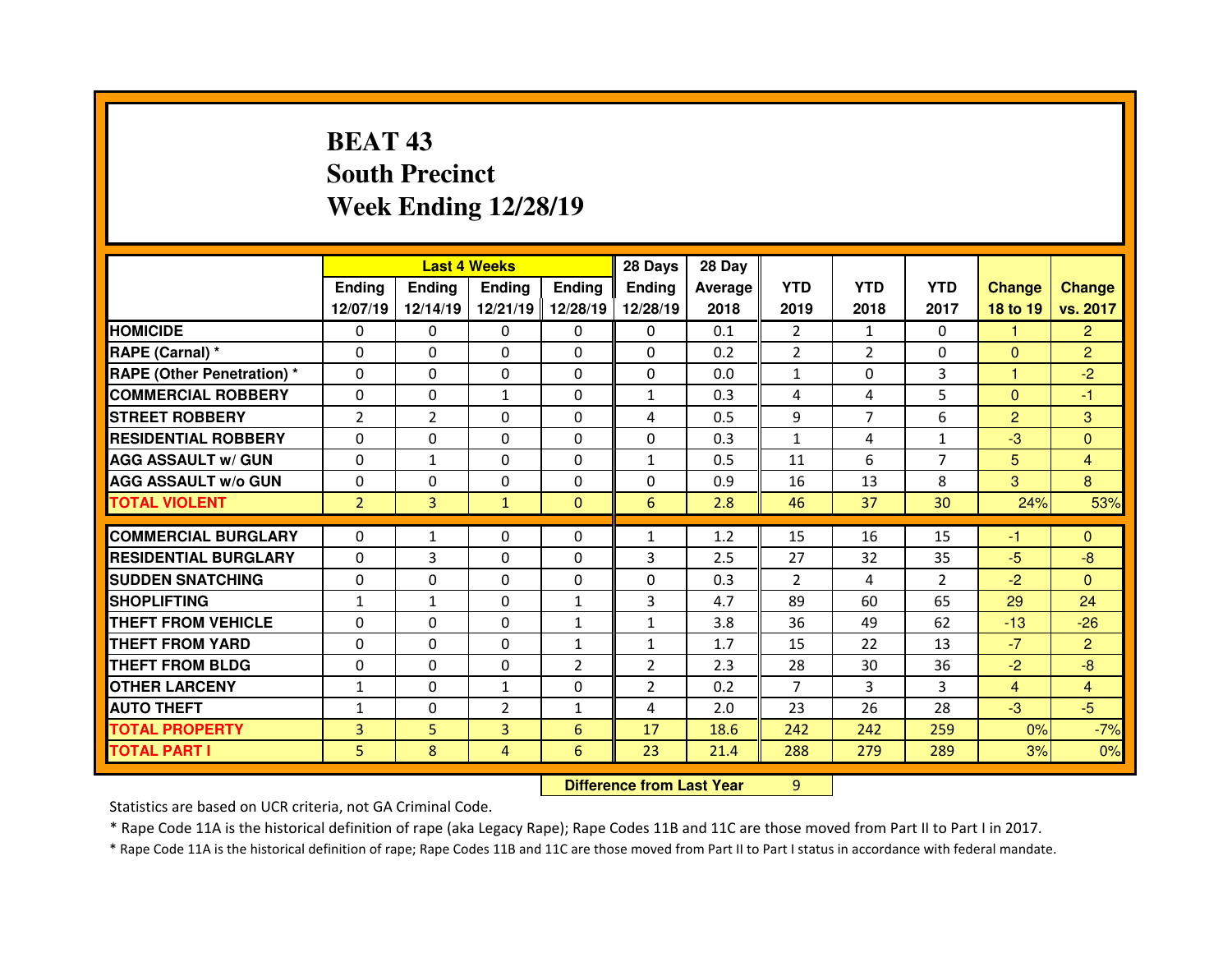# **BEAT 44 South PrecinctWeek Ending 12/28/19**

|                                  |                | <b>Last 4 Weeks</b> |               |                | 28 Days        | 28 Day         |              |                |               |               |                 |
|----------------------------------|----------------|---------------------|---------------|----------------|----------------|----------------|--------------|----------------|---------------|---------------|-----------------|
|                                  | Ending         | <b>Endina</b>       | <b>Ending</b> | <b>Ending</b>  | <b>Ending</b>  | <b>Average</b> | <b>YTD</b>   | <b>YTD</b>     | <b>YTD</b>    | <b>Change</b> | <b>Change</b>   |
|                                  | 12/07/19       | 12/14/19            | 12/21/19      | 12/28/19       | 12/28/19       | 2018           | 2019         | 2018           | 2017          | 18 to 19      | vs. 2017        |
| <b>HOMICIDE</b>                  | 0              | $\Omega$            | $\Omega$      | $\Omega$       | 0              | 0.1            | $\mathbf{1}$ | $\mathbf{1}$   | $\Omega$      | $\Omega$      | 1               |
| RAPE (Carnal) *                  | $\Omega$       | 0                   | 0             | $\Omega$       | $\Omega$       | 0.2            | 3            | 3              | $\mathbf{1}$  | $\mathbf{0}$  | 2               |
| <b>RAPE (Other Penetration)*</b> | $\Omega$       | 0                   | 0             | $\Omega$       | $\Omega$       | 0.2            | $\Omega$     | $\overline{2}$ | $\Omega$      | $-2$          | $\Omega$        |
| <b>COMMERCIAL ROBBERY</b>        | $\Omega$       | 0                   | $\Omega$      | $\Omega$       | $\Omega$       | 0.1            | $\Omega$     | $\mathbf{1}$   | $\mathcal{P}$ | -1            | $-2$            |
| <b>STREET ROBBERY</b>            | $\Omega$       | 0                   | $\Omega$      | $\Omega$       | $\Omega$       | 0.4            | 6            | 5              | 6             | 1             | $\Omega$        |
| <b>RESIDENTIAL ROBBERY</b>       | $\Omega$       | 0                   | 0             | $\Omega$       | $\Omega$       | 0.4            | $\Omega$     | 5.             | $\Omega$      | $-5$          | $\Omega$        |
| <b>AGG ASSAULT w/ GUN</b>        | $\mathbf{1}$   | 0                   | $\Omega$      | $\Omega$       | $\mathbf{1}$   | 0.7            | 12           | 9              | 8             | 3             | $\overline{4}$  |
| <b>AGG ASSAULT W/o GUN</b>       | $\mathbf{0}$   | 0                   | $\Omega$      | $\overline{2}$ | $\overline{2}$ | 1.0            | 21           | 13             | 5             | 8             | 16              |
| <b>TOTAL VIOLENT</b>             | $\mathbf{1}$   | $\mathbf{0}$        | $\mathbf{0}$  | $\overline{2}$ | 3 <sup>1</sup> | 3.0            | 43           | 39             | 22            | 10%           | 95%             |
| <b>COMMERCIAL BURGLARY</b>       | $\Omega$       |                     |               |                |                |                |              |                |               |               |                 |
|                                  |                | 0                   | 0             | 0              | 0              | 0.2            | 11           | $\overline{2}$ | 1             | 9             | 10 <sup>°</sup> |
| <b>RESIDENTIAL BURGLARY</b>      | $\Omega$       | 0                   | 1             | 0              | $\mathbf{1}$   | 2.8            | 20           | 37             | 40            | $-17$         | $-20$           |
| <b>SUDDEN SNATCHING</b>          | $\Omega$       | 0                   | $\Omega$      | $\mathbf{0}$   | $\Omega$       | 0.0            | 3            | $\Omega$       | $\Omega$      | 3             | 3               |
| <b>SHOPLIFTING</b>               | $\mathbf{1}$   | 0                   | $\mathbf{1}$  | $\mathbf{0}$   | $\overline{2}$ | 4.2            | 34           | 55             | 23            | $-21$         | 11              |
| THEFT FROM VEHICLE               | $\overline{2}$ | $\mathbf{1}$        | 0             | $\mathbf{0}$   | 3              | 5.5            | 85           | 72             | 85            | 13            | $\Omega$        |
| <b>THEFT FROM YARD</b>           | 0              | 0                   | $\Omega$      | $\mathbf{0}$   | $\Omega$       | 1.0            | 9            | 13             | 13            | $-4$          | $-4$            |
| <b>THEFT FROM BLDG</b>           | $\Omega$       | 0                   | 0             | $\Omega$       | $\Omega$       | 0.9            | 18           | 12             | 28            | 6             | $-10$           |
| <b>OTHER LARCENY</b>             | $\Omega$       | 0                   | $\Omega$      | $\Omega$       | $\Omega$       | 0.5            | 10           | $\overline{7}$ | 5.            | 3             | 5               |
| <b>AUTO THEFT</b>                | 0              | 0                   | 3             | $\Omega$       | 3              | 1.6            | 35           | 21             | 28            | 14            | $\overline{7}$  |
| <b>TOTAL PROPERTY</b>            | $\overline{3}$ | $\mathbf{1}$        | 5             | $\mathbf{0}$   | $\overline{9}$ | 16.8           | 225          | 219            | 223           | 3%            | 1%              |
| <b>TOTAL PART I</b>              | 4              | $\mathbf{1}$        | 5             | $\overline{2}$ | 12             | 19.8           | 268          | 258            | 245           | 4%            | 9%              |
|                                  |                |                     |               |                |                |                |              |                |               |               |                 |

 **Difference from Last Year**<sup>10</sup>

Statistics are based on UCR criteria, not GA Criminal Code.

\* Rape Code 11A is the historical definition of rape (aka Legacy Rape); Rape Codes 11B and 11C are those moved from Part II to Part I in 2017.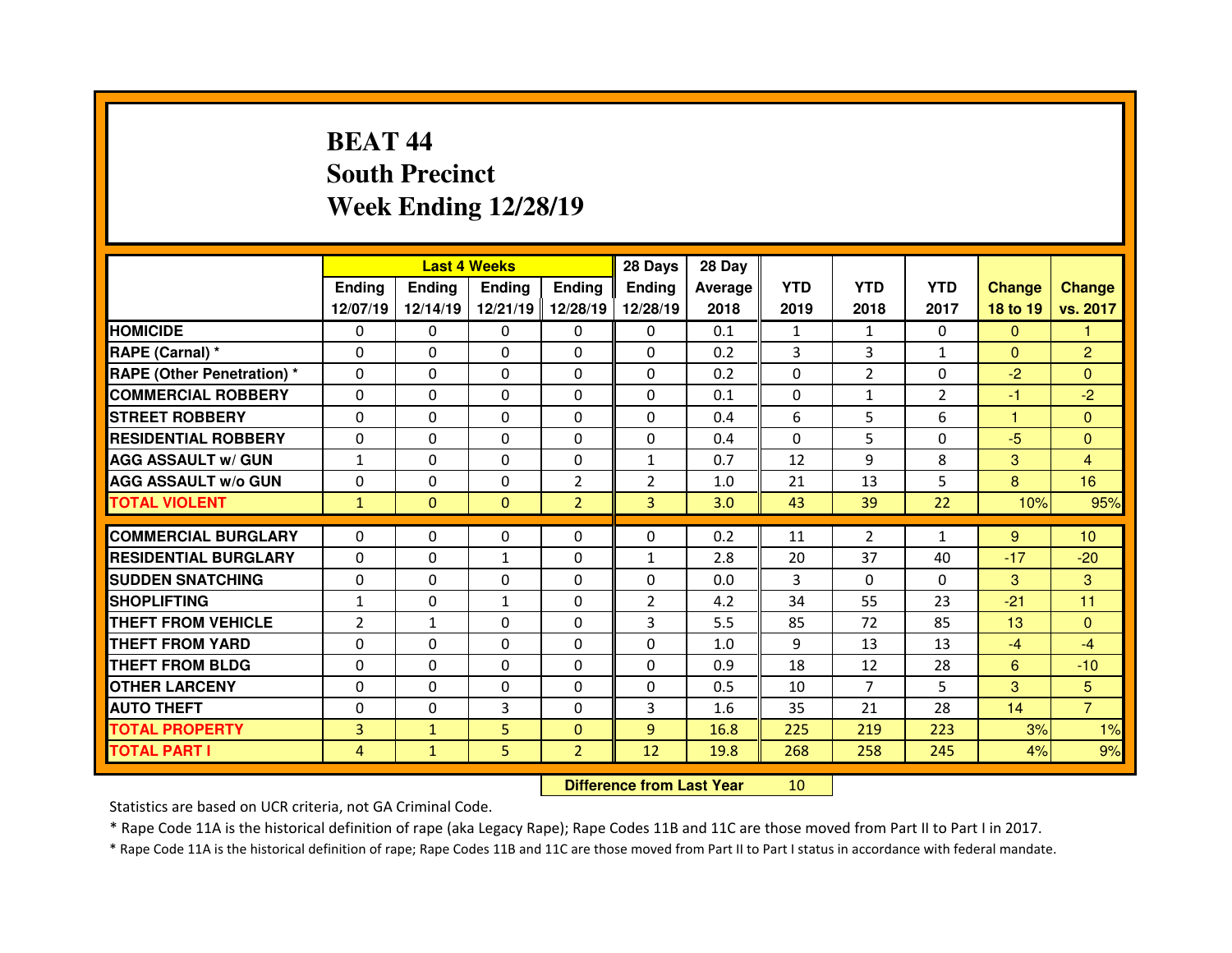# **BEAT 45 South PrecinctWeek Ending 12/28/19**

|                                  |                |                | <b>Last 4 Weeks</b> |                   | 28 Days        | 28 Day  |              |                |                |                |                |
|----------------------------------|----------------|----------------|---------------------|-------------------|----------------|---------|--------------|----------------|----------------|----------------|----------------|
|                                  | <b>Ending</b>  | <b>Endina</b>  | <b>Ending</b>       | <b>Ending</b>     | Ending         | Average | <b>YTD</b>   | <b>YTD</b>     | <b>YTD</b>     | <b>Change</b>  | <b>Change</b>  |
|                                  | 12/07/19       | 12/14/19       |                     | 12/21/19 12/28/19 | 12/28/19       | 2018    | 2019         | 2018           | 2017           | 18 to 19       | vs. 2017       |
| <b>HOMICIDE</b>                  | $\Omega$       | 0              | $\Omega$            | $\Omega$          | 0              | 0.1     | $\Omega$     | 1              | $\mathbf{1}$   | $-1$           | $-1$           |
| RAPE (Carnal) *                  | 0              | $\Omega$       | $\mathbf{0}$        | $\Omega$          | 0              | 0.2     | $\mathbf{1}$ | 3              | $\overline{2}$ | $-2$           | $-1$           |
| <b>RAPE (Other Penetration)*</b> | 0              | $\Omega$       | $\Omega$            | $\Omega$          | 0              | 0.2     | 0            | 3              | $\Omega$       | $-3$           | $\Omega$       |
| <b>COMMERCIAL ROBBERY</b>        | $\Omega$       | 0              | $\Omega$            | $\Omega$          | 0              | 0.2     | 2            | 3              | 3              | $-1$           | -1             |
| <b>STREET ROBBERY</b>            | $\mathbf{1}$   | $\Omega$       | $\mathbf{0}$        | $\Omega$          | $\mathbf{1}$   | 0.3     | 4            | 4              | 8              | $\Omega$       | $-4$           |
| <b>RESIDENTIAL ROBBERY</b>       | $\Omega$       | $\Omega$       | $\Omega$            | $\Omega$          | $\Omega$       | 0.1     | $\mathbf{1}$ | $\mathbf{1}$   | $\mathbf{1}$   | $\mathbf{0}$   | $\Omega$       |
| <b>AGG ASSAULT w/ GUN</b>        | 0              | 0              | $\Omega$            | $\mathbf{1}$      | $\mathbf{1}$   | 0.2     | 9            | 3              | 9              | 6              | $\Omega$       |
| <b>AGG ASSAULT w/o GUN</b>       | $\Omega$       | $\mathbf{1}$   | $\mathbf{0}$        | $\Omega$          | $\mathbf{1}$   | 0.6     | 8            | 8              | 4              | $\overline{0}$ | $\overline{4}$ |
| <b>TOTAL VIOLENT</b>             | $\mathbf{1}$   | $\mathbf{1}$   | $\mathbf{0}$        | $\mathbf{1}$      | $\overline{3}$ | 2.0     | 25           | 26             | 28             | $-4%$          | $-11%$         |
|                                  |                |                |                     |                   |                |         |              |                |                |                |                |
|                                  |                |                |                     |                   |                |         |              |                |                |                |                |
| <b>COMMERCIAL BURGLARY</b>       | 0              | 0              | 0                   | 1                 | 1              | 0.5     | 3            | 6              | $\overline{7}$ | $-3$           | $-4$           |
| <b>RESIDENTIAL BURGLARY</b>      | $\mathbf{1}$   | 0              | 0                   | $\mathbf{1}$      | 2              | 2.7     | 15           | 35             | 45             | $-20$          | $-30$          |
| <b>SUDDEN SNATCHING</b>          | 0              | $\Omega$       | $\Omega$            | $\Omega$          | 0              | 0.2     | $\mathbf{1}$ | $\overline{2}$ | $\Omega$       | -1             | 1              |
| <b>SHOPLIFTING</b>               | $\mathbf{1}$   | $\Omega$       | 0                   | $\Omega$          | $\mathbf{1}$   | 5.4     | 104          | 70             | 75             | 34             | 29             |
| <b>THEFT FROM VEHICLE</b>        | 3              | 0              | 0                   | $\mathbf{1}$      | 4              | 3.6     | 40           | 47             | 80             | $-7$           | $-40$          |
| <b>THEFT FROM YARD</b>           | 0              | $\Omega$       | 0                   | $\Omega$          | 0              | 1.8     | 15           | 23             | 21             | $-8$           | $-6$           |
| <b>THEFT FROM BLDG</b>           | $\overline{2}$ | 0              | $\mathbf{0}$        | $\mathbf{1}$      | 3              | 1.6     | 15           | 21             | 22             | $-6$           | $-7$           |
| <b>OTHER LARCENY</b>             | 0              | 0              | $\Omega$            | $\Omega$          | $\Omega$       | 0.4     | 6            | 5.             | 10             | 1.             | $-4$           |
| <b>AUTO THEFT</b>                | 0              | $\mathbf{1}$   | $\mathbf{1}$        | 1                 | 3              | 1.6     | 13           | 20             | 31             | $-7$           | $-18$          |
| <b>TOTAL PROPERTY</b>            | $\overline{7}$ | $\mathbf{1}$   | $\mathbf{1}$        | 5                 | 14             | 17.7    | 212          | 229            | 291            | $-7%$          | $-27%$         |
| <b>TOTAL PART I</b>              | 8              | $\overline{2}$ | $\mathbf{1}$        | 6                 | 17             | 19.7    | 237          | 255            | 319            | $-7%$          | $-26%$         |

 **Difference from Last Year**-18

Statistics are based on UCR criteria, not GA Criminal Code.

\* Rape Code 11A is the historical definition of rape (aka Legacy Rape); Rape Codes 11B and 11C are those moved from Part II to Part I in 2017.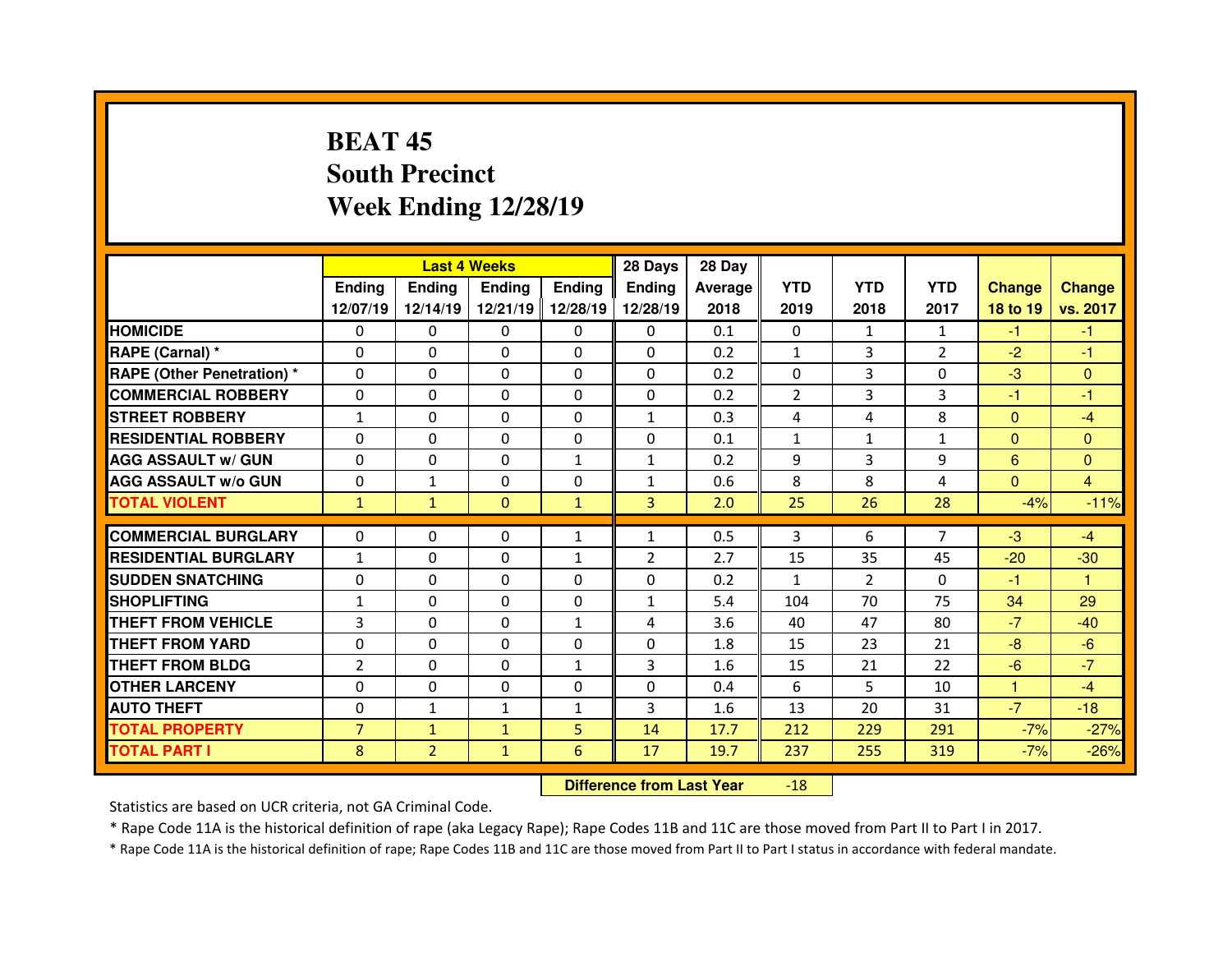# **BEAT 46 South PrecinctWeek Ending 12/28/19**

|                                  |                | <b>Last 4 Weeks</b> |               |                   | 28 Days        | 28 Day  |                |                |                |                |                |
|----------------------------------|----------------|---------------------|---------------|-------------------|----------------|---------|----------------|----------------|----------------|----------------|----------------|
|                                  | Ending         | <b>Endina</b>       | <b>Ending</b> | <b>Ending</b>     | Ending         | Average | <b>YTD</b>     | <b>YTD</b>     | <b>YTD</b>     | <b>Change</b>  | <b>Change</b>  |
|                                  | 12/07/19       | 12/14/19            |               | 12/21/19 12/28/19 | 12/28/19       | 2018    | 2019           | 2018           | 2017           | 18 to 19       | vs. 2017       |
| <b>HOMICIDE</b>                  | 0              | 0                   | 0             | $\Omega$          | 0              | 0.1     | 2              | $\mathbf{1}$   | $\mathcal{P}$  | 1.             | $\mathbf{0}$   |
| RAPE (Carnal) *                  | $\Omega$       | 0                   | 0             | $\Omega$          | 0              | 0.1     | 2              | $\mathbf{1}$   | 3              | 1.             | $-1$           |
| <b>RAPE (Other Penetration)*</b> | $\Omega$       | 0                   | $\Omega$      | $\Omega$          | 0              | 0.2     | $\Omega$       | 3              | $\mathcal{P}$  | $-3$           | $-2$           |
| <b>COMMERCIAL ROBBERY</b>        | $\Omega$       | 0                   | $\Omega$      | $\Omega$          | $\Omega$       | 0.2     | 2              | 3              | 5              | $-1$           | $-3$           |
| <b>STREET ROBBERY</b>            | $\Omega$       | 0                   | $\Omega$      | $\Omega$          | $\Omega$       | 0.5     | 2              | $\overline{7}$ | 6              | $-5$           | $-4$           |
| <b>RESIDENTIAL ROBBERY</b>       | $\Omega$       | 0                   | $\Omega$      | $\Omega$          | $\Omega$       | 0.0     | $\Omega$       | $\Omega$       | $\mathbf{1}$   | $\mathbf{0}$   | $-1$           |
| <b>AGG ASSAULT w/ GUN</b>        | $\Omega$       | 0                   | $\Omega$      | $\Omega$          | $\Omega$       | 0.5     | $\overline{7}$ | $\overline{7}$ | $\overline{7}$ | $\mathbf{0}$   | $\Omega$       |
| <b>AGG ASSAULT w/o GUN</b>       | $\Omega$       | $\mathbf{1}$        | $\Omega$      | $\Omega$          | $\mathbf{1}$   | 0.7     | 17             | 10             | 16             | $\overline{7}$ | $\mathbf{1}$   |
| <b>TOTAL VIOLENT</b>             | $\mathbf{0}$   | $\mathbf{1}$        | $\Omega$      | $\Omega$          | $\mathbf{1}$   | 2.4     | 32             | 32             | 42             | 0%             | $-24%$         |
|                                  |                |                     |               |                   |                |         |                |                |                |                |                |
| <b>COMMERCIAL BURGLARY</b>       | $\mathbf{1}$   | 0                   | 0             | $\mathbf{1}$      | $\overline{2}$ | 1.3     | 10             | 17             | $\overline{7}$ | $-7$           | 3              |
| <b>RESIDENTIAL BURGLARY</b>      | 0              | $\mathbf{1}$        | $\mathbf{1}$  | 2                 | 4              | 3.9     | 29             | 51             | 30             | $-22$          | $-1$           |
| <b>SUDDEN SNATCHING</b>          | 0              | 0                   | 0             | $\Omega$          | 0              | 0.1     | 4              | $\mathbf{1}$   | $\overline{2}$ | 3              | $\overline{2}$ |
| <b>SHOPLIFTING</b>               | 4              | $\overline{2}$      | $\Omega$      | 4                 | 10             | 9.7     | 124            | 126            | 130            | $-2$           | $-6$           |
| THEFT FROM VEHICLE               | $\mathbf{1}$   | 0                   | 0             | $\Omega$          | $\mathbf{1}$   | 5.8     | 52             | 75             | 81             | $-23$          | $-29$          |
| <b>THEFT FROM YARD</b>           | 0              | 0                   | 0             | $\Omega$          | 0              | 0.9     | 8              | 12             | 13             | $-4$           | $-5$           |
| <b>THEFT FROM BLDG</b>           | $\overline{2}$ | 0                   | 3             | $\mathbf{1}$      | 6              | 3.0     | 27             | 39             | 33             | $-12$          | $-6$           |
| <b>OTHER LARCENY</b>             | $\Omega$       | 0                   | $\Omega$      | $\Omega$          | $\Omega$       | 0.3     | 9              | 4              | $\overline{7}$ | 5              | $\overline{2}$ |
| <b>AUTO THEFT</b>                | $\Omega$       | 0                   | $\mathbf{1}$  | $\mathbf{1}$      | $\overline{2}$ | 2.7     | 25             | 35             | 36             | $-10$          | $-11$          |
| <b>TOTAL PROPERTY</b>            | 8              | 3                   | 5             | $\overline{9}$    | 25             | 27.6    | 288            | 360            | 339            | $-20%$         | $-15%$         |
| <b>TOTAL PART I</b>              | 8              | 4                   | 5             | 9                 | 26             | 30.0    | 320            | 392            | 381            | $-18%$         | $-16%$         |
|                                  |                |                     |               |                   |                |         |                |                |                |                |                |

 **Difference from Last Year**-72

Statistics are based on UCR criteria, not GA Criminal Code.

\* Rape Code 11A is the historical definition of rape (aka Legacy Rape); Rape Codes 11B and 11C are those moved from Part II to Part I in 2017.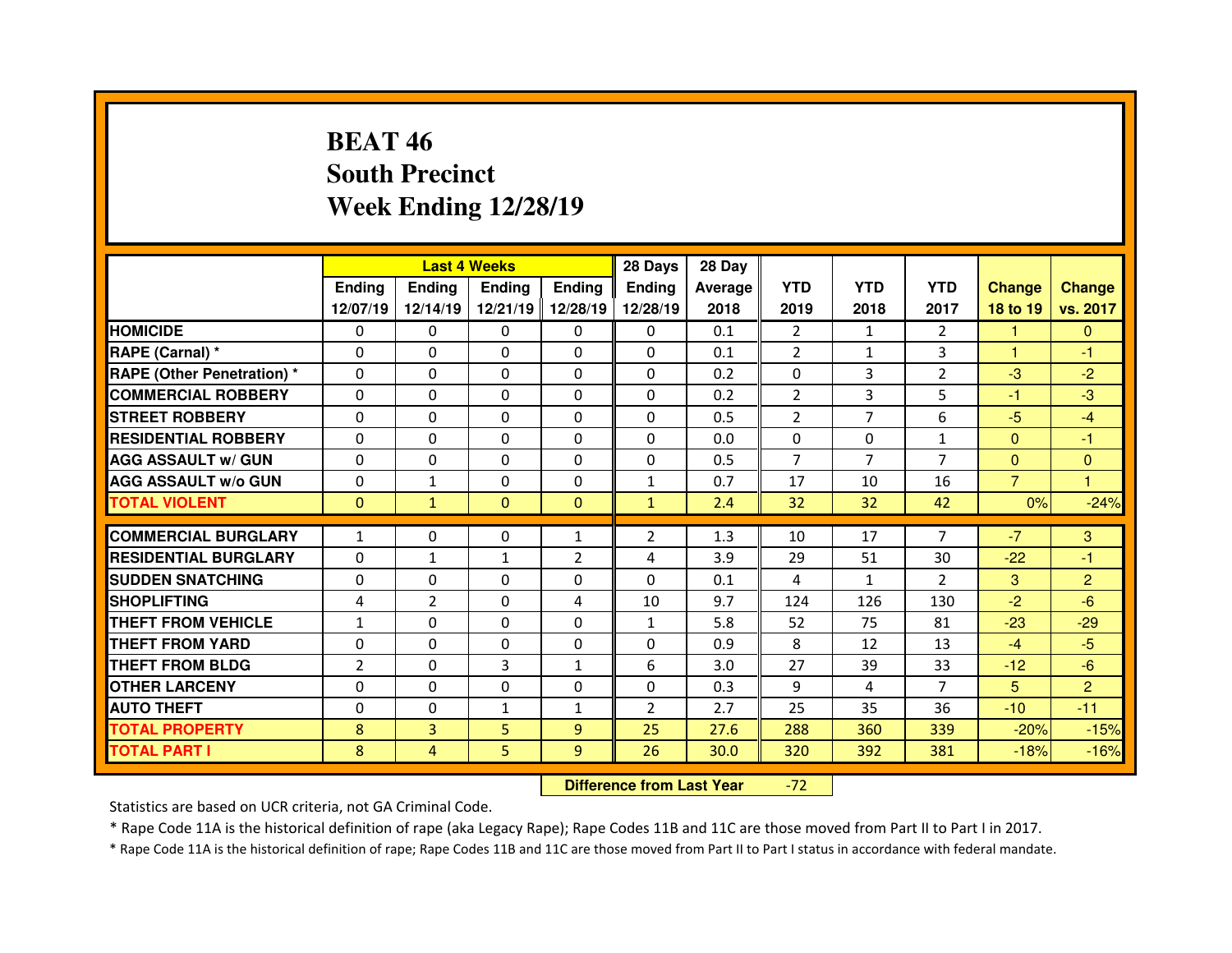# **BEAT 47 South PrecinctWeek Ending 12/28/19**

|                                   |                |               | <b>Last 4 Weeks</b> |              | 28 Days                          | 28 Day  |                |              |                |                |                  |
|-----------------------------------|----------------|---------------|---------------------|--------------|----------------------------------|---------|----------------|--------------|----------------|----------------|------------------|
|                                   | Ending         | <b>Ending</b> | <b>Ending</b>       | Ending       | <b>Ending</b>                    | Average | <b>YTD</b>     | <b>YTD</b>   | <b>YTD</b>     | <b>Change</b>  | <b>Change</b>    |
|                                   | 12/07/19       | 12/14/19      | 12/21/19            | 12/28/19     | 12/28/19                         | 2018    | 2019           | 2018         | 2017           | 18 to 19       | vs. 2017         |
| <b>HOMICIDE</b>                   | 0              | 0             | 0                   | 0            | 0                                | 0.0     | 0              | $\Omega$     | $\mathbf{0}$   | $\mathbf{0}$   | $\mathbf{0}$     |
| RAPE (Carnal) *                   | $\Omega$       | 0             | 0                   | 0            | 0                                | 0.1     | 0              | $\mathbf{1}$ | $\mathbf{1}$   | $-1$           | $-1$             |
| <b>RAPE (Other Penetration) *</b> | 0              | 0             | 0                   | $\Omega$     | $\Omega$                         | 0.1     | $\Omega$       | $\mathbf{1}$ | 0              | $-1$           | $\Omega$         |
| <b>COMMERCIAL ROBBERY</b>         | 0              | 0             | 0                   | 0            | 0                                | 0.0     | 0              | $\Omega$     | 0              | $\mathbf{0}$   | $\mathbf{0}$     |
| <b>STREET ROBBERY</b>             | $\Omega$       | 0             | $\Omega$            | $\mathbf{0}$ | $\Omega$                         | 0.1     | $\mathbf{1}$   | $\mathbf{1}$ | $\Omega$       | $\Omega$       | 1                |
| <b>RESIDENTIAL ROBBERY</b>        | $\Omega$       | 0             | 0                   | 0            | 0                                | 0.0     | 0              | $\Omega$     | $\Omega$       | $\overline{0}$ | $\mathbf{0}$     |
| <b>AGG ASSAULT w/ GUN</b>         | 0              | 0             | 0                   | $\mathbf{0}$ | $\Omega$                         | 0.1     | $\overline{4}$ | $\mathbf{1}$ | $\overline{2}$ | 3              | $\overline{2}$   |
| <b>AGG ASSAULT w/o GUN</b>        | $\Omega$       | 0             | $\mathbf{1}$        | $\Omega$     | $\mathbf{1}$                     | 0.1     | 9              | $\mathbf{1}$ | 3              | 8              | $6 \overline{6}$ |
| <b>TOTAL VIOLENT</b>              | $\mathbf{0}$   | $\mathbf{0}$  | $\mathbf{1}$        | $\mathbf{0}$ | $\mathbf{1}$                     | 0.4     | 14             | 5            | 6              | 180%           | 133%             |
| <b>COMMERCIAL BURGLARY</b>        | $\Omega$       | 0             | $\Omega$            | $\Omega$     | $\Omega$                         | 0.0     | $\mathbf{1}$   | $\Omega$     | 4              | н              | $-3$             |
| <b>RESIDENTIAL BURGLARY</b>       | $\Omega$       | 0             | 0                   | $\Omega$     | $\Omega$                         | 1.7     | 4              | 22           | 8              | $-18$          | $-4$             |
| <b>SUDDEN SNATCHING</b>           | $\Omega$       | 0             | $\Omega$            | $\Omega$     | $\Omega$                         | 0.0     | $\Omega$       | $\Omega$     | $\Omega$       | $\overline{0}$ | $\Omega$         |
| <b>SHOPLIFTING</b>                | 0              | 0             | 0                   | $\mathbf{0}$ | $\Omega$                         | 0.1     | $\mathbf{1}$   | $\mathbf{1}$ | 11             | $\mathbf{0}$   | $-10$            |
| <b>THEFT FROM VEHICLE</b>         | $\mathbf{1}$   | 0             | $\Omega$            | $\mathbf{1}$ | $\overline{2}$                   | 1.8     | 17             | 23           | 28             | $-6$           | $-11$            |
| <b>THEFT FROM YARD</b>            | 0              | 0             | $\Omega$            | $\mathbf{0}$ | $\Omega$                         | 0.4     | 8              | 5            | 8              | 3              | $\Omega$         |
| <b>THEFT FROM BLDG</b>            | 0              | 0             | 0                   | 0            | 0                                | 0.6     | $\overline{7}$ | 8            | 9              | -1             | $-2$             |
| <b>OTHER LARCENY</b>              | $\mathbf{1}$   | 0             | 0                   | $\mathbf{0}$ | 1                                | 0.4     | 10             | 5            | 3              | 5              | $\overline{7}$   |
| <b>AUTO THEFT</b>                 | $\Omega$       | $\mathbf{1}$  | 0                   | 0            | $\mathbf{1}$                     | 0.4     | 6              | 5            | 4              | н              | $\overline{2}$   |
| <b>TOTAL PROPERTY</b>             | $\overline{2}$ | $\mathbf{1}$  | $\Omega$            | $\mathbf{1}$ | $\overline{4}$                   | 5.3     | 54             | 69           | 75             | $-22%$         | $-28%$           |
| <b>TOTAL PART I</b>               | $\overline{2}$ | $\mathbf{1}$  | $\mathbf{1}$        | $\mathbf{1}$ | 5                                | 5.7     | 68             | 74           | 81             | $-8%$          | $-16%$           |
|                                   |                |               |                     |              | <b>Difference from Last Year</b> |         | $-6$           |              |                |                |                  |

 **Difference from Last Year**

Statistics are based on UCR criteria, not GA Criminal Code.

\* Rape Code 11A is the historical definition of rape (aka Legacy Rape); Rape Codes 11B and 11C are those moved from Part II to Part I in 2017.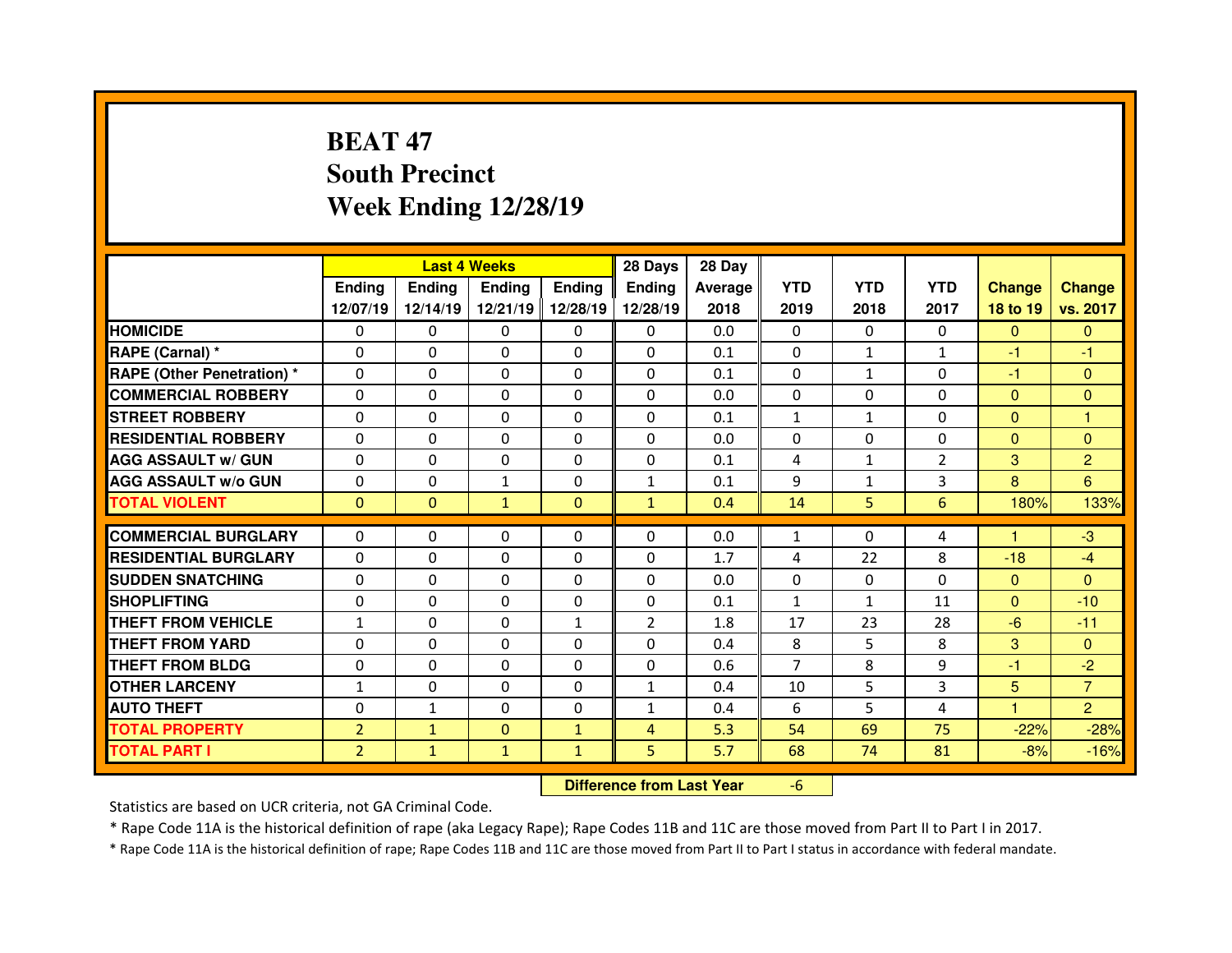# **BEAT 51 East PrecinctWeek Ending 12/28/19**

|                             |                |                | <b>Last 4 Weeks</b> |                | 28 Days        | 28 Day    |                |                |                |                |                 |
|-----------------------------|----------------|----------------|---------------------|----------------|----------------|-----------|----------------|----------------|----------------|----------------|-----------------|
|                             | <b>Ending</b>  | <b>Endina</b>  | <b>Ending</b>       | <b>Endina</b>  | Ending         | Average I | <b>YTD</b>     | <b>YTD</b>     | <b>YTD</b>     | <b>Change</b>  | <b>Change</b>   |
|                             | 12/07/19       | 12/14/19       | 12/21/19 12/28/19   |                | 12/28/19       | 2018      | 2019           | 2018           | 2017           | 18 to 19       | vs. 2017        |
| <b>HOMICIDE</b>             | $\Omega$       | $\mathbf{0}$   | 0                   | $\Omega$       | $\Omega$       | 0.2       | $\overline{2}$ | $\overline{2}$ | $\mathcal{P}$  | $\Omega$       | $\Omega$        |
| RAPE (Carnal) *             | $\mathbf{1}$   | 0              | $\Omega$            | $\Omega$       | $\mathbf{1}$   | 0.2       | $\overline{2}$ | 3              | $\overline{2}$ | $-1$           | $\mathbf{0}$    |
| RAPE (Other Penetration) *  | $\Omega$       | 0              | $\Omega$            | $\Omega$       | $\Omega$       | 0.2       | $\mathbf{1}$   | $\overline{2}$ | $\mathcal{P}$  | $-1$           | $-1$            |
| <b>COMMERCIAL ROBBERY</b>   | 0              | 0              | 0                   | $\Omega$       | 0              | 0.1       | $\mathbf{1}$   | $\mathbf{1}$   | $\overline{2}$ | $\overline{0}$ | $-1$            |
| <b>STREET ROBBERY</b>       | $\Omega$       | $\mathbf{1}$   | $\Omega$            | $\Omega$       | $\mathbf{1}$   | 0.5       | 15             | 6              | 12             | $\overline{9}$ | 3               |
| <b>RESIDENTIAL ROBBERY</b>  | 0              | $\Omega$       | $\Omega$            | $\Omega$       | $\Omega$       | 0.0       | 2              | $\Omega$       | $\mathbf{1}$   | $\overline{2}$ | $\overline{1}$  |
| <b>AGG ASSAULT w/ GUN</b>   | 0              | 0              | $\overline{2}$      | $\Omega$       | $\overline{2}$ | 1.4       | 29             | 18             | 13             | 11             | 16              |
| <b>AGG ASSAULT w/o GUN</b>  | $\Omega$       | $\mathbf{1}$   | 0                   | $\Omega$       | $\mathbf{1}$   | 1.8       | 30             | 22             | 17             | 8              | 13 <sup>°</sup> |
| <b>TOTAL VIOLENT</b>        | $\mathbf{1}$   | $\overline{2}$ | $\overline{2}$      | $\mathbf{0}$   | 5              | 4.3       | 82             | 54             | 51             | 52%            | 61%             |
|                             |                |                |                     |                |                |           |                | 4              | $\overline{7}$ |                |                 |
| <b>COMMERCIAL BURGLARY</b>  | $\Omega$       | $\Omega$       | $\Omega$            | $\Omega$       | 0              | 0.3       | 2              |                |                | $-2$           | $-5$            |
| <b>RESIDENTIAL BURGLARY</b> | $\overline{2}$ | $\mathbf{1}$   | $\mathbf{1}$        | $\Omega$       | 4              | 2.0       | 36             | 25             | 47             | 11             | $-11$           |
| <b>SUDDEN SNATCHING</b>     | $\Omega$       | $\Omega$       | $\Omega$            | $\Omega$       | $\Omega$       | 0.4       | $\Omega$       | 5              | 5.             | $-5$           | $-5$            |
| <b>SHOPLIFTING</b>          | $\Omega$       | $\Omega$       | $\Omega$            | $\Omega$       | $\Omega$       | 2.0       | 26             | 26             | 34             | $\overline{0}$ | $-8$            |
| <b>THEFT FROM VEHICLE</b>   | $\mathbf{1}$   | $\Omega$       | $\overline{2}$      | $\Omega$       | 3              | 5.2       | 29             | 68             | 36             | $-39$          | $-7$            |
| <b>THEFT FROM YARD</b>      | $\Omega$       | $\Omega$       | $\Omega$            | $\Omega$       | 0              | 1.2       | 16             | 15             | 23             | 1.             | $-7$            |
| <b>THEFT FROM BLDG</b>      | 0              | $\Omega$       | $\Omega$            | $\Omega$       | $\Omega$       | 2.1       | 17             | 26             | 36             | $-9$           | $-19$           |
| <b>OTHER LARCENY</b>        | 0              | 0              | $\Omega$            | $\mathbf{1}$   | $\mathbf{1}$   | 1.2       | 18             | 16             | 6              | $\overline{2}$ | 12              |
| <b>AUTO THEFT</b>           | $\mathbf{1}$   | $\mathbf{1}$   | $\mathbf{1}$        | $\mathbf{1}$   | 4              | 2.4       | 30             | 31             | 25             | $-1$           | 5               |
| <b>TOTAL PROPERTY</b>       | $\overline{4}$ | $\overline{2}$ | 4                   | $\overline{2}$ | 12             | 16.7      | 174            | 216            | 219            | $-19%$         | $-21%$          |
| <b>TOTAL PART I</b>         | 5              | $\overline{4}$ | 6                   | $\overline{2}$ | 17             | 21.0      | 256            | 270            | 270            | $-5%$          | $-5%$           |

 **Difference from Last Year**-14

Statistics are based on UCR criteria, not GA Criminal Code.

\* Rape Code 11A is the historical definition of rape (aka Legacy Rape); Rape Codes 11B and 11C are those moved from Part II to Part I in 2017.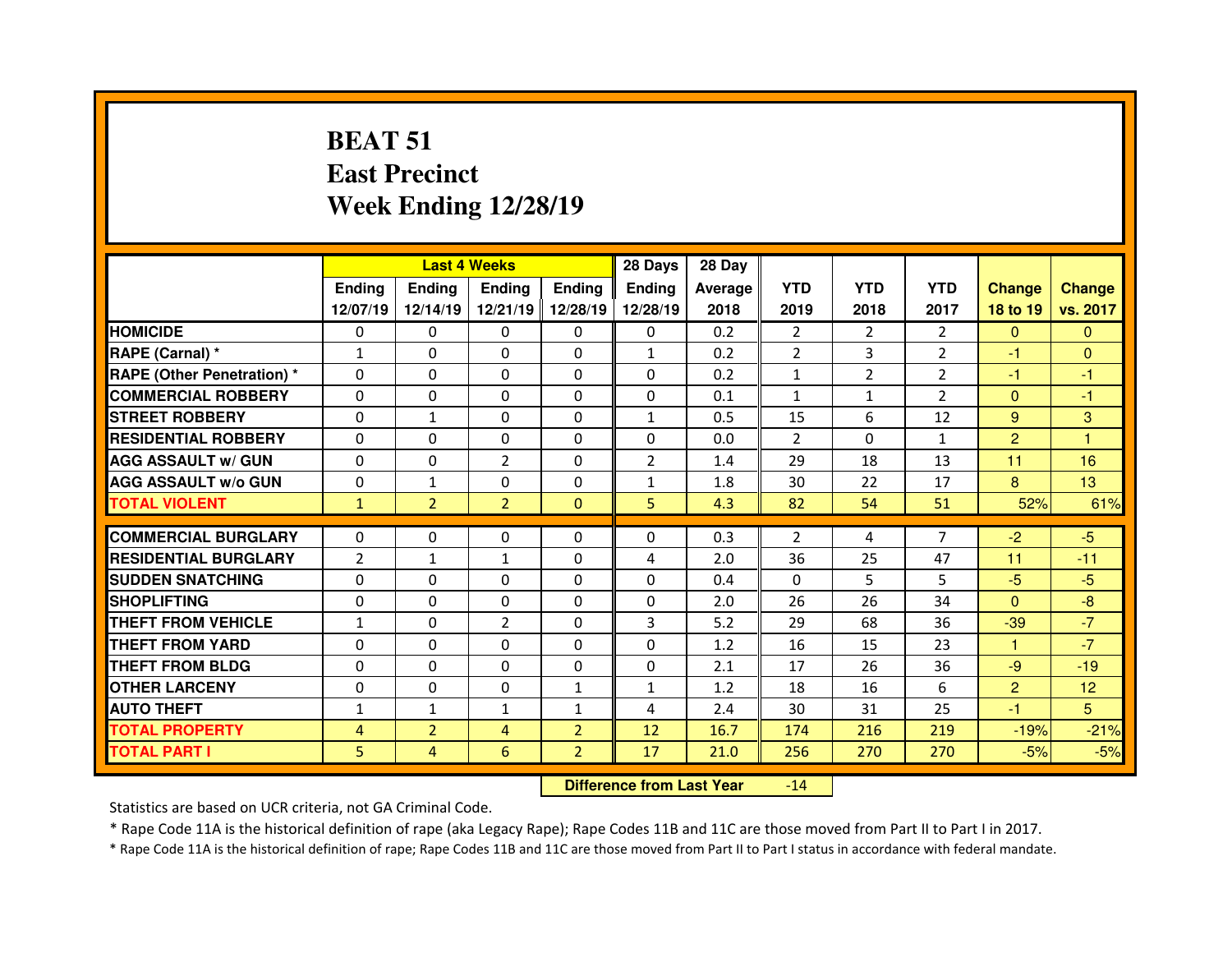# **BEAT 52 East PrecinctWeek Ending 12/28/19**

|                                   |                |                | <b>Last 4 Weeks</b> |                | 28 Days                          | 28 Day         |                |                |                |                |                |
|-----------------------------------|----------------|----------------|---------------------|----------------|----------------------------------|----------------|----------------|----------------|----------------|----------------|----------------|
|                                   | <b>Ending</b>  | <b>Ending</b>  | <b>Ending</b>       | <b>Ending</b>  | <b>Ending</b>                    | <b>Average</b> | <b>YTD</b>     | <b>YTD</b>     | <b>YTD</b>     | <b>Change</b>  | <b>Change</b>  |
|                                   | 12/07/19       | 12/14/19       | 12/21/19            | 12/28/19       | 12/28/19                         | 2018           | 2019           | 2018           | 2017           | 18 to 19       | vs. 2017       |
| <b>HOMICIDE</b>                   | 0              | 0              | 0                   | $\Omega$       | 0                                | 0.1            | 1              | 1              | $\Omega$       | $\Omega$       |                |
| <b>RAPE (Carnal) *</b>            | $\Omega$       | 0              | $\Omega$            | $\Omega$       | $\Omega$                         | 0.2            | 4              | $\overline{2}$ | $\mathbf{1}$   | $\overline{2}$ | 3              |
| <b>RAPE (Other Penetration) *</b> | $\Omega$       | 0              | $\Omega$            | 0              | 0                                | 0.0            | $\Omega$       | $\Omega$       | $\overline{2}$ | $\overline{0}$ | $-2$           |
| <b>COMMERCIAL ROBBERY</b>         | $\Omega$       | 0              | $\mathbf{0}$        | $\Omega$       | $\Omega$                         | 0.1            | $\overline{2}$ | $\mathbf{1}$   | $\Omega$       | 1              | $\overline{2}$ |
| <b>STREET ROBBERY</b>             | $\Omega$       | $\mathbf{1}$   | $\mathbf{0}$        | $\Omega$       | $\mathbf{1}$                     | 0.5            | 12             | 6              | 14             | 6              | $-2$           |
| <b>RESIDENTIAL ROBBERY</b>        | $\mathbf{0}$   | 0              | $\mathbf{0}$        | $\Omega$       | 0                                | 0.0            | $\overline{2}$ | $\Omega$       | 4              | $\overline{2}$ | $-2$           |
| <b>AGG ASSAULT w/ GUN</b>         | 0              | $\mathbf{1}$   | $\mathbf{0}$        | $\mathbf{1}$   | $\overline{2}$                   | 1.1            | 17             | 15             | $\overline{7}$ | $\overline{2}$ | 10             |
| <b>AGG ASSAULT w/o GUN</b>        | 0              | 0              | 0                   | $\mathbf{1}$   | $\mathbf{1}$                     | 1.2            | 21             | 17             | 16             | $\overline{4}$ | 5              |
| <b>TOTAL VIOLENT</b>              | $\mathbf{0}$   | $\overline{2}$ | $\mathbf{0}$        | $\overline{2}$ | $\overline{4}$                   | 3.1            | 59             | 42             | 44             | 40%            | 34%            |
| <b>COMMERCIAL BURGLARY</b>        | 0              | 0              | 0                   | $\Omega$       | 0                                | 0.3            | $\mathbf{1}$   | 4              | $\overline{2}$ | $-3$           | $-1$           |
| <b>RESIDENTIAL BURGLARY</b>       | $\mathbf{1}$   | 0              | 0                   | $\mathbf{1}$   | 2                                | 4.2            | 58             | 51             | 34             | $\overline{7}$ | 24             |
| <b>SUDDEN SNATCHING</b>           | 0              | 0              | 0                   | $\Omega$       | 0                                | 0.2            | 2              | $\overline{2}$ | 4              | $\overline{0}$ | $-2$           |
| <b>SHOPLIFTING</b>                | $\mathbf{1}$   | 0              | $\Omega$            | $\Omega$       | $\mathbf{1}$                     | 0.2            | $\overline{7}$ | 4              | 4              | 3              | 3              |
| <b>THEFT FROM VEHICLE</b>         | 0              | $\overline{2}$ | $\mathbf{1}$        | $\overline{2}$ | 5                                | 4.6            | 64             | 59             | 94             | 5              | $-30$          |
| <b>THEFT FROM YARD</b>            | 0              | 0              | 0                   | $\mathbf{1}$   | $\mathbf{1}$                     | 1.3            | 33             | 17             | 24             | 16             | 9              |
| <b>THEFT FROM BLDG</b>            | 0              | $\mathbf{1}$   | $\mathbf{1}$        | 0              | $\overline{2}$                   | 1.5            | 36             | 18             | 16             | 18             | 20             |
| <b>OTHER LARCENY</b>              | $\mathbf{1}$   | 0              | 0                   | $\mathbf{1}$   | $\overline{2}$                   | 0.8            | 11             | 11             | 6              | $\overline{0}$ | 5              |
| <b>AUTO THEFT</b>                 | $\mathbf{1}$   | $\Omega$       | $\mathbf{1}$        | $\mathbf{1}$   | $\overline{3}$                   | 2.1            | 26             | 27             | 31             | $-1$           | $-5$           |
| <b>TOTAL PROPERTY</b>             | $\overline{4}$ | 3              | 3                   | 6              | 16                               | 15.3           | 238            | 193            | 215            | 23%            | 11%            |
| <b>TOTAL PART I</b>               | $\overline{4}$ | 5              | 3                   | 8              | 20                               | 18.3           | 297            | 235            | 259            | 26%            | 15%            |
|                                   |                |                |                     |                | <b>Difference from Last Year</b> |                | 62             |                |                |                |                |

Statistics are based on UCR criteria, not GA Criminal Code.

\* Rape Code 11A is the historical definition of rape (aka Legacy Rape); Rape Codes 11B and 11C are those moved from Part II to Part I in 2017.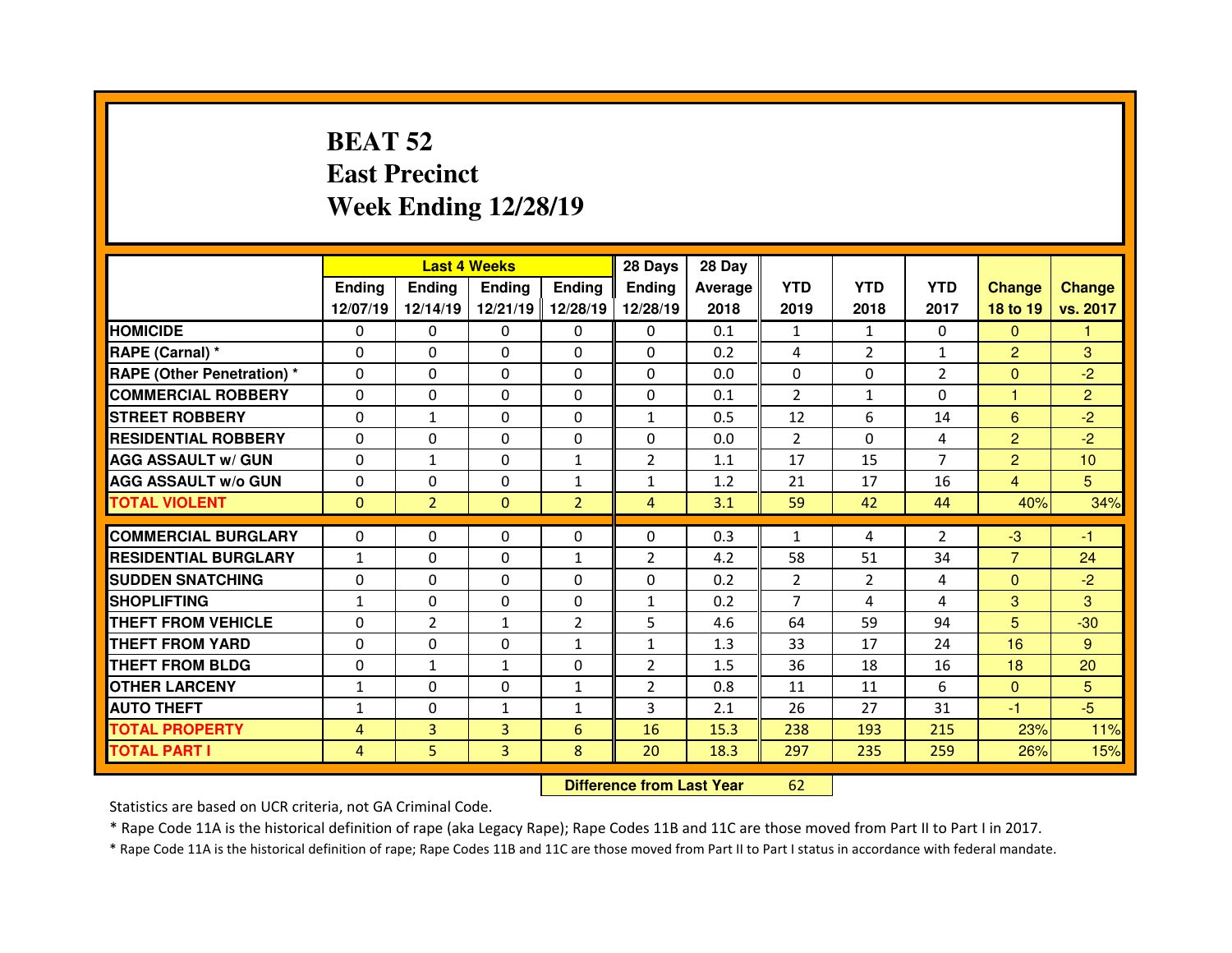# **BEAT 53 East PrecinctWeek Ending 12/28/19**

|                                  |                |               | <b>Last 4 Weeks</b> |                | 28 Days        | 28 Day  |              |                |                |               |                 |
|----------------------------------|----------------|---------------|---------------------|----------------|----------------|---------|--------------|----------------|----------------|---------------|-----------------|
|                                  | Ending         | <b>Endina</b> | Ending              | <b>Ending</b>  | <b>Ending</b>  | Average | <b>YTD</b>   | <b>YTD</b>     | <b>YTD</b>     | <b>Change</b> | <b>Change</b>   |
|                                  | 12/07/19       | 12/14/19      | 12/21/19            | 12/28/19       | 12/28/19       | 2018    | 2019         | 2018           | 2017           | 18 to 19      | vs. 2017        |
| <b>HOMICIDE</b>                  | 0              | 0             | $\Omega$            | $\Omega$       | 0              | 0.1     | $\Omega$     | $\mathbf{1}$   | $\overline{7}$ | $-1$          | $-7$            |
| RAPE (Carnal) *                  | $\Omega$       | 0             | 0                   | $\Omega$       | $\Omega$       | 0.2     | $\mathbf{0}$ | $\overline{2}$ | $\mathbf{1}$   | $-2$          | $-1$            |
| <b>RAPE (Other Penetration)*</b> | $\Omega$       | 0             | $\Omega$            | $\Omega$       | $\Omega$       | 0.0     | $\mathbf{1}$ | $\Omega$       | 3              | 1             | $-2$            |
| <b>COMMERCIAL ROBBERY</b>        | $\Omega$       | 0             | $\Omega$            | $\Omega$       | $\Omega$       | 0.0     | $\Omega$     | $\Omega$       | $\mathbf{1}$   | $\Omega$      | -1              |
| <b>STREET ROBBERY</b>            | $\mathbf{1}$   | 0             | $\Omega$            | $\Omega$       | $\mathbf{1}$   | 0.5     | 9            | 6              | 4              | 3             | 5               |
| <b>RESIDENTIAL ROBBERY</b>       | $\Omega$       | 0             | $\Omega$            | $\mathbf{0}$   | $\Omega$       | 0.1     | $\Omega$     | $\mathbf{1}$   | $\overline{2}$ | $-1$          | $-2$            |
| <b>AGG ASSAULT w/ GUN</b>        | $\mathbf{1}$   | 0             | $\Omega$            | $\mathbf{1}$   | $\overline{2}$ | 1.7     | 19           | 18             | 22             | 1             | $-3$            |
| <b>AGG ASSAULT w/o GUN</b>       | $\mathbf{1}$   | $\mathbf{1}$  | 0                   | $\mathbf{1}$   | 3              | 1.2     | 30           | 16             | 17             | 14            | 13 <sup>°</sup> |
| <b>TOTAL VIOLENT</b>             | 3              | $\mathbf{1}$  | $\mathbf{0}$        | $\overline{2}$ | 6              | 3.6     | 59           | 44             | 57             | 34%           | 4%              |
|                                  |                |               |                     |                |                |         |              |                |                |               | 1               |
| <b>COMMERCIAL BURGLARY</b>       | 0              | 0             | 0                   | $\mathbf{0}$   | $\Omega$       | 0.3     | 2            | 4              | 1              | $-2$          |                 |
| <b>RESIDENTIAL BURGLARY</b>      | $\mathbf{1}$   | 0             | $\Omega$            | 0              | 1              | 4.1     | 48           | 54             | 32             | $-6$          | 16              |
| <b>SUDDEN SNATCHING</b>          | 0              | 0             | 0                   | $\mathbf{0}$   | $\Omega$       | 0.3     | 3            | 4              | $\overline{2}$ | -1            | $\mathbf{1}$    |
| <b>SHOPLIFTING</b>               | $\Omega$       | 0             | $\Omega$            | $\Omega$       | $\Omega$       | 0.9     | 4            | 12             | 1              | $-8$          | 3               |
| THEFT FROM VEHICLE               | $\overline{2}$ | 0             | 0                   | $\mathbf{0}$   | $\overline{2}$ | 4.8     | 48           | 62             | 82             | $-14$         | $-34$           |
| <b>THEFT FROM YARD</b>           | 0              | 0             | $\Omega$            | $\mathbf{1}$   | $\mathbf{1}$   | 2.5     | 17           | 33             | 29             | $-16$         | $-12$           |
|                                  |                |               |                     |                |                |         |              |                |                |               |                 |
| <b>THEFT FROM BLDG</b>           | $\Omega$       | 0             | 0                   | $\mathbf{1}$   | $\mathbf{1}$   | 2.6     | 34           | 33             | 58             | 1             | $-24$           |
| <b>OTHER LARCENY</b>             | $\mathbf{1}$   | 0             | $\Omega$            | $\Omega$       | $\mathbf{1}$   | 1.4     | 14           | 18             | 4              | $-4$          | 10 <sup>°</sup> |
| <b>AUTO THEFT</b>                | $\Omega$       | 0             | $\Omega$            | $\Omega$       | $\Omega$       | 2.4     | 17           | 31             | 35             | $-14$         | $-18$           |
| <b>TOTAL PROPERTY</b>            | $\overline{4}$ | $\Omega$      | $\Omega$            | $\overline{2}$ | 6              | 19.3    | 187          | 251            | 244            | $-25%$        | $-23%$          |
| <b>TOTAL PART I</b>              | $\overline{7}$ | $\mathbf{1}$  | $\mathbf{0}$        | 4              | 12             | 22.9    | 246          | 295            | 301            | $-17%$        | $-18%$          |

 **Difference from Last Year**-49

Statistics are based on UCR criteria, not GA Criminal Code.

\* Rape Code 11A is the historical definition of rape (aka Legacy Rape); Rape Codes 11B and 11C are those moved from Part II to Part I in 2017.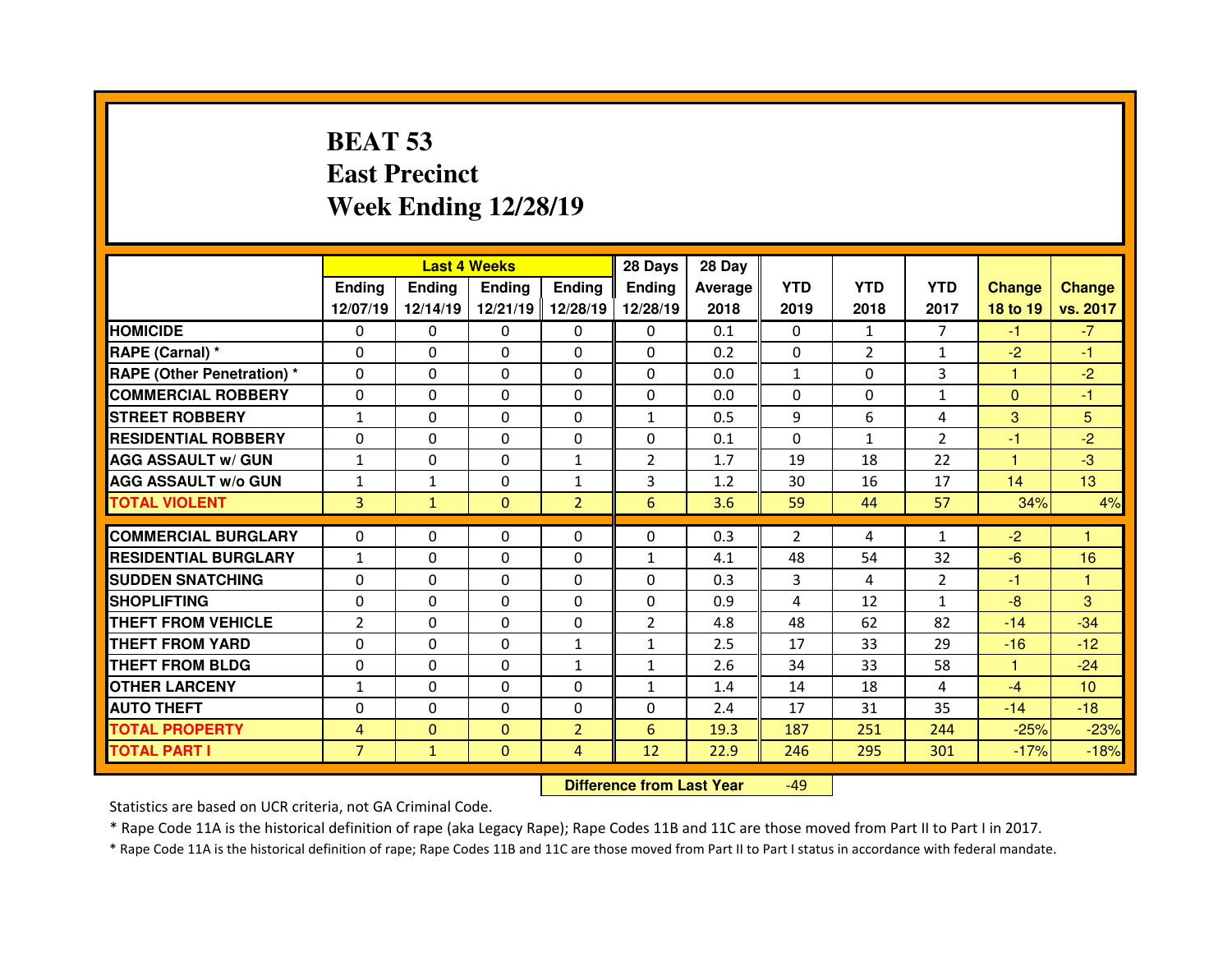# **BEAT 54 East PrecinctWeek Ending 12/28/19**

|                                  |                |                | <b>Last 4 Weeks</b> |                   | 28 Days        | 28 Day  |                |                |              |                 |                 |
|----------------------------------|----------------|----------------|---------------------|-------------------|----------------|---------|----------------|----------------|--------------|-----------------|-----------------|
|                                  | Ending         | <b>Endina</b>  | <b>Ending</b>       | <b>Ending</b>     | <b>Ending</b>  | Average | <b>YTD</b>     | <b>YTD</b>     | <b>YTD</b>   | <b>Change</b>   | <b>Change</b>   |
|                                  | 12/07/19       | 12/14/19       |                     | 12/21/19 12/28/19 | 12/28/19       | 2018    | 2019           | 2018           | 2017         | 18 to 19        | vs. 2017        |
| <b>HOMICIDE</b>                  | $\Omega$       | 0              | $\Omega$            | $\Omega$          | 0              | 0.4     | $\Omega$       | 5.             | 3            | $-5$            | $-3$            |
| RAPE (Carnal) *                  | 0              | $\Omega$       | $\mathbf{0}$        | $\Omega$          | 0              | 0.1     | 3              | $\mathbf{1}$   | $\mathbf{1}$ | $\overline{2}$  | $\overline{2}$  |
| <b>RAPE (Other Penetration)*</b> | 0              | $\Omega$       | $\Omega$            | $\Omega$          | 0              | 0.1     | 0              | $\mathbf{1}$   | $\mathbf{1}$ | -1              | -1              |
| <b>COMMERCIAL ROBBERY</b>        | $\Omega$       | 0              | $\mathbf{1}$        | $\Omega$          | $\mathbf{1}$   | 0.3     | 4              | 4              | 16           | $\mathbf{0}$    | $-12$           |
| <b>STREET ROBBERY</b>            | 0              | $\Omega$       | $\Omega$            | $\Omega$          | $\Omega$       | 1.0     | 9              | 12             | 12           | $-3$            | $-3$            |
| <b>RESIDENTIAL ROBBERY</b>       | $\Omega$       | $\Omega$       | $\mathbf{0}$        | $\Omega$          | $\Omega$       | 0.2     | $\overline{2}$ | $\mathcal{P}$  | $\Omega$     | $\mathbf{0}$    | $\overline{2}$  |
| <b>AGG ASSAULT w/ GUN</b>        | $\mathbf{1}$   | 0              | $\mathbf{1}$        | $\Omega$          | $\overline{2}$ | 1.3     | 22             | 16             | 17           | 6               | 5               |
| <b>AGG ASSAULT w/o GUN</b>       | $\mathbf{1}$   | $\Omega$       | $\mathbf{1}$        | $\Omega$          | $\overline{2}$ | 1.3     | 25             | 18             | 15           | $\overline{7}$  | 10 <sup>°</sup> |
| <b>TOTAL VIOLENT</b>             | $\overline{2}$ | $\mathbf{0}$   | 3                   | $\mathbf{0}$      | 5              | 4.6     | 65             | 59             | 65           | 10%             | 0%              |
|                                  |                |                |                     |                   |                |         |                |                |              |                 |                 |
| <b>COMMERCIAL BURGLARY</b>       | $\mathbf{1}$   | 0              | 1                   | 1                 | 3              | 0.2     | $\overline{7}$ | $\overline{2}$ | 9            | 5               | $-2$            |
| <b>RESIDENTIAL BURGLARY</b>      | $\Omega$       | 0              | $\mathbf{1}$        | $\Omega$          | $\mathbf{1}$   | 4.8     | 37             | 60             | 74           | $-23$           | $-37$           |
| <b>SUDDEN SNATCHING</b>          | 0              | $\Omega$       | $\Omega$            | $\Omega$          | 0              | 0.0     | 4              | $\Omega$       | $\mathbf{1}$ | $\overline{4}$  | 3               |
| <b>SHOPLIFTING</b>               | 3              | $\Omega$       | 0                   | $\Omega$          | 3              | 4.8     | 41             | 63             | 67           | $-22$           | $-26$           |
| <b>THEFT FROM VEHICLE</b>        | $\mathbf{1}$   | 0              | $\mathbf{1}$        | $\Omega$          | $\overline{2}$ | 5.5     | 84             | 72             | 74           | 12 <sup>2</sup> | 10 <sup>°</sup> |
| <b>THEFT FROM YARD</b>           | 0              | $\Omega$       | 0                   | $\mathbf{1}$      | $\mathbf{1}$   | 3.0     | 28             | 39             | 33           | $-11$           | $-5$            |
|                                  |                |                |                     |                   |                |         |                |                |              |                 |                 |
| <b>THEFT FROM BLDG</b>           | $\mathbf{0}$   | $\mathbf{1}$   | $\mathbf{0}$        | $\mathbf{1}$      | $\overline{2}$ | 2.5     | 29             | 31             | 33           | $-2$            | $-4$            |
| <b>OTHER LARCENY</b>             | 0              | 0              | $\Omega$            | $\Omega$          | 0              | 1.3     | 5              | 17             | 4            | $-12$           | 1               |
| <b>AUTO THEFT</b>                | $\mathbf{1}$   | $\mathbf{1}$   | $\mathbf{1}$        | $\Omega$          | 3              | 2.3     | 29             | 30             | 34           | $-1$            | $-5$            |
| <b>TOTAL PROPERTY</b>            | 6              | $\overline{2}$ | 4                   | $\overline{3}$    | 15             | 24.3    | 264            | 314            | 329          | $-16%$          | $-20%$          |
| <b>TOTAL PART I</b>              | 8              | $\overline{2}$ | $\overline{7}$      | $\overline{3}$    | 20             | 28.9    | 329            | 373            | 394          | $-12%$          | $-16%$          |

 **Difference from Last Year**-44

Statistics are based on UCR criteria, not GA Criminal Code.

\* Rape Code 11A is the historical definition of rape (aka Legacy Rape); Rape Codes 11B and 11C are those moved from Part II to Part I in 2017.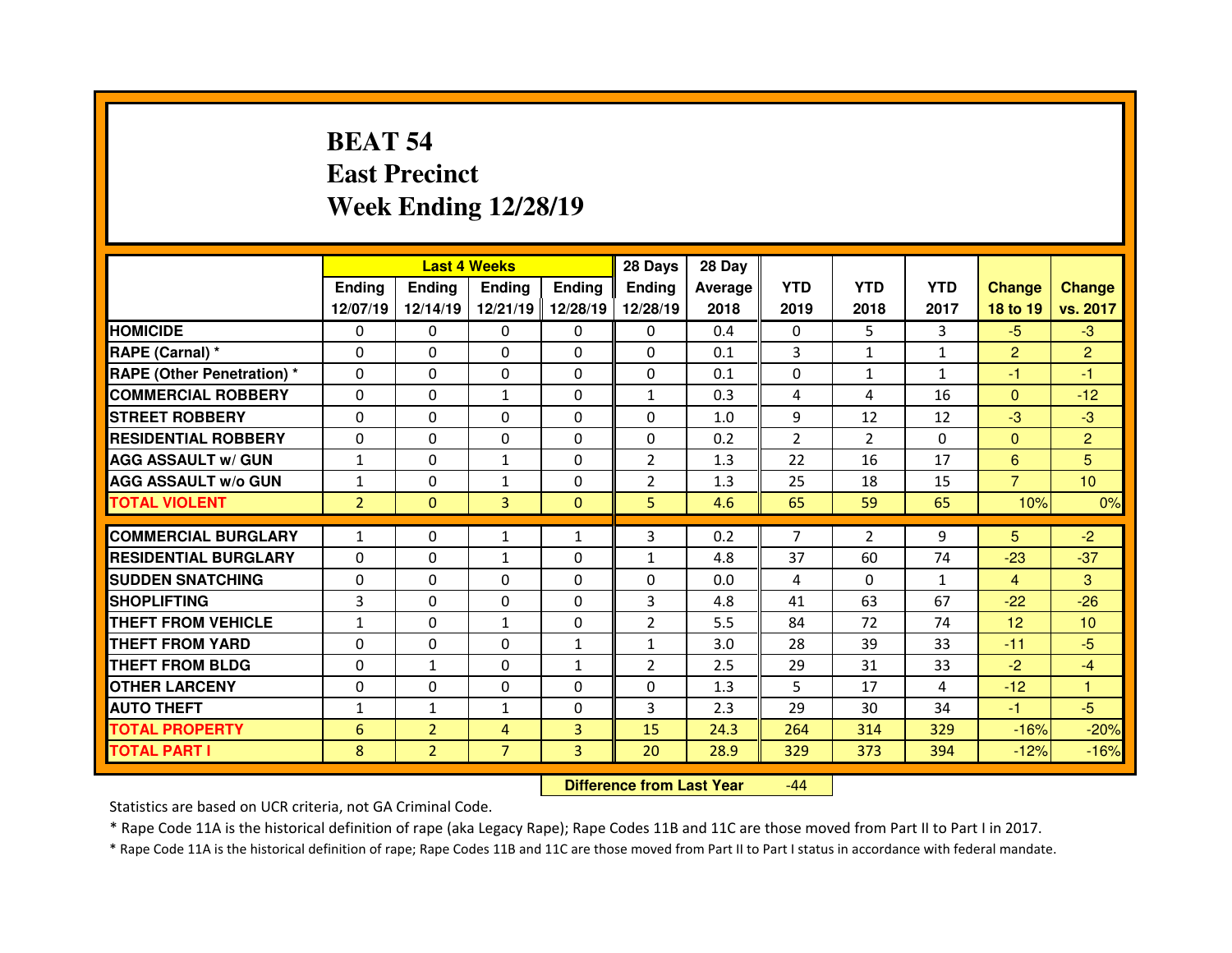### **BEAT 55 East PrecinctWeek Ending 12/28/19**

|                                   |                |               | <b>Last 4 Weeks</b> |                | 28 Days                          | 28 Day  |                |              |                |                |                |
|-----------------------------------|----------------|---------------|---------------------|----------------|----------------------------------|---------|----------------|--------------|----------------|----------------|----------------|
|                                   | <b>Ending</b>  | <b>Ending</b> | <b>Ending</b>       | Ending         | <b>Ending</b>                    | Average | <b>YTD</b>     | <b>YTD</b>   | <b>YTD</b>     | <b>Change</b>  | <b>Change</b>  |
|                                   | 12/07/19       | 12/14/19      | 12/21/19            | 12/28/19       | 12/28/19                         | 2018    | 2019           | 2018         | 2017           | 18 to 19       | vs. 2017       |
| <b>HOMICIDE</b>                   | $\mathbf{0}$   | 0             | 0                   | 0              | $\mathbf{0}$                     | 0.1     | 0              | $\mathbf{1}$ | $\Omega$       | $-1$           | $\Omega$       |
| RAPE (Carnal) *                   | $\Omega$       | 0             | 0                   | $\Omega$       | 0                                | 0.0     | 3              | $\Omega$     | $\mathbf{1}$   | 3              | $\overline{2}$ |
| <b>RAPE (Other Penetration) *</b> | $\Omega$       | 0             | 0                   | 0              | 0                                | 0.0     | $\Omega$       | $\Omega$     | $\Omega$       | $\mathbf{0}$   | $\Omega$       |
| <b>COMMERCIAL ROBBERY</b>         | 0              | 0             | $\Omega$            | $\Omega$       | 0                                | 0.1     | 0              | $\mathbf{1}$ | 12             | $-1$           | $-12$          |
| <b>STREET ROBBERY</b>             | $\Omega$       | $\Omega$      | 0                   | $\Omega$       | 0                                | 0.3     | 4              | 4            | $\overline{2}$ | $\mathbf{0}$   | $\overline{2}$ |
| <b>RESIDENTIAL ROBBERY</b>        | $\Omega$       | 0             | 0                   | 0              | $\mathbf{0}$                     | 0.1     | $\mathbf{1}$   | $\mathbf{1}$ | $\mathbf{1}$   | $\mathbf{0}$   | $\Omega$       |
| <b>AGG ASSAULT w/ GUN</b>         | $\Omega$       | $\Omega$      | $\Omega$            | $\Omega$       | $\Omega$                         | 0.9     | $\overline{7}$ | 11           | 5              | $-4$           | $\overline{2}$ |
| <b>AGG ASSAULT w/o GUN</b>        | $\Omega$       | $\Omega$      | $\Omega$            | $\Omega$       | 0                                | 0.4     | 9              | 5            | 3              | $\overline{4}$ | 6 <sup>1</sup> |
| <b>TOTAL VIOLENT</b>              | $\mathbf{0}$   | $\mathbf{0}$  | $\mathbf{0}$        | $\mathbf{0}$   | $\mathbf{0}$                     | 1.8     | 24             | 23           | 24             | 4%             | 0%             |
| <b>COMMERCIAL BURGLARY</b>        | $\Omega$       | 0             | 0                   | 0              | $\mathbf{0}$                     | 0.3     | $\overline{7}$ | 4            | 4              | 3              | 3              |
| <b>RESIDENTIAL BURGLARY</b>       | $\mathbf{1}$   | 0             | $\Omega$            | 0              | $\mathbf{1}$                     | 1.6     | 23             | 20           | 46             | 3              | $-23$          |
| <b>SUDDEN SNATCHING</b>           | $\Omega$       | 0             | 0                   | 0              | 0                                | 0.2     | 2              | 3            | 4              | $-1$           | $-2$           |
| <b>SHOPLIFTING</b>                | $\overline{2}$ | 5             | $\overline{2}$      | $\overline{2}$ | 11                               | 15.0    | 207            | 194          | 199            | 13             | 8              |
| <b>THEFT FROM VEHICLE</b>         | $\overline{2}$ | $\Omega$      | $\mathbf{1}$        | 0              | 3                                | 4.3     | 47             | 55           | 54             | $-8$           | $-7$           |
| <b>THEFT FROM YARD</b>            | 0              | 0             | 0                   | 0              | 0                                | 1.7     | 17             | 22           | 18             | $-5$           | $-1$           |
| <b>THEFT FROM BLDG</b>            | $\mathbf{1}$   | 0             | $\mathbf{1}$        | 0              | $\overline{2}$                   | 1.4     | 23             | 18           | 19             | 5              | $\overline{4}$ |
| <b>OTHER LARCENY</b>              | 0              | $\Omega$      | $\Omega$            | 0              | 0                                | 0.7     | 4              | 9            | 8              | $-5$           | $-4$           |
| <b>AUTO THEFT</b>                 | 0              | 0             | 0                   | 0              | 0                                | 1.5     | 10             | 18           | 17             | $-8$           | $-7$           |
| <b>TOTAL PROPERTY</b>             | 6              | 5             | 4                   | $\overline{2}$ | 17                               | 26.7    | 340            | 343          | 369            | $-1%$          | $-8%$          |
| <b>TOTAL PART I</b>               | 6              | 5             | 4                   | $\overline{2}$ | 17                               | 28.5    | 364            | 366          | 393            | $-1%$          | $-7%$          |
|                                   |                |               |                     |                | <b>Difference from Last Year</b> |         | $-2$           |              |                |                |                |

 **Difference from Last Year**

Statistics are based on UCR criteria, not GA Criminal Code.

\* Rape Code 11A is the historical definition of rape (aka Legacy Rape); Rape Codes 11B and 11C are those moved from Part II to Part I in 2017.